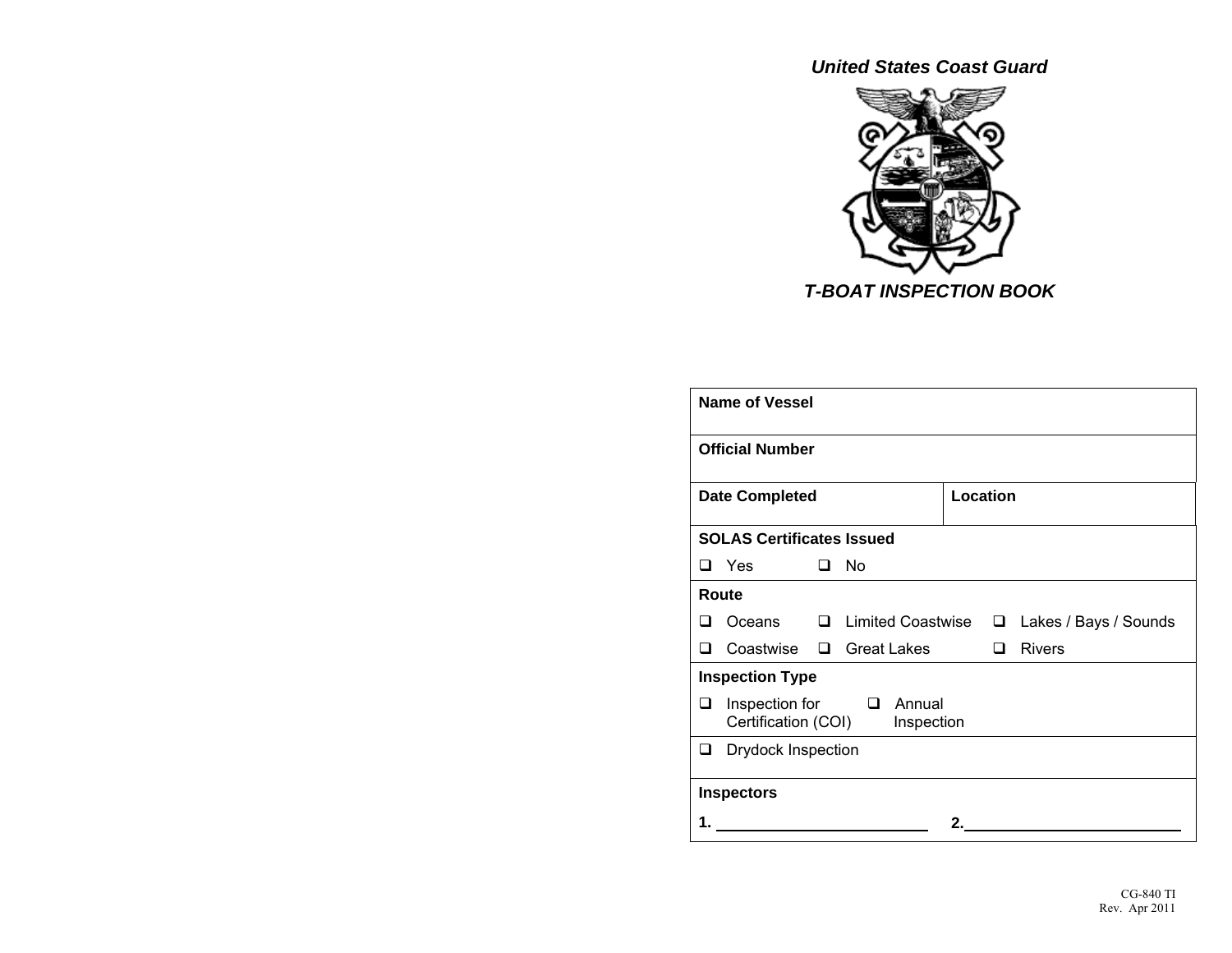#### *Table of Contents:*

| <b>Section</b>                             | Page |
|--------------------------------------------|------|
| Pre-inspection and administrative<br>items | 6    |
| Certificate and documents review           | 9    |
| <b>Crew Requirements</b>                   | 11   |
| Logs and manuals                           | 12   |
| Navigation safety systems                  | 14   |
| Structural integrity                       | 18   |
| General health and safety                  | 20   |
| Lifesaving equipment                       | 22   |
| Fire protection                            | 31   |
| Machinery and auxiliary<br>machinery       | 37   |
| Electrical                                 | 54   |
| Pollution prevention systems               | 59   |
| <b>MTSA/ISPS</b>                           | 60   |
| Fire drill                                 | 66   |
| Abandon ship drill                         | 67   |
| Man overboard drill                        | 69   |
| <b>Plan Review</b>                         | 70   |
| Drydock and ground tackle                  | 72   |
| Post-inspection items                      | 75   |
| <b>Deficiency Summary Worksheet</b>        | 77   |
| <b>Notes</b>                               | 78   |
| Conversions                                | 79   |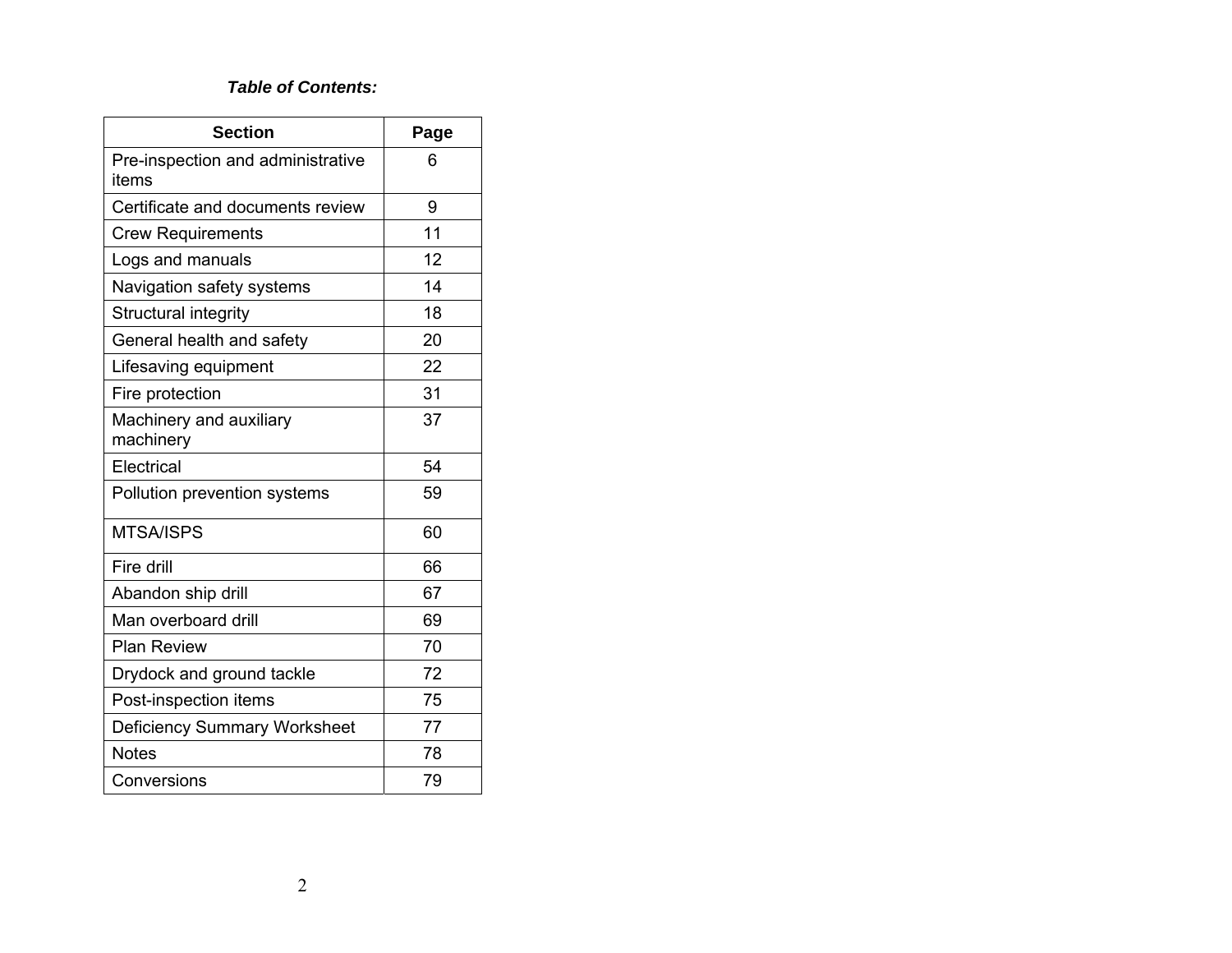| DRUG & ALCOHOL PROGRAM CHECKLIST |  |  |
|----------------------------------|--|--|
|----------------------------------|--|--|

| <b>Distance and Energy</b> |     |                                                    |                      |          |                |              |          |                 |          |                    |           |
|----------------------------|-----|----------------------------------------------------|----------------------|----------|----------------|--------------|----------|-----------------|----------|--------------------|-----------|
|                            |     |                                                    |                      |          |                |              |          |                 |          |                    |           |
| Kilowatts (kW)             |     | X<br>X                                             |                      |          | 1,341<br>3.281 |              | $=$<br>Ξ |                 |          | Horsepower (hp)    |           |
| Feet (ft)                  |     | Χ                                                  |                      |          | .98421         |              | $=$      | Meters (m)      |          |                    |           |
| Long Ton (LT)              |     |                                                    |                      |          |                |              |          |                 |          | Metric Ton (t)     |           |
|                            |     | Liquid (NOTE: Values are approximate.)             |                      |          |                |              |          |                 |          |                    |           |
| Liquid                     |     | bbl/LT                                             |                      |          | $m^3/t$        |              | $bb/m^3$ |                 |          | bbl/t              |           |
| Freshwater                 |     | 6.40                                               |                      |          | 1.00           |              | 6.29     |                 |          | 6.29               |           |
| Saltwater                  |     | 6.24                                               |                      |          | .975           |              | 6.13     |                 |          | 5.98               |           |
| Heave Oil                  |     | 6.77                                               |                      |          | 1.06           |              | 6.66     |                 |          | 7.06               |           |
| <b>DFM</b>                 |     | 6.60                                               |                      |          | 1.19           |              | 7.48     |                 |          | 8.91               |           |
| Lube Oil                   |     | 7.66                                               |                      |          | 1.20           |              | 7.54     |                 |          | 9.05               |           |
| Weight                     |     |                                                    |                      |          |                |              |          |                 |          |                    |           |
|                            |     |                                                    |                      |          |                |              |          |                 |          |                    |           |
| 1 Long Ton                 |     | $= 2240 lb$                                        |                      |          |                | 1 Metric Ton |          | $= 2204 lb$     |          |                    |           |
| 1 Short Ton                |     | $= 2000 lb$                                        |                      |          |                | 1 Cubic Foot |          | $= 7.48$ gal    |          |                    |           |
| 1 Barrel (oil)             |     |                                                    | $= 5.61$ ft = 42 gal |          |                | 1 psi        |          |                 |          | $=.06895$ Bar =    |           |
|                            |     | $= 6.29$                                           |                      |          |                |              |          |                 |          | 2.3106 ft of water |           |
|                            |     | Temperature: Fahrenheit = Celsius (F= 9/5 C+32 and |                      |          |                |              |          | $C=5/9$ (F-32)) |          |                    |           |
| 0                          | $=$ | $-17.8$                                            | 80                   |          | $=$            | 26.7         |          | 200             |          | $=$                | 93.3      |
| 32                         | $=$ | 0                                                  | 90                   |          | $=$            | 32.2         |          | 250             |          | $=$                | 121.1     |
| 40                         | $=$ | 4.4                                                | 100                  |          | Ξ              | 37.8         |          | 300             |          | $=$                | 148.9     |
| 50                         | $=$ | 10.0                                               | 110                  |          | Ξ              | 43.3         |          | 400             |          | $=$                | 204.4     |
| 60                         | $=$ | 15.6                                               | 120                  |          | =              | 48.9         |          | 500             |          | $=$                | 260       |
| 70                         | =   | 21.1                                               | 150                  |          | Ξ              | 65.6         |          | 1000            |          | $=$                | 537.8     |
| Pressure:                  |     |                                                    |                      |          |                |              |          |                 |          |                    |           |
|                            |     |                                                    |                      |          |                |              |          |                 |          |                    |           |
| 1 Bar                      | $=$ | 14.5 psi                                           | 5 Bars               | $\equiv$ | 72.5           | psi          | 9 Bars   |                 | $\equiv$ |                    | 130.5 psi |
| 2 Bars                     | Ξ   | 29.0 psi                                           | 6 Bars               | Ξ        | 87.0           | psi          | 10 Bars  |                 | $=$      |                    | 145.0 psi |
| 3 Bars                     | Ξ   | 43.5 psi                                           | 7 Bars               | Ξ        | 101.5 psi      |              |          |                 |          |                    |           |
| 4 Bars                     | $=$ | 58.0 psi                                           | 8 Bars               | $=$      | 116.0 psi      |              |          |                 |          |                    |           |

| <b>Inspection Item</b>                                                                                                                                    | <b>Applicable Regs.</b>      | Yes    | No     |
|-----------------------------------------------------------------------------------------------------------------------------------------------------------|------------------------------|--------|--------|
| Do crew members know who the Designated<br>Employee Representative (DER) is?                                                                              | 49 CFR 40.3                  | п      | $\Box$ |
| Is there a copy of the company's policy or policy<br>statement aboard?                                                                                    | 46 CFR 16.401                | $\Box$ | $\Box$ |
| Are crew members aware of where to obtain<br>Employee Assistance information?                                                                             | 46 CFR 16.401                | $\Box$ | $\Box$ |
| Has supervisory and general crew member drug<br>awareness training been conducted?                                                                        | 46 CFR 16.401                | п      | $\Box$ |
| Are Hotline Numbers posted in a common space?                                                                                                             | 46 CFR 16.401                | п      | $\Box$ |
| Knowledge of where to go or how to get drug and<br>alcohol testing accomplished in the event of a<br>Serious Marine Incident (2hr testing for alcohol; 32 |                              |        |        |
| hr testing for drugs)                                                                                                                                     | 46 CFR 4.06                  | п      | $\Box$ |
| Are Alcohol Testing Devices kept onboard?                                                                                                                 | 46 CFR 16.240<br>46 CFR 4.06 | $\Box$ | $\Box$ |
| Were crew members pre-employment tested?                                                                                                                  | 46 CFR 16.210                | □      | $\Box$ |
| Have crew members been randomly tested this year?                                                                                                         | 46 CFR 16.230                | п      | П      |
|                                                                                                                                                           |                              |        |        |

#### **PROGRAM INFORMATION**

| Name of Consortium/TPA $\cdot$ or<br>$\Box$ "Self-Run Program"                                         |                                                                                            |
|--------------------------------------------------------------------------------------------------------|--------------------------------------------------------------------------------------------|
| <b>SMI</b> Testing Facility<br>*Must Test Drugs & Alcohol*                                             |                                                                                            |
| 24hr SMI Testing Facility:<br>□ "Same As Above"                                                        |                                                                                            |
| Drug & Alcohol Program Compliant?<br>$\Box$ Program Compliant<br>lacktriangle items corrected on-scene | $\Box$ Program Not Compliant<br>$\Box$ Full Audit Recommended<br>$\Box$ 835 No-Sail issued |
| Notes:                                                                                                 |                                                                                            |

**\_\_\_\_\_\_\_\_\_\_\_\_\_\_\_\_\_\_\_\_\_\_\_\_\_\_\_\_\_\_\_\_\_\_\_\_\_\_\_\_\_\_\_\_\_\_\_\_\_\_\_\_\_\_\_\_\_\_\_\_\_\_\_\_\_\_\_\_\_**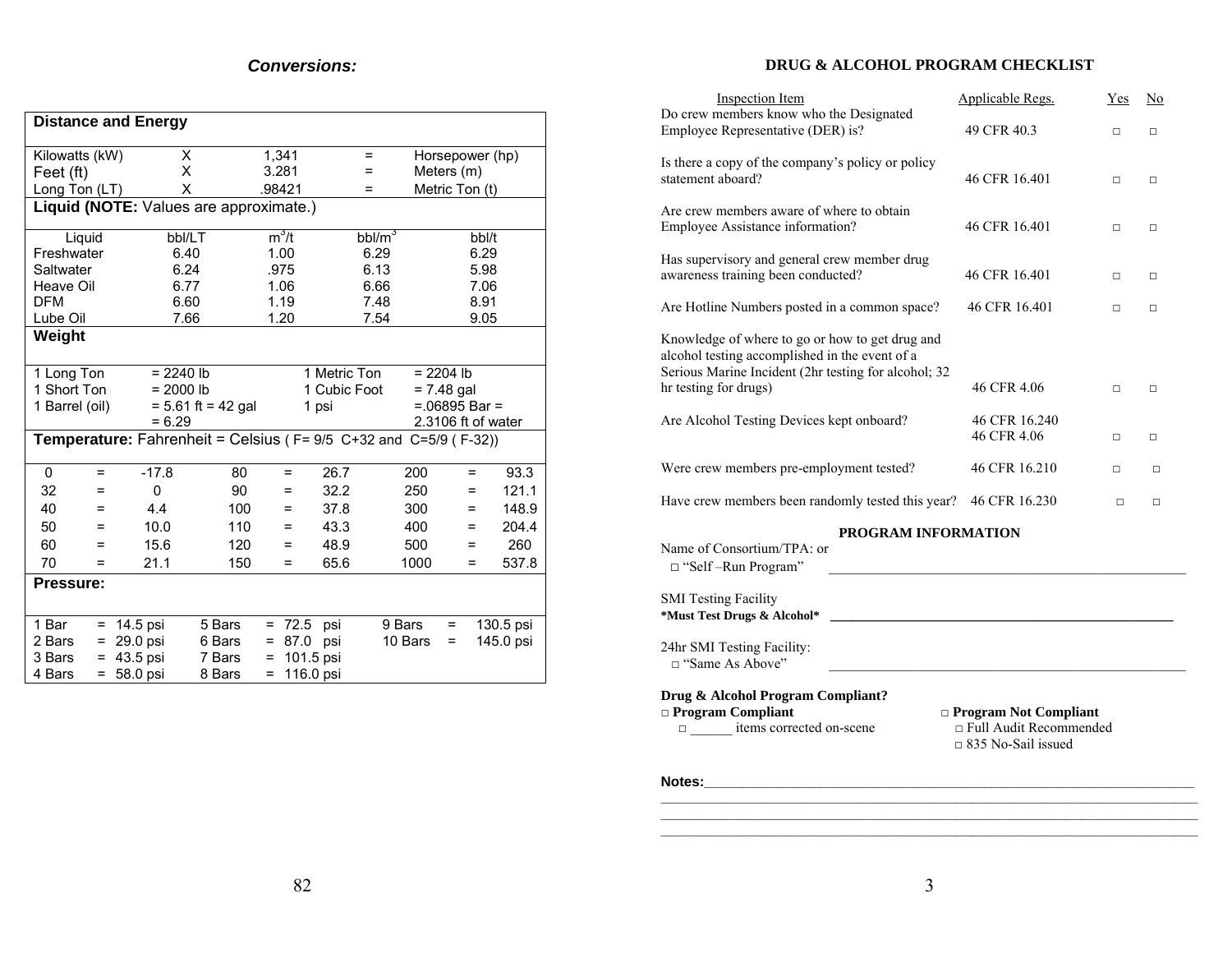### *IMO Applicability Dates:*

| <b>Conversions:</b> |  |
|---------------------|--|
|                     |  |

| Reference                                                                                                                                                          | <b>Date</b>                                                   |
|--------------------------------------------------------------------------------------------------------------------------------------------------------------------|---------------------------------------------------------------|
| SOLAS 1960<br><b>SOLAS 1974</b><br>1978 Protocol to SOLAS 1974<br>1981 Amendments (II-1 & II-2)<br>1983 Amendments (III)<br>Various additional amendments to SOLAS | 26 MAY 65<br>25 MAY 80<br>01 MAY 81<br>01 SEP 84<br>01 JUL 86 |
| MARPOL 73/78 Annex I<br>MARPOL 73/78 Annex V<br>MARPOL 73/78 Annex VI                                                                                              | 02 OCT 83<br>31 DEC 88<br>19 MAY 05                           |
| COLREGS 1972<br>Various additional amendments to COLREGS                                                                                                           | 15 JUL 77                                                     |
| Load Line 1966                                                                                                                                                     | 21 JUL 68                                                     |
| <b>STCW 1978</b><br>1991 Amendments<br>1994 Amendments<br>1995 Amendments                                                                                          | 28 APR 84<br>01 DEC 92<br>01 JAN 96<br>01 FEB 97              |

This document does not establish or change Federal laws or regulations. References given are only general guides. Refer to IMO publications, CFR's, NVIC's or any locally produced cite guides for specific regulatory references. Not all items in this book are applicable to all vessels. Due to recent regulatory revisions, OLD SUBCHAPTER T cites (applicable to existing vessels on or before March 10, 1996) are provided in addition to new Subchapter T cites. Example *(46 CFR 184.10-1)* 

**NOTE:** *Guidance on how to conduct inspections on U.S. flagged SPV can be found in Marine Safety Manual [\(MSM\) Volume II, Chapter B1: Inspection of Vessels for Certification](http://www.uscg.mil/hq/g-m/nmc/pubs/msm/v2/bch1.pdf). All MSM cites listed in this book refer to MSM Volume II, unless otherwise indicated*.

|         | <b>ALUMINUM PLATE</b>   |                    |                                                                                                  |  |  |  |  |
|---------|-------------------------|--------------------|--------------------------------------------------------------------------------------------------|--|--|--|--|
| Decimal | MM<br>Standard<br>Plate | Wastage<br>MM @ 25 | Aluminum Wastage Allowances,<br>Conventional Vessels Under 90 M<br>(295 Feet) built to ABS Class |  |  |  |  |
| .1969   | 5mm                     | 3.75mm             | Main Deck Plating 15%                                                                            |  |  |  |  |
| .2362   | 6 <sub>mm</sub>         | 4.50mm             | Bottom Plating 15%                                                                               |  |  |  |  |
| .2756   | 7 <sub>mm</sub>         | 5.25mm             | Keel Plating 15%                                                                                 |  |  |  |  |
| .3150   | 8mm                     | $6.00$ mm          | Sheer Strake 15%                                                                                 |  |  |  |  |
| .3543   | 9 <sub>mm</sub>         | 6.75mm             | Bilge Strake 15%                                                                                 |  |  |  |  |
| .3937   | 10 <sub>mm</sub>        | 7.50mm             | Side Shell Plating 20%                                                                           |  |  |  |  |
| .4331   | 11mm                    | 8.25mm             | Forecastle 20%                                                                                   |  |  |  |  |
| .4724   | 12mm                    | 9.00mm             | Internals and Bulkheads 20%                                                                      |  |  |  |  |
| .5118   | 13mm                    | 9.75mm             |                                                                                                  |  |  |  |  |
| .5519   | 14mm                    | 10.50mm            |                                                                                                  |  |  |  |  |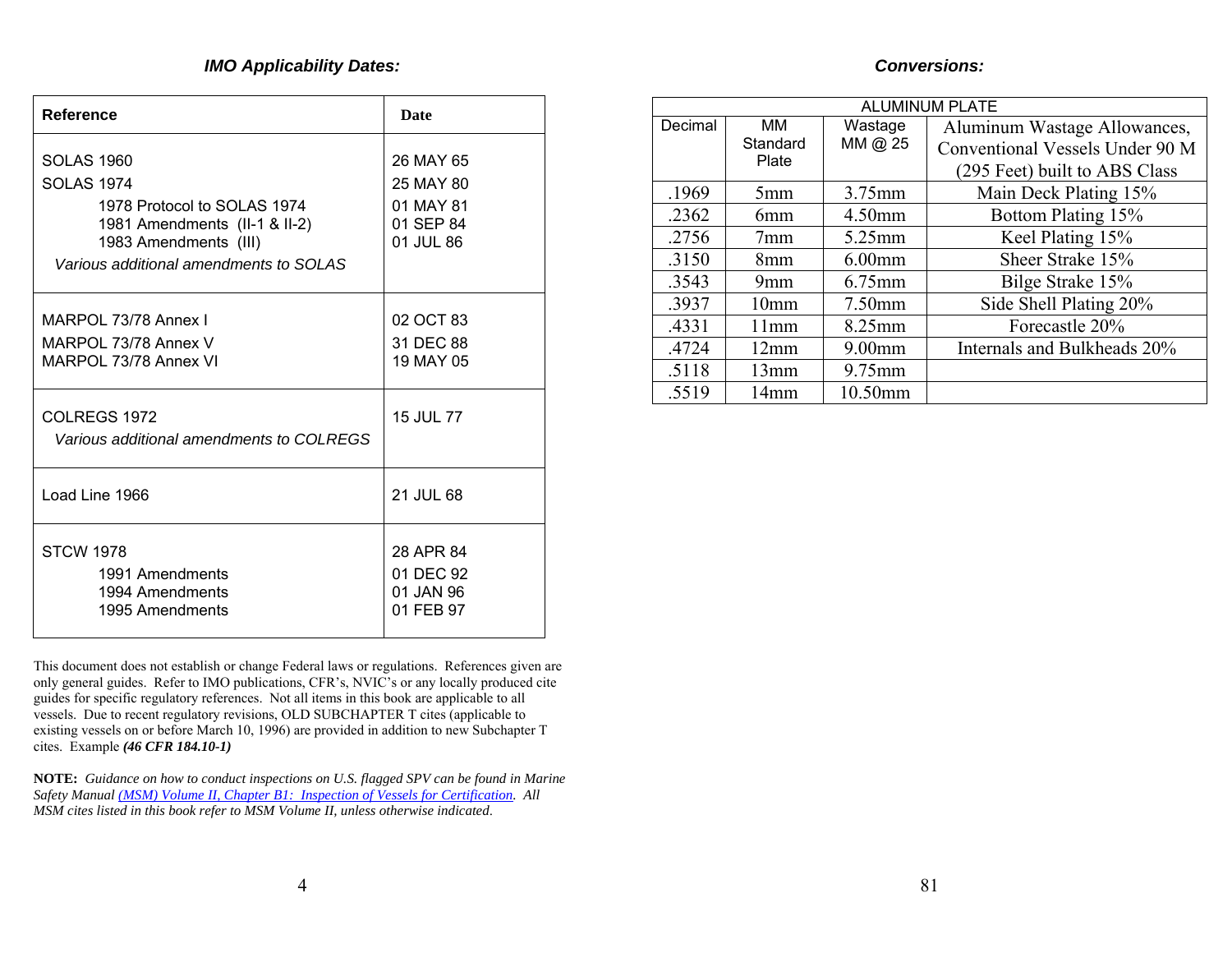#### *Conversions:*

# *Involved Parties & General Information:*

| <b>STEEL PLATE</b> |         |                          |                            |  |  |
|--------------------|---------|--------------------------|----------------------------|--|--|
| Fractions          | Decimal | <b>MM Standard Plate</b> | Wastage Standard / MM @ 25 |  |  |
| $\overline{1/8}$   | .125    | 3.175mm                  | .0938 / 2.381              |  |  |
| $\frac{1}{4}$      | .250    | 6.35mm                   | .1875/4.7625               |  |  |
| $\overline{3/8}$   | .375    | 9.52mm                   | .2812 / 7.14               |  |  |
| $\frac{1}{2}$      | .500    | 12.70mm                  | .3750 / 9.525              |  |  |
| 5/8                | .625    | 15.78mm                  | .4688 / 11.906             |  |  |
| $\frac{3}{4}$      | .750    | 19.05mm                  | .5625 / 14.287             |  |  |
| $\overline{7/8}$   | .875    | 22.22mm                  | .6566 / 16.66              |  |  |
| $\mathbf{1}$       | 1.00    | 25.40mm                  | .7500 / 19.05              |  |  |
| 11/8               | 1.125   | 28.57mm                  | 8430 / 21.431              |  |  |
| $1\frac{1}{4}$     | 1.250   | 31.75mm                  |                            |  |  |
| 13/8               | 1.375   | 34.92mm                  |                            |  |  |
| $1\frac{1}{2}$     | 1.500   | 38.10mm                  |                            |  |  |
| 15/8               | 1.625   | 41.27mm                  |                            |  |  |
| $1\frac{3}{4}$     | 1.750   | 44.45mm                  |                            |  |  |
| 17/8               | 1.875   | 47.62mm                  |                            |  |  |
| $\overline{2}$     | 2.00    | 50.8mm                   |                            |  |  |

| Vessel's Representatives: |  |  |
|---------------------------|--|--|
|                           |  |  |
|                           |  |  |
|                           |  |  |
| <b>Phone Numbers:</b>     |  |  |

Owner-Listed on DOC (if applicable)

No Change

| Operator: |  |
|-----------|--|
|           |  |
|           |  |
|           |  |
| No Change |  |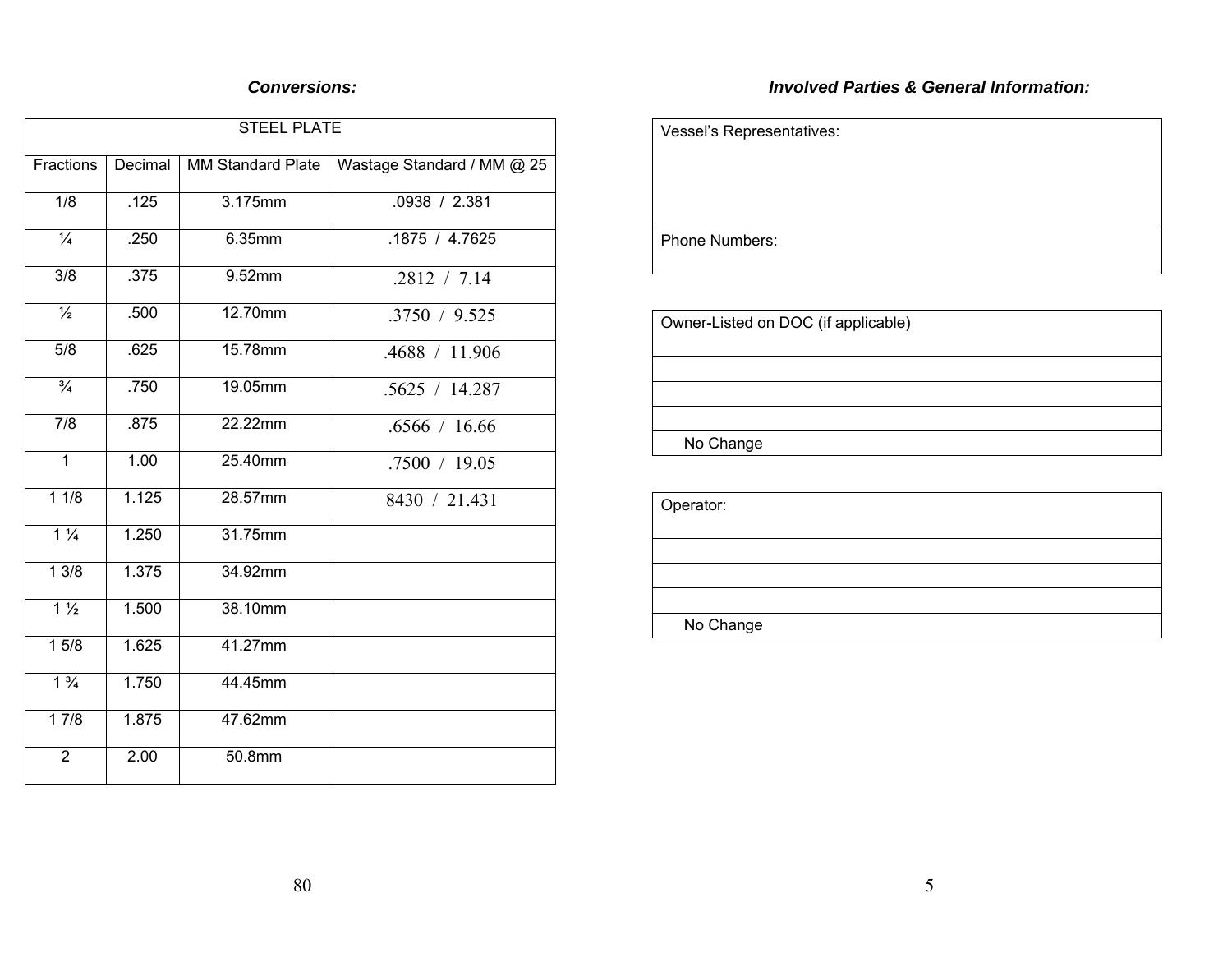#### *Vessel Information:*

| Last Drydocking date:            |                           | Next Drydocking date: |  |  |  |  |
|----------------------------------|---------------------------|-----------------------|--|--|--|--|
| Location of Last Drydocking:     |                           |                       |  |  |  |  |
| Built Date (use delivery date):  |                           |                       |  |  |  |  |
|                                  | Overall Length (in feet): |                       |  |  |  |  |
| Maximum Passenger Allowed:       |                           |                       |  |  |  |  |
| <b>Overnight Accommodations:</b> |                           |                       |  |  |  |  |
| Yes                              | No                        | If yes, how many?     |  |  |  |  |

| 79 |
|----|
|    |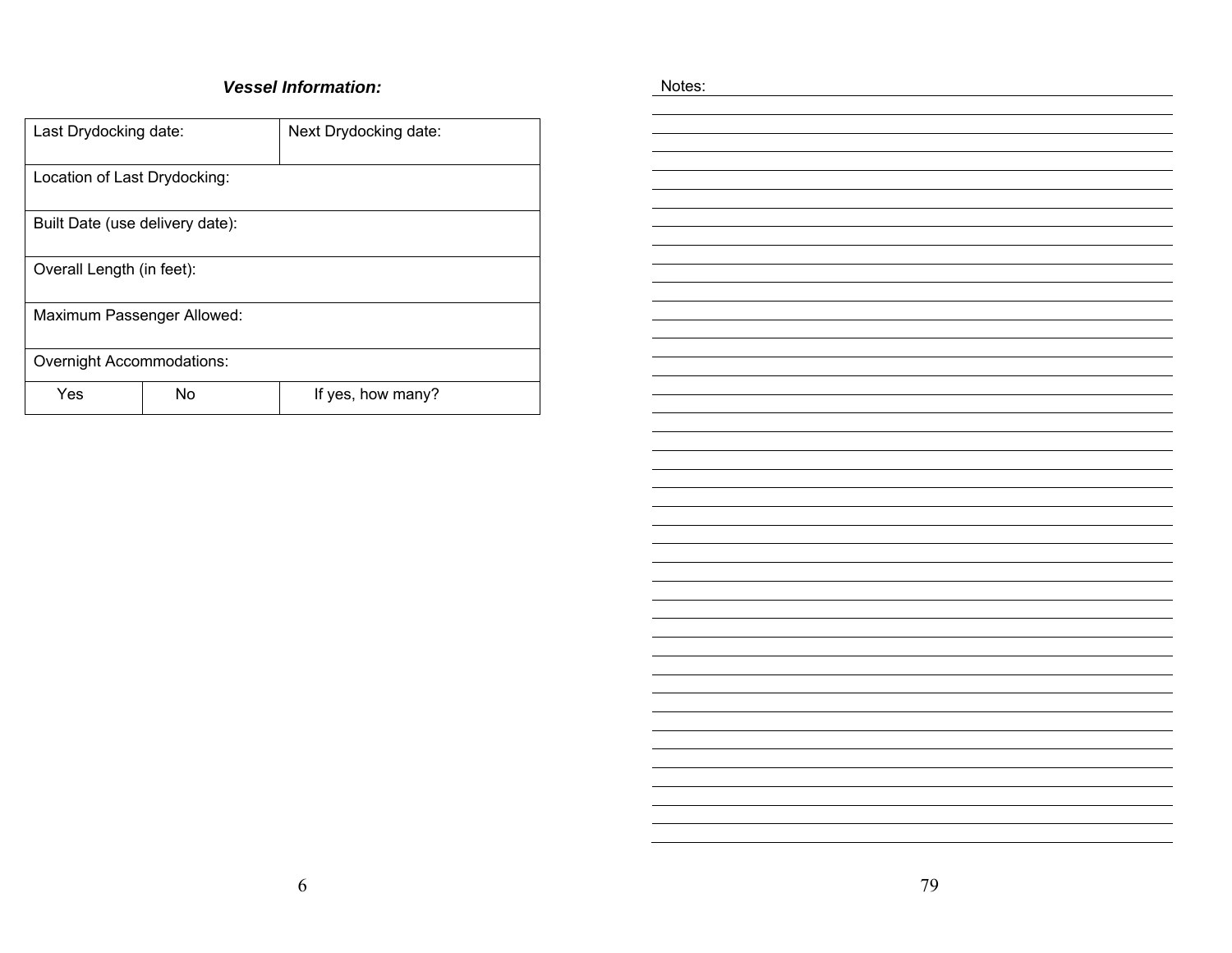# *Deficiency Summary Worksheet*

# *Task 1: Pre-Inspection Administrative Items*

| <b>Name of Vessel</b> | <b>VIN</b> |                                          | <b>Step</b> | <b>Action</b>                                                                                                                                                                                 | Ref                                                                |
|-----------------------|------------|------------------------------------------|-------------|-----------------------------------------------------------------------------------------------------------------------------------------------------------------------------------------------|--------------------------------------------------------------------|
| <b>Deficiency</b>     |            | Req't. Issued / Date<br><b>Completed</b> | 1.1<br>1.2  | $\Box$ Retrieve notice of arrival.<br>□ Review MISLE records/local file.<br>• Special notes<br>• Deficiency history<br>• Vessel Critical Profile (VCP)<br>• Determine user fee payment status | 46CFR 2.10                                                         |
|                       |            |                                          | 1.3         | $\Box$ Determine proper type/scope of inspection.<br>• Certificate of inspection (COI)<br>• Obtain application of inspection<br>• Annual<br>• Hull/Drydock                                    | 46CFR 176.400<br>46CFR 176.105<br>46 CFR 176.500<br>46 CFR 176.600 |
|                       |            |                                          | 1.4         | $\Box$ Prepare statutory certificates.<br>• Temporary COI<br>• SOLAS Passenger Ship Safety Certificate                                                                                        | 46CFR VOL II<br>46CFR176.910                                       |
|                       |            |                                          | 1.5         | □ Review regulatory applicability dates for "new"<br>or "existing" vessels.<br>$\bullet$ CFR                                                                                                  | 46CFR 175.400                                                      |
|                       |            |                                          |             |                                                                                                                                                                                               |                                                                    |
|                       |            |                                          |             |                                                                                                                                                                                               |                                                                    |
|                       |            |                                          | Notes:      |                                                                                                                                                                                               |                                                                    |
|                       |            |                                          |             |                                                                                                                                                                                               |                                                                    |
|                       |            |                                          |             |                                                                                                                                                                                               |                                                                    |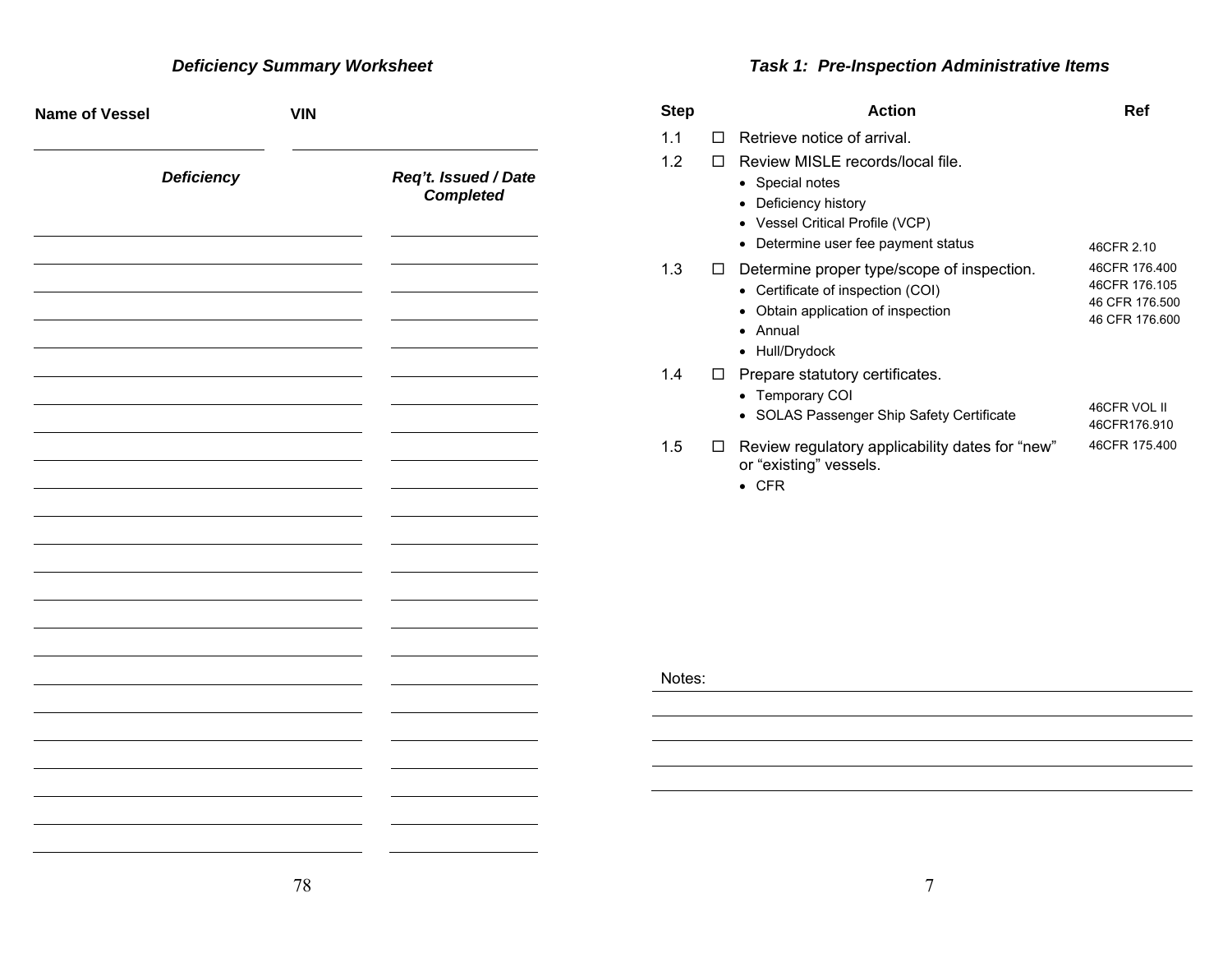#### *Certificates and Documents*

| Name of Certificate                                 | Agency<br>Issuing | # Q | Issued<br>Port | Issue<br>Date | Exp.<br>Date | Endorse<br>Date |
|-----------------------------------------------------|-------------------|-----|----------------|---------------|--------------|-----------------|
| Certificate of Documentation<br>No Change<br>$\Box$ | USCG              |     |                |               |              |                 |
| Passenger Ship Safety (PSS)<br>O No Change          | <b>USCG</b>       |     |                |               |              |                 |
| No Change<br>Load Line                              |                   |     |                |               |              |                 |
| International Tonnage (ITC)<br>O No Change          |                   |     |                |               |              |                 |
| Safety Management (SMC)<br>No Change<br>$\Box$      |                   |     |                |               |              |                 |
| Document of Compliance (DOC)<br>No Change<br>$\Box$ |                   |     |                |               |              |                 |
| FCC Station License<br>No Change                    | <b>CC</b>         |     |                |               |              |                 |

# **Recommended US Vessel Deficiency Procedures:**

| <b>Step</b> |                                                                                                                                                                                                                                                                                                                                                      | <b>Action</b>                                                                                                                                                                                                             |
|-------------|------------------------------------------------------------------------------------------------------------------------------------------------------------------------------------------------------------------------------------------------------------------------------------------------------------------------------------------------------|---------------------------------------------------------------------------------------------------------------------------------------------------------------------------------------------------------------------------|
| 1           | Identify deficiency.                                                                                                                                                                                                                                                                                                                                 |                                                                                                                                                                                                                           |
| 2           | Inform vessel representative.                                                                                                                                                                                                                                                                                                                        |                                                                                                                                                                                                                           |
| 3           | Record on the Deficiency Summary Worksheet (next page).                                                                                                                                                                                                                                                                                              |                                                                                                                                                                                                                           |
| 4           |                                                                                                                                                                                                                                                                                                                                                      | If deficiency is corrected prior to end of inspection, go to Step 7.                                                                                                                                                      |
| 5           | issue CG-835 in accordance with table below.                                                                                                                                                                                                                                                                                                         | If deficiency is unable to be corrected prior to end of inspection,                                                                                                                                                       |
|             | IF deficiency:                                                                                                                                                                                                                                                                                                                                       | <b>THEN issue CG-835:</b>                                                                                                                                                                                                 |
|             | Does NOT immediately<br>impact crew/passenger<br>safety, security, hull<br>seaworthiness, or the<br>environment, e.g.,<br>• Missing placards<br>• Non-metallic expansion joints<br>more than 10 years in service<br>Allows vessel operations to<br>be MODIFIED to meet less<br>stringent requirements, e.g.,<br>• Expired international certificates | That provides a specific<br>time for correcting<br>deficiency, e.g.,<br>• "X" number of days<br>• At next drydock<br>That restricts operation of<br>vessel to meet current<br>vessel conditions, e.g.,<br>• Reduced route |
|             | • Automation defect<br>• Insufficient lifesaving equipment                                                                                                                                                                                                                                                                                           | • Increased crew<br>• Fewer passengers                                                                                                                                                                                    |
|             | DOES immediately impact<br>crew/passenger safety,<br>security, hull seaworthiness,<br>or the environment, and<br>cannot be modified to meet<br>less stringent requirements,<br>e.g.,<br>• Missing or defective firefighting                                                                                                                          | That requires the<br>deficiency to be corrected<br>prior to operating vessel<br>("NO SAIL" item), e.g.,<br>• Prior to carrying passengers<br>• Prior to carrying cargo                                                    |
|             | equipment<br>• Structural defect or damage                                                                                                                                                                                                                                                                                                           |                                                                                                                                                                                                                           |
| 6           | Enter CG-835 data in MISLE.                                                                                                                                                                                                                                                                                                                          |                                                                                                                                                                                                                           |

8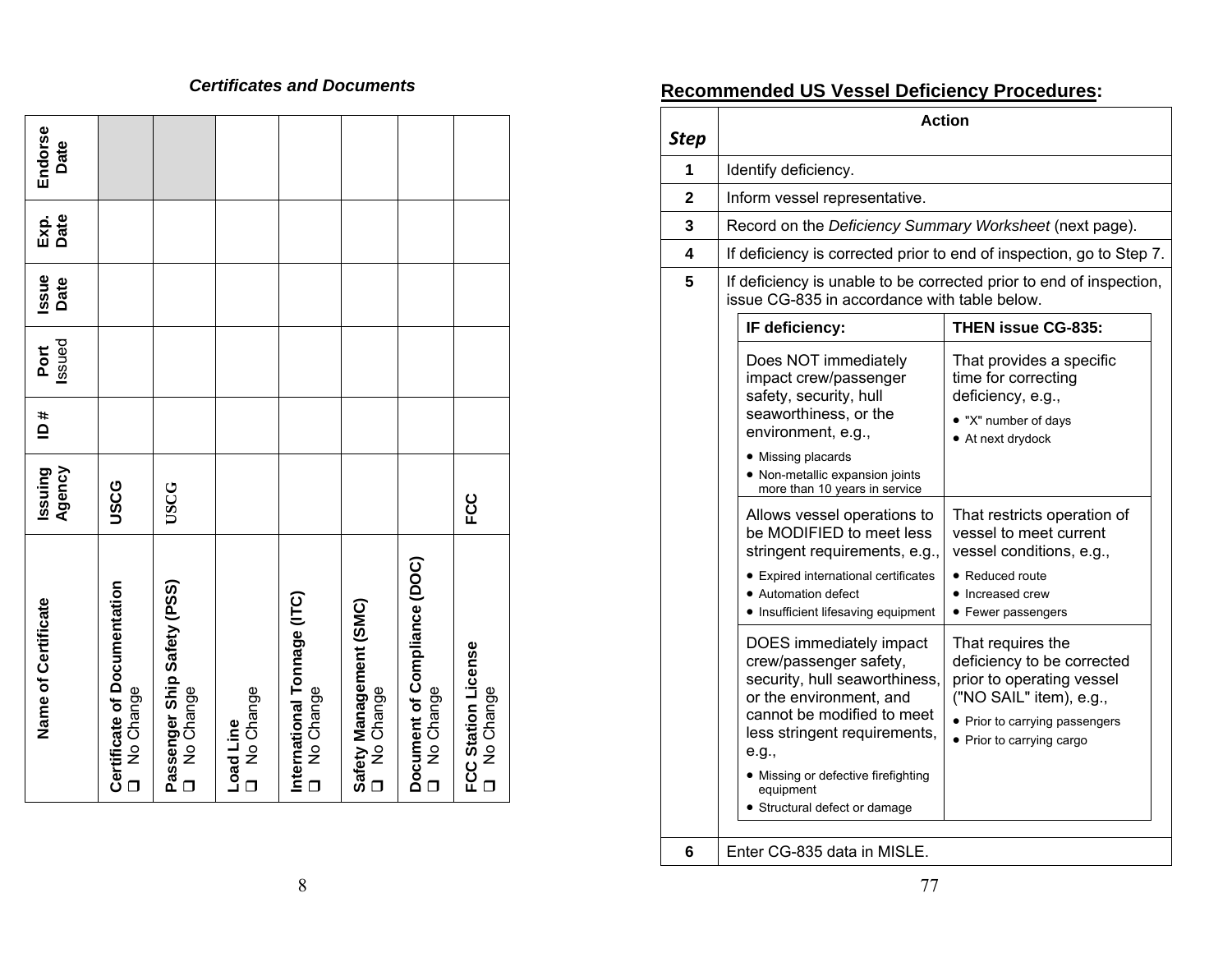# *Task 19 Post-Inspection Items*

| Step | Action                         | Ref |
|------|--------------------------------|-----|
|      | $19.1$ $\Box$ Issue letters.   |     |
|      | 19.2 □ Complete MISLE entries. |     |

19.3 □ Initiate report of violation (if necessary).

| JOTF |  |
|------|--|
|------|--|

| Name of Certificate                                                                 | Agency<br>Issuing | # qı | Issued<br>Port | <b>Issue</b><br>Date | Date<br>Exp. | Endorse<br>Date |
|-------------------------------------------------------------------------------------|-------------------|------|----------------|----------------------|--------------|-----------------|
| FCC Safety Certificate<br>D No Change                                               | ပ္ပ               |      |                |                      |              |                 |
| <b>IFCC Operations Permit</b><br>No Change<br>$\Box$                                | <b>CC</b>         |      |                |                      |              |                 |
| FCC Marine Radio Operator<br>No Change<br>Permit<br>$\Box$                          | <b>CC</b>         |      |                |                      |              |                 |
| International Ship Security<br>Certificate (ISSC)<br>No Change<br>$\Box$            |                   |      |                |                      |              |                 |
| Prevention Certificate (IAPP)<br>International Air Pollution<br>No Change<br>$\Box$ |                   |      |                |                      |              |                 |
| Engine International Air Pollution<br>Prevention Certificate (EIAPP)<br>No Change   |                   |      |                |                      |              |                 |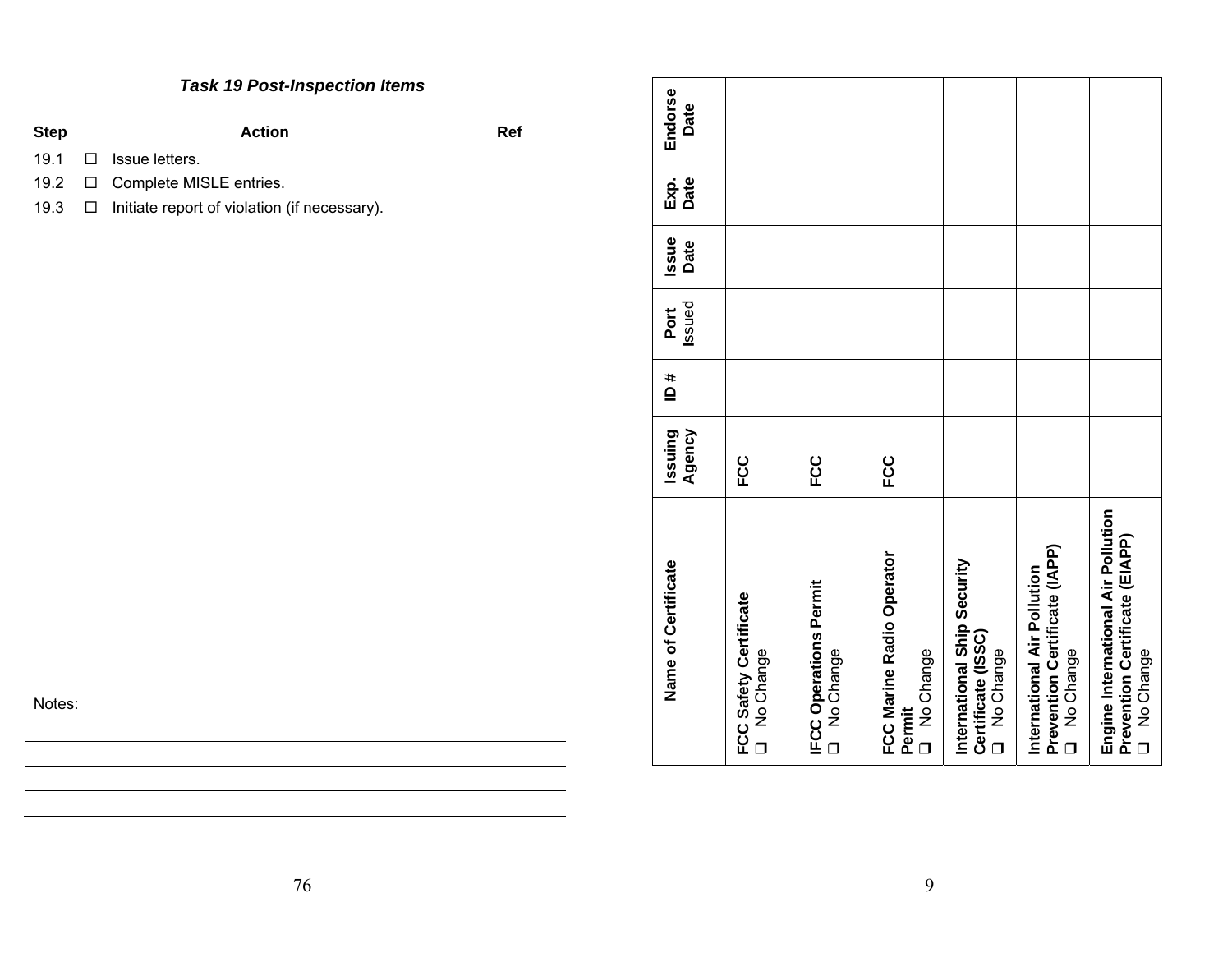# *Task 18: Drydock and Ground Tackle (Continued)*

### *Task 2: Certificate and Document Review*

| <b>Step</b> |        | <b>Action</b>                                                                                                                                                                   | Ref                                        |
|-------------|--------|---------------------------------------------------------------------------------------------------------------------------------------------------------------------------------|--------------------------------------------|
| 2.1         | L I    | Verify Certificate of Inspection is posted (COI)<br>All pages should be visible.                                                                                                | 46 CFR 176.302<br>46 CFR 176.302           |
| 2.2         | $\Box$ | Verify that Certificate of Documentation (COD)/<br>State registration is valid.                                                                                                 | 46 CFR 67.7                                |
| 2.3         | □      | Verify that the stability letter is posted.                                                                                                                                     | 46 CFR 176.306                             |
| 2.4         | □      | Verify that stability books/letters are available.                                                                                                                              | 46 CFR 176.306                             |
| 2.5         | П      | Verify that the Small Passenger Vessel (SPV)<br>Decal is posted.                                                                                                                | 46 CFR 176.310                             |
| 2.6         | ப      | Verify that station bill is posted.<br>• Emergency duties<br>(Over 65 ft with crew of 4 or more)                                                                                | 46CFR 185.514                              |
| 2.7         | □      | Examine the waste management plan.<br>$(≥ 40$ ft and ocean-going)                                                                                                               | 33 CFR 151.57<br>33 CFR 151.59             |
|             |        | MARPOL V placard posted $(≥ 26 ft)$                                                                                                                                             | 46 CFR 16                                  |
| 2.8         | LI     | Verify drug testing program.                                                                                                                                                    |                                            |
| 2.10        | П      | Examine life raft servicing certificates.                                                                                                                                       | 46 CFR 185.730<br>46 CFR 160.151-<br>57(p) |
| 2.11        | ப      | Examine hydrostatic release units<br>(non disposable)                                                                                                                           | 46 CFR 185.740<br>46 CFR 160.062           |
| 2.12        | □      | Verify international safety and pollution<br>prevention convention certificates are:<br>Valid<br>Accurate                                                                       | MARPOL/SOLAS                               |
|             | COI.   | <b>Note:</b> If MARPOL IV, Certificate of Equivalence shall not<br>be issued to Inspected Small Passenger vessels on<br>international voyages. Instead the OCMI shall amend the | <b>MOC Policy letter</b><br>03-03          |

| <b>Step</b> |        | Action                                                                                                                                                                 | Ref                                                                  |
|-------------|--------|------------------------------------------------------------------------------------------------------------------------------------------------------------------------|----------------------------------------------------------------------|
| 18.10       |        | Inspect internal structural members.<br><b>Frames</b><br><b>Floors</b><br>ΙI<br>Shelves, brackets, clamps<br>П<br><b>Bulkheads</b><br>П<br>Tank tops<br>П              | 46 CFR 176.610<br>FRP NVIC 8-87<br>Steel NVIC 7-68<br>Wood NVIC 7-95 |
| 18.11       |        | Inspect for watertight integrity.<br>Hull openings and closures<br>Deck openings and closures<br>ΙI<br>Watertight doors<br>◻<br>Watertight subdivisions/bulkheads<br>П | 46 CFR 176.802<br>46 CFR 176.124<br>MSM Vol IV CH<br>6.1.5           |
| 18.12       | $\Box$ | Inspect for stability.<br>Drainage<br>ΙI<br>Major changes/modifications<br>ΙI<br>Solid fixed ballast<br>П                                                              | 46 CFR 171 (H)                                                       |
| 18.13       |        | Inspect ground tackle.<br>Anchor<br>Cable<br>П                                                                                                                         | 46 CFR 184.300<br>46 CFR 184.10                                      |

Notes: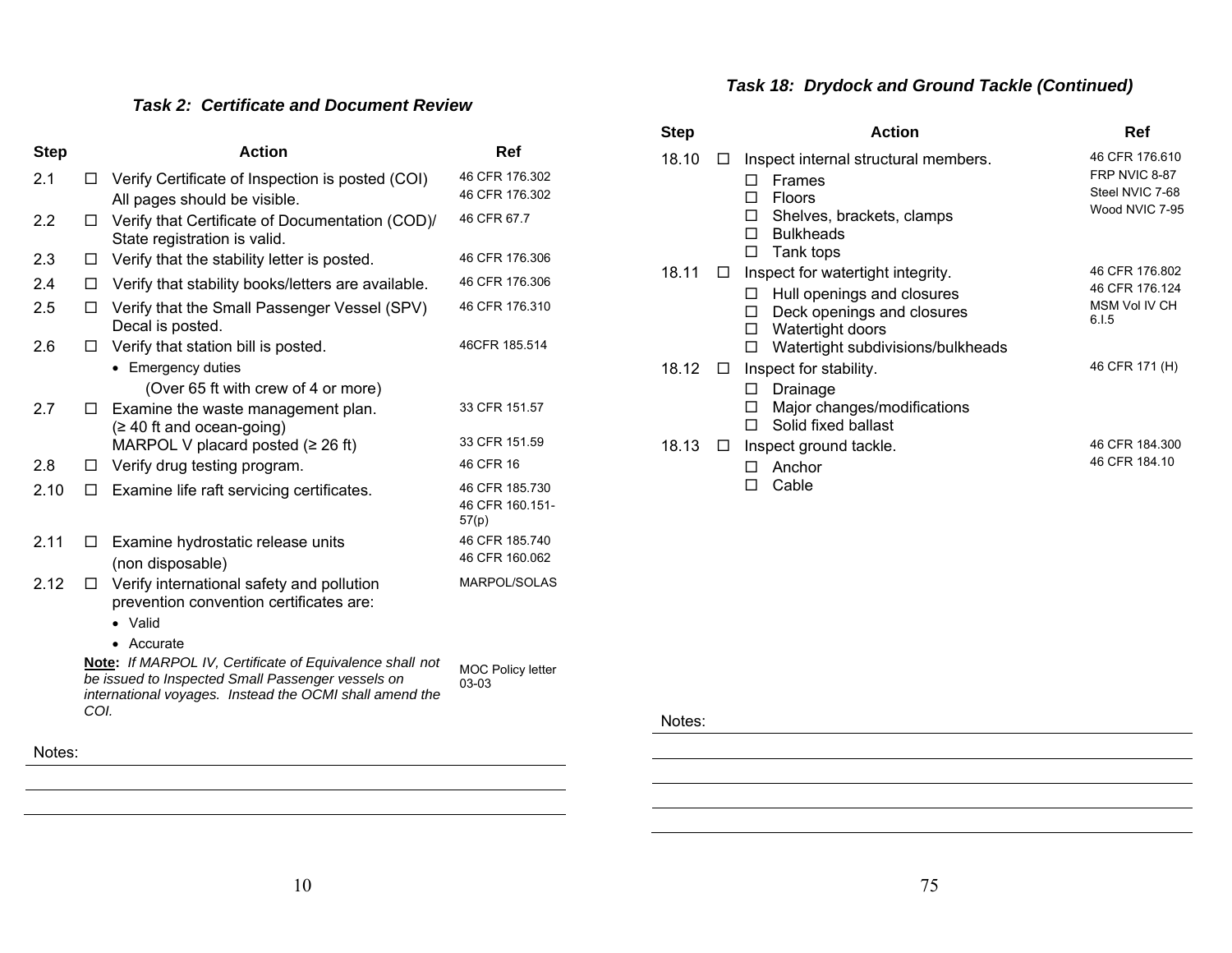# *Task 18: Drydock and Ground Tackle (Continued)*

| <b>Step</b> |          | Action                                                                                                                                                                                                                                             | Ref                                                                                   |
|-------------|----------|----------------------------------------------------------------------------------------------------------------------------------------------------------------------------------------------------------------------------------------------------|---------------------------------------------------------------------------------------|
| 18.6        | LΙ       | Airports below weatherdecks<br>Dogs or other securing appliance<br>Rims or seats<br>П<br>Glass<br>П<br>Dead covers<br>п<br>Hinges and lugs<br>□                                                                                                    | MSM Vol. IV Ch<br>6.1.4                                                               |
| 18.7        | <b>U</b> | Self-bailers and cockpit freeing ports<br>Check valves<br>П<br>Required area<br>□                                                                                                                                                                  | 46 CFR 178.420                                                                        |
| 18.8        | ப        | Compartment or inner bottom drains<br>(drydocking drains)<br>Secure plugs<br>ப                                                                                                                                                                     |                                                                                       |
| 18.9        | LI       | Inspect thru-hull fittings.<br>Sea chests<br>п<br>Sea valves (must be fitted on all fittings<br>П<br>within 6 inches of deepest load waterlight)<br>Keel/grid coolers<br>⊔<br>Bow/stern thrusters<br>П.<br>Transducers<br>П<br>Shaft packings<br>⊔ | 46 CFR 171.119<br>46 CFR 176.610<br>46 CFR 176.630<br>MSM Vol II CH<br><b>B.3.D.2</b> |

□ Rudder packings

# *Task 2: Certificate and Document Review (Continued)*

| <b>Step</b> | <b>Action</b>                                                                                                                                | Ref                                     |
|-------------|----------------------------------------------------------------------------------------------------------------------------------------------|-----------------------------------------|
| 2.12        | Verify International Ship Management (ISM)<br>Code Document of compliance and Safety<br>Management Certificate (SMC) on a foreign<br>voyage. | SOLAS Chap IX<br>33 CFR 96              |
| 2.13        | $\Box$ Examine fire-servicing certificates.                                                                                                  | 46 CFR 176 810                          |
| 2.14        | Review packaged hazardous materials for<br>appropriate cargo documents/records<br>(explosives).                                              | 49 CFR 176<br>46 CFR 185,356            |
| 2.15        | Vessel General Permit.<br>Master aware of the VGP<br>$\bullet$<br>(Provide master with copy of VGP fact sheet)                               | EPA VGP. CG-<br>543 Policy<br>Ltr 11-01 |

#### Notes: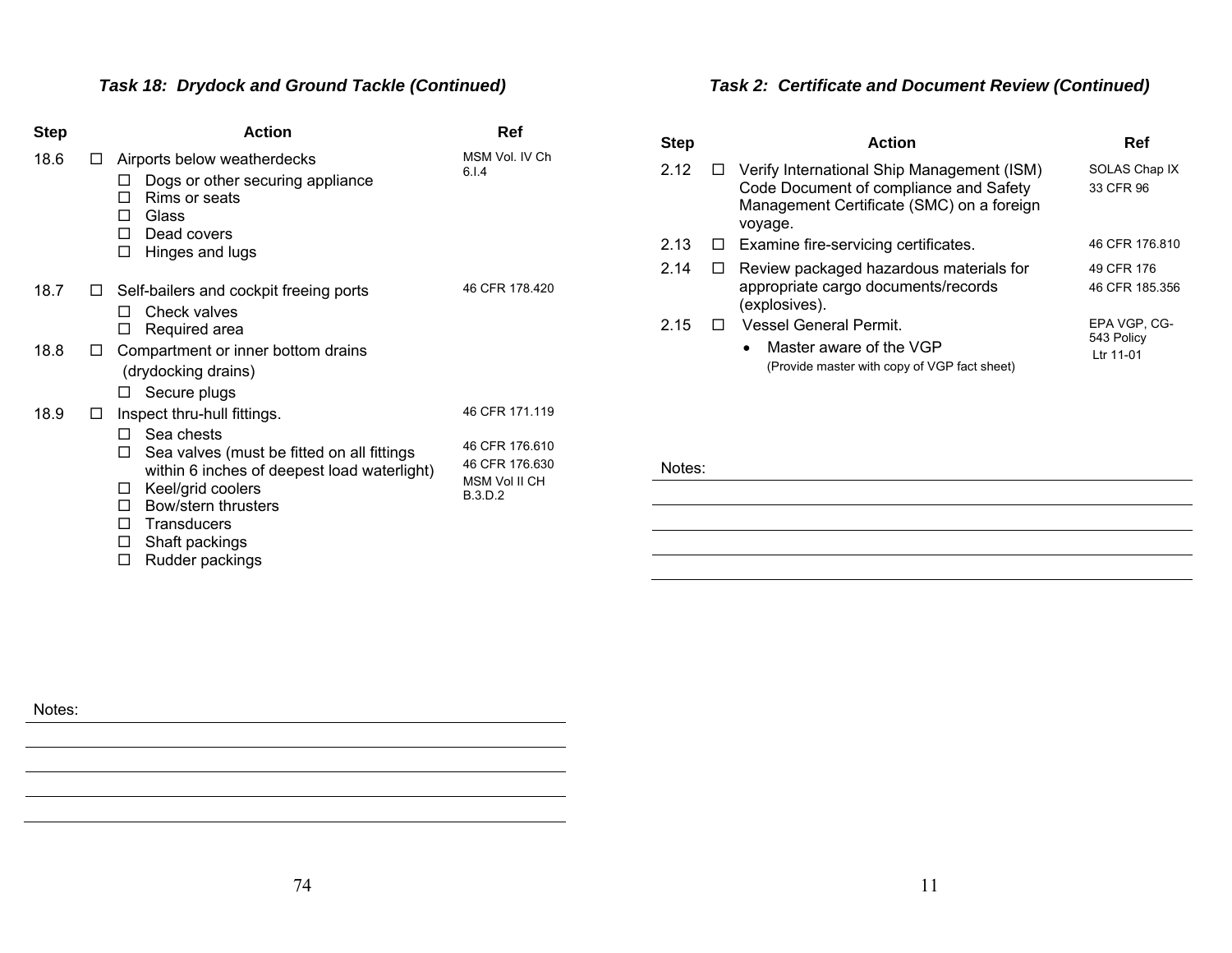# *Task 3: Crew Requirements*

| <b>Step</b> | <b>Action</b>                                                                                                                                                                               | Ref                                                 |
|-------------|---------------------------------------------------------------------------------------------------------------------------------------------------------------------------------------------|-----------------------------------------------------|
| 3.1         | Examine Master's License.<br>$\mathsf{L}$<br>Original on board<br>□<br><b>Expiration date</b><br>□<br>Route<br>п<br>Tonnage<br>□<br>Endorsements<br>п                                       | 46 CFR 185.402                                      |
| 3.2         | Examine Mate's License (if required).<br>□<br>Original on board<br>ப<br><b>Expiration date</b><br>□<br>Route<br>п<br>Tonnage<br>□<br>Endorsements<br>п                                      | 46 CFR 185.402                                      |
| 3.3         | Verify Global Maritime Distress and Safety<br>⊔<br>System (GMDSS) personnel certification.                                                                                                  | STCW <sub>95</sub><br>47 CFR 80<br><b>NVIC 3-99</b> |
| 3.3         | Examine Sr. Deckhand Requirements<br>□<br>(required for High Speed SPV).<br>Designated in writing<br>□<br>Written designation aboard<br>□<br>Vessel experience<br>□<br>Helm experience<br>□ | <b>NVIC 1-91 CH 1</b>                               |
| 3.4         | Discuss recommended Deckhand qualifications.<br>□<br>(required for High Speed SPV).                                                                                                         | <b>NVIC 1-91 CH 1</b>                               |
| 3.5         | Examine Deckhand Red Cross First Aid / CPR<br>П<br>Cards for 50% of crew                                                                                                                    | <b>NVIC 1-91</b>                                    |

# *Task 18: Drydock and Ground Tackle*

| <b>Step</b> |              | <b>Action</b>                                                                                                                             | Ref                                                                                            |
|-------------|--------------|-------------------------------------------------------------------------------------------------------------------------------------------|------------------------------------------------------------------------------------------------|
| 18.1        | $\perp$      | Verify Marine Chemist Certificate (If required).                                                                                          | 46 CFR 176.710                                                                                 |
| 18.2        |              | Inspect external structural members.<br>Shell<br>П<br>Keel and bilge keel<br>ΙI<br>High stress locations<br>ΙI<br>Caulking<br>ΙI<br>Welds | 46 CFR 176,610<br>Aluminum NVIC<br>11-80<br>FRP NVIC 8-87<br>Steel NVIC 7-68<br>Wood NVIC 7-95 |
| 18.3        |              | Inspect running gear.<br><b>Rudders</b><br>ΙI<br><b>Propellers</b><br>Ш<br>Tailshaft(s)<br>П                                              | 46 CFR 176 610                                                                                 |
| 18.4        | LI           | Inspect fastenings.<br>Hull fastenings<br>Keel bolts<br>п<br>Attachments/appendages                                                       | 46 CFR 176.610<br>Wood NVIC 7-95                                                               |
| 18.5        | $\mathsf{L}$ | Examine Hull Markings.<br>Draft marks (>65 feet or SOLAS)<br>Load marks (>65 feet or SOLAS)<br>Load line (vsl>79 feet)                    | 46 CFR 185.602                                                                                 |

 $\Box$  Name/ hailing port/ state number

Notes: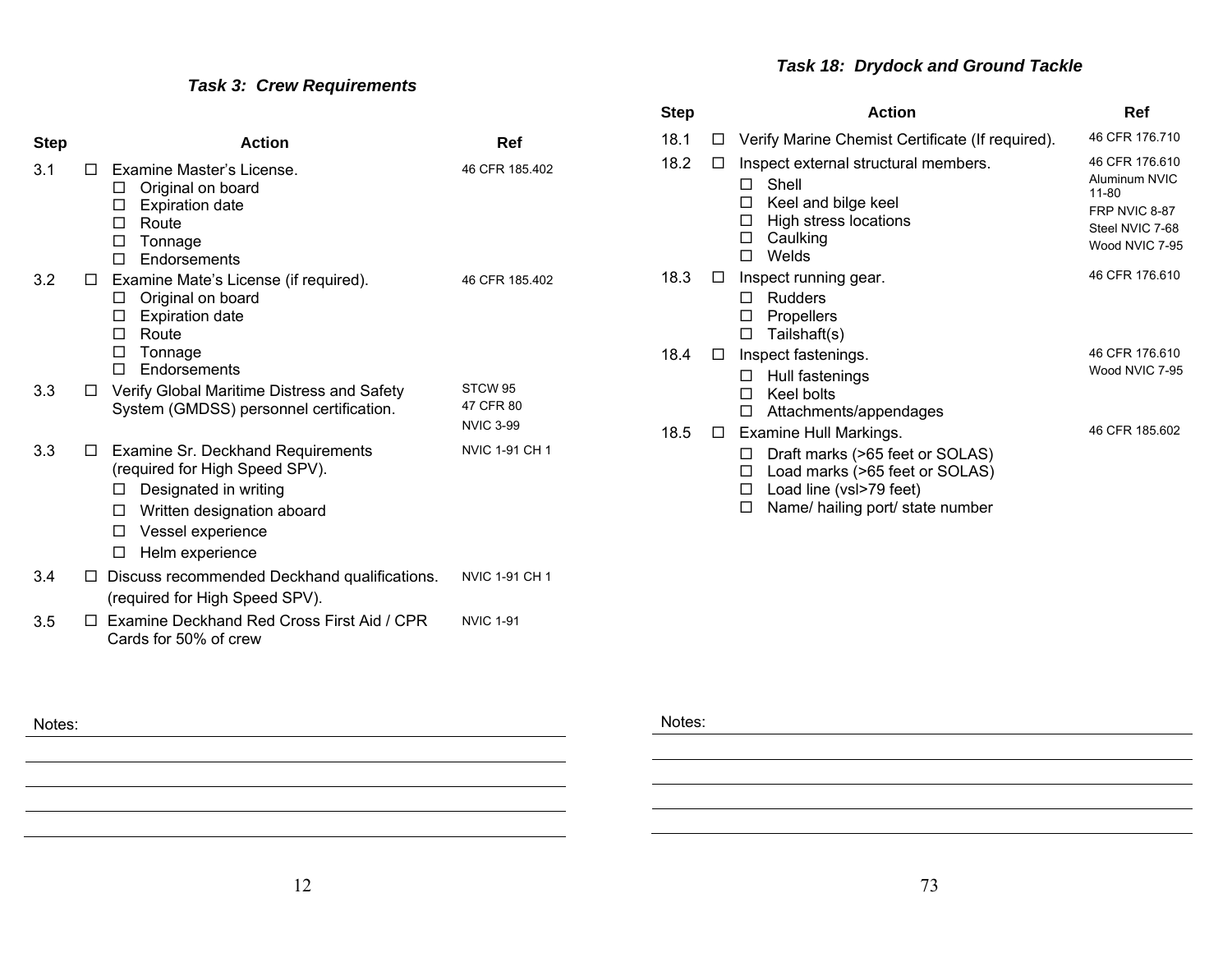### *Task 17: Plan Review for Modifications (Continued)*

#### **Step Action Ref**

46 CFR 176.702

17.4  $\Box$  Determine if any of the following have been installed or replaced onboard a vessel.

| If item is                                                                                                                                            | Then conduct                                               |
|-------------------------------------------------------------------------------------------------------------------------------------------------------|------------------------------------------------------------|
| launching appliance;<br>survival craft:<br>rescue boat:<br>fixed gas fire<br>extinguishing system;<br>machinery;<br>fuel tank; or<br>pressure vessel. | inspections and tests<br>required by 46 CFR<br>176.402 (d) |
|                                                                                                                                                       |                                                            |

17.5  $\Box$  Ensure vessel's current condition is properly documented in MISLE and vessel's file.

# *Task 4: Logs and Manuals*

| Step |   | <b>Action</b>                                                                                                                                                                                                                 | Ref                                                                  |
|------|---|-------------------------------------------------------------------------------------------------------------------------------------------------------------------------------------------------------------------------------|----------------------------------------------------------------------|
| 4.1  | П | Examine current training records/logs.<br>Date and general description of training topics<br>Training record/log for each crewmember                                                                                          | 46 CFR 185.420                                                       |
| 42   | П | Examine emergency training and drills logs.<br>Fire - Man Overboard - Abandon ship<br>Date of drill and training with general description                                                                                     | 46 CFR 185.520<br>46 CFR 185.524                                     |
| 4.3  | □ | Examine lifesaving equipment maintenance.<br>Required maintenance documented<br>п<br>Manufacturer's Instructions on board for survival<br>П<br>craft, rescue boats, and launching appliances for<br>vessels more than 65 feet | 46 CFR 185,702                                                       |
|      |   | Weekly maintenance inspections survival craft,<br>□<br>rescue boat, and launching appliance<br>Monthly inspections survival craft, rescue boat,<br>◘<br>and launching appliance                                               | 46 CFR 185.720<br>SOLAS III/20.6<br>46 CFR 185.722<br>SOLAS III/20.7 |
|      |   | Quarterly inspections of winch control apparatus<br>п<br>of the launching appliance                                                                                                                                           | 46 CFR 185.724                                                       |
|      |   | Annual inspections; rescue boat stripped,<br>п<br>cleaned, and thoroughly inspected                                                                                                                                           | 46 CFR 185.726                                                       |
|      |   | Annual inspections; davit, winch, falls, or other<br>п<br>launching appliance thoroughly inspected<br>Shore-Base Maintenance report for EPIRB<br>п<br>Steering gear test and drill<br>п                                       | 46 CFR 185.726<br>SOLAS IV/15<br>SOLAS V/26                          |
|      |   | Monthly test of EPIRB<br>П                                                                                                                                                                                                    | 46 CFR 185.728                                                       |

Notes: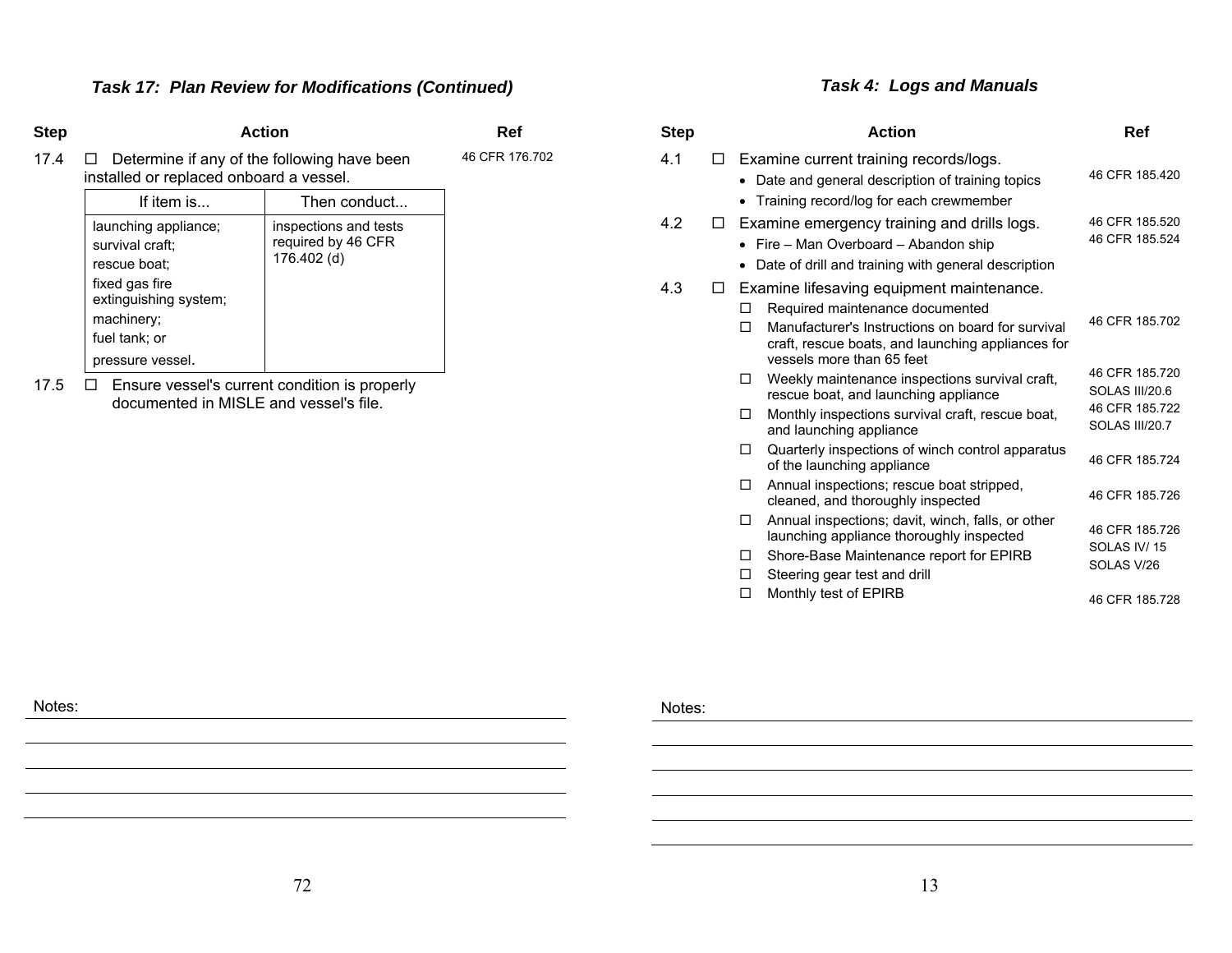# *Task 4: Logs and Manuals*

| <b>Step</b> |   | <b>Action</b>                                                                                                                    | Ref            |
|-------------|---|----------------------------------------------------------------------------------------------------------------------------------|----------------|
| 4.4         | □ | Verify presence of training manual.<br>(SOLAS only)                                                                              | SOLAS III/35   |
| 4.5         | П | Examine official logbook.<br>• Vessels on a Foreign Voyage                                                                       | 46 CFR 185,280 |
| 4.6         |   | Verify crew and passenger list maintained<br>(Ocean/Coastwise {O\C} and overnight or<br>disembark or embark at different ports). | 46 CFR 185.502 |
| 4.7         | □ | Verify voyage plan prepared (O/C or overnight).                                                                                  | 46 CFR 185.503 |
| 4.8         | ⊔ | Verify passenger count.                                                                                                          | 46 CFR 185.504 |
| 4.9         | ப | Verify safety orientation.                                                                                                       | 46 CFR 185.506 |
| 4.10        | П | Verify VGP compliance.                                                                                                           | VGP Part 4     |
|             |   | Record of Routine visual inspections                                                                                             |                |
|             |   | Record of annual inspections<br>٠                                                                                                |                |
|             |   | Record of dry-dock inspection                                                                                                    |                |
|             |   | Documentation of Corrective Action Assessments                                                                                   | VGP Part 3     |
|             |   |                                                                                                                                  |                |
|             |   |                                                                                                                                  |                |
|             |   |                                                                                                                                  |                |
|             |   |                                                                                                                                  |                |

Notes:

#### *Task 17: Plan Review for Modifications*

| 17.1<br>Verify that vessel's construction/equipment<br>П<br>(d)<br>remains unchanged.<br>• Wind profile<br>Stability characteristics<br>• Engines<br>Ballast has not been added/deleted/moved<br>• Tankage capacity has not increased/<br>decreased/moved<br>17.2<br>Verify that vessel meets subdivision<br>ப<br>requirements (if applicable).<br>• Watertight bulkheads have not been moved or<br>removed<br>No unauthorized openings have been placed in<br>$\bullet$<br>watertight bulkheads<br>17.3<br>Verify that the OCMI has approved all repairs<br>⊔<br>(a)<br>and/or alterations that affect the safety of the<br>vessel.<br>• Replacement, repair, or refastening of deck or hull<br>planking, plating, and structural members<br>• Repair of plate or frame cracks<br>• Damage repair or replacement, other than<br>replacement in kind, of electrical wiring, fuel lines,<br>tanks, boilers and other pressure vessels, and<br>steering, propulsion, and power supply systems<br>• Alterations affecting stability<br>• Repair or alteration of lifesaving, fire detecting, or<br>fire extinguishing equipment | <b>Step</b> | <b>Action</b> | Ref            |
|------------------------------------------------------------------------------------------------------------------------------------------------------------------------------------------------------------------------------------------------------------------------------------------------------------------------------------------------------------------------------------------------------------------------------------------------------------------------------------------------------------------------------------------------------------------------------------------------------------------------------------------------------------------------------------------------------------------------------------------------------------------------------------------------------------------------------------------------------------------------------------------------------------------------------------------------------------------------------------------------------------------------------------------------------------------------------------------------------------------------------|-------------|---------------|----------------|
|                                                                                                                                                                                                                                                                                                                                                                                                                                                                                                                                                                                                                                                                                                                                                                                                                                                                                                                                                                                                                                                                                                                              |             |               | 46 CFR 178.320 |
|                                                                                                                                                                                                                                                                                                                                                                                                                                                                                                                                                                                                                                                                                                                                                                                                                                                                                                                                                                                                                                                                                                                              |             |               | 46 CFR 179.210 |
|                                                                                                                                                                                                                                                                                                                                                                                                                                                                                                                                                                                                                                                                                                                                                                                                                                                                                                                                                                                                                                                                                                                              |             |               | 46 CFR 176,700 |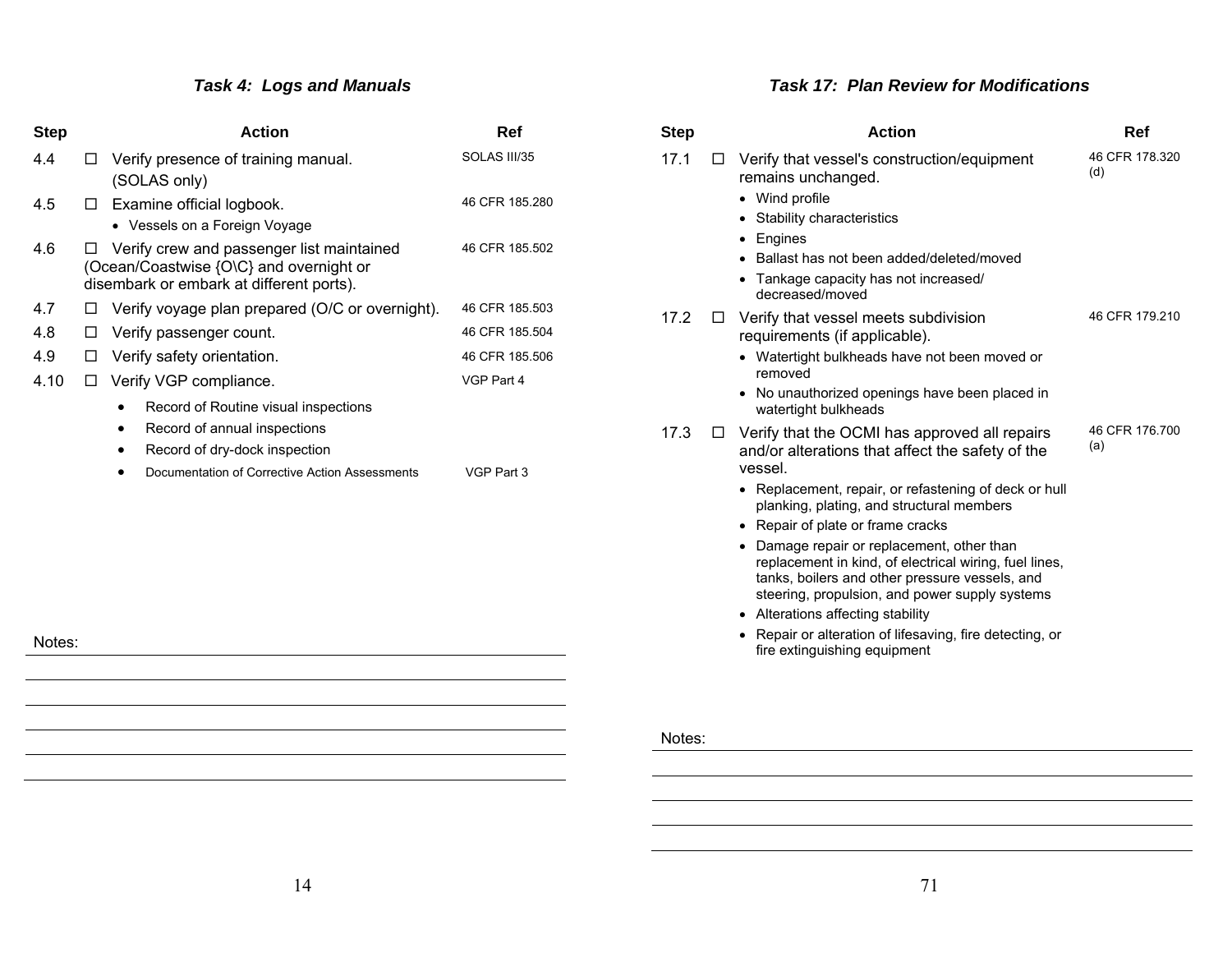# *Task 16: Man Overboard Drill (Continued)*

| <b>Step</b> | Y | N | <b>Action</b>                                                                                    |  |  |
|-------------|---|---|--------------------------------------------------------------------------------------------------|--|--|
| 16.10       |   |   | Did crewmembers communicate effectively with Master,<br>other crewmembers, and passengers?       |  |  |
| 16.11       |   |   | When alongside, did the crew members have a plan for<br>retrieving the victim?                   |  |  |
|             |   |   | Did they use a boat hook or fish gaff to retrieve<br>□Y□N<br>the victim?                         |  |  |
|             |   |   | Did they use a ring life buoy or other safe lifesaving<br>□Y□N<br>device to reign in the victim? |  |  |
| 16.12       |   |   | When the victim was recovered, did the crew complete<br>basic first aid that included the ABCs?  |  |  |
| 16.13       |   |   | Did the drill follow the training and operations manual, or<br>emergency instructions?           |  |  |
| 16.14       |   |   | Was the drill satisfactory?                                                                      |  |  |

# *Task 5: Navigation Safety Systems*

| <b>Step</b> |        | <b>Action</b>                                                                                                                                                                                                                                                               | Ref                              |
|-------------|--------|-----------------------------------------------------------------------------------------------------------------------------------------------------------------------------------------------------------------------------------------------------------------------------|----------------------------------|
| 5.1         |        | Verify navigation publications and charts.<br>Current and corrected charts (large enough<br>□<br>for safe navigation)<br>U.S. Coast Pilot<br>ΙI<br><b>Coast Guard Light List</b><br>ΙI<br>Tide tables<br>ΙI<br>Tidal current tables<br>П<br>Rules of the Road (COLREGS<br>П | 46 CFR 184.420                   |
| 5.2         | ப      | Test navigation lights and signals<br>(Vessels>65 feet must meet UL 1104).                                                                                                                                                                                                  | 46 CFR 183.420<br>33 CFR Part 84 |
| 5.3         | $\Box$ | Test radars (O/C/LC/GL and >49 passengers).                                                                                                                                                                                                                                 | 46 CFR 184.404                   |
| 5.4         | Ħ      | Inspect magnetic compass.<br>(Except rivers and short restricted routes)                                                                                                                                                                                                    | 46 CFR 184.402                   |
| 5.5         |        | <b>Inspect Sound Signaling devices</b><br>Whistle/horn                                                                                                                                                                                                                      | 33 CFR 86                        |

 $\square$  Bell proper size

Notes: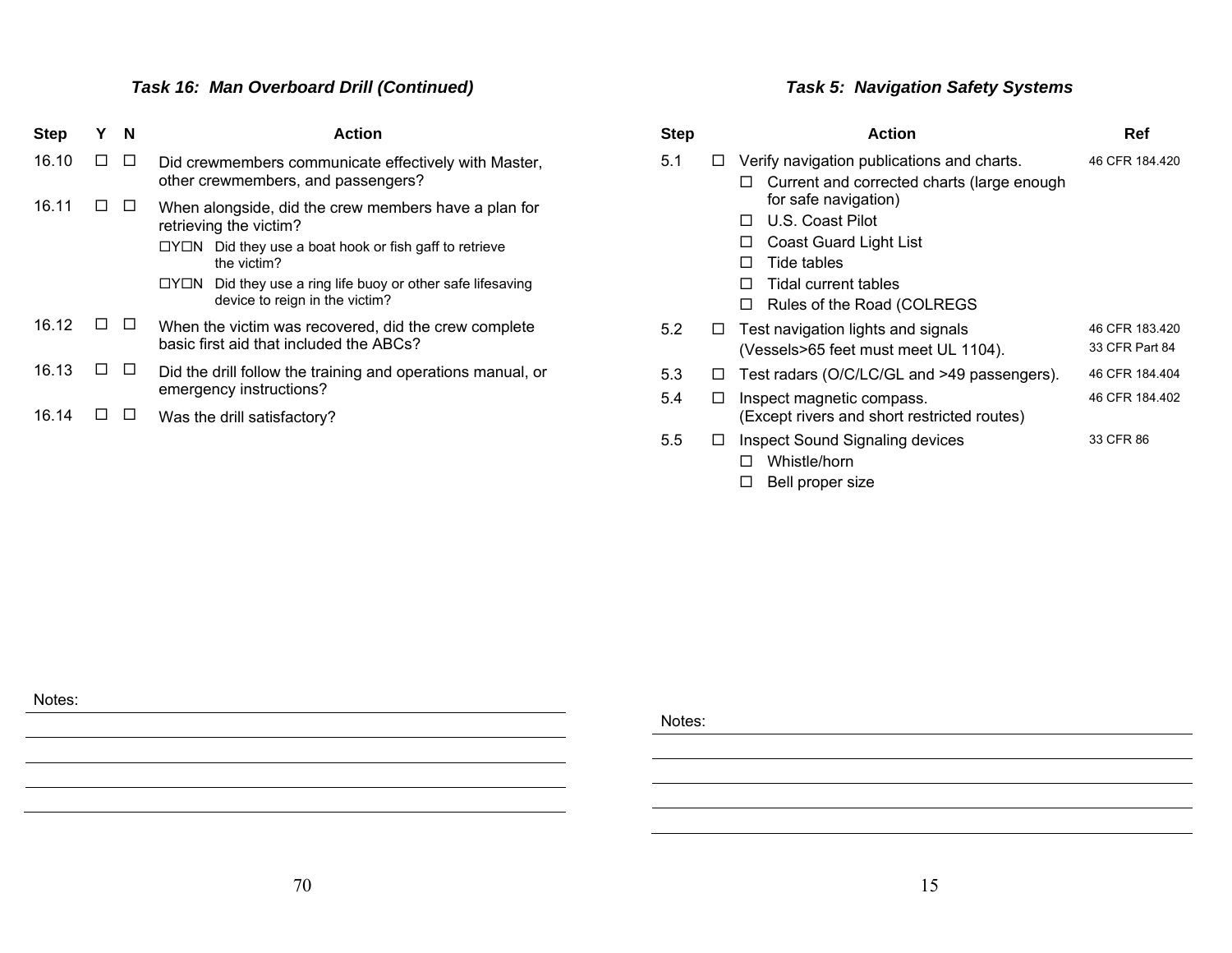# *Task 5: Navigation Safety Systems (Continued)*

| <b>Step</b>                                                                                                                                                                                                               |   |                                 |                                                               | <b>Action</b>                             |                                              | <b>Ref</b>                    |
|---------------------------------------------------------------------------------------------------------------------------------------------------------------------------------------------------------------------------|---|---------------------------------|---------------------------------------------------------------|-------------------------------------------|----------------------------------------------|-------------------------------|
| 5.6                                                                                                                                                                                                                       | П | 46 CFR 180.68<br>46 CFR 185.614 |                                                               |                                           |                                              |                               |
|                                                                                                                                                                                                                           |   | П                               |                                                               | Substitutions with proper expiration date |                                              |                               |
|                                                                                                                                                                                                                           |   |                                 | IF vessel travels                                             |                                           | THEN it MUST carry:                          |                               |
|                                                                                                                                                                                                                           |   |                                 | Oceans / Coastwise / Limited<br>Coastwise / Great Lakes Route |                                           | 6 red hand flares and<br>6 orange day smokes |                               |
|                                                                                                                                                                                                                           |   |                                 | Lakes, Bays, Sounds / Rivers Route                            |                                           | 3 red hand flares and<br>3 orange day smokes |                               |
| 5.7                                                                                                                                                                                                                       | П |                                 | Test internal communications.                                 |                                           |                                              | 46 CFR 184.602                |
| A fixed means of two-way communication<br>□<br>from:<br>Operating station to machinery space<br>(single screw vessels)<br>Operating station to auxiliary steering<br>(single screw vessels)<br>Handheld radios acceptable |   |                                 |                                                               |                                           |                                              |                               |
| 5.8                                                                                                                                                                                                                       | ப |                                 | Test public address system.                                   |                                           |                                              | 46 CFR 184.610                |
| <b>IF</b> vessels is:                                                                                                                                                                                                     |   |                                 |                                                               | <b>AND</b> carries:                       |                                              | <b>THEN</b> vessel MUST have: |
| $\blacktriangleright$ Fixed installation<br>$> 65$ feet in length                                                                                                                                                         |   |                                 |                                                               |                                           |                                              |                               |
| $\leq$ 65 feet in length<br>$\leq$ 65 feet in length                                                                                                                                                                      |   |                                 |                                                               | > 49 passengers<br>$\leq$ 49 passengers   | Battery bullhorn<br>NONE required            |                               |
| Notes:                                                                                                                                                                                                                    |   |                                 |                                                               |                                           |                                              |                               |
|                                                                                                                                                                                                                           |   |                                 |                                                               |                                           |                                              |                               |

#### *Task 16: Man Overboard Drill*

| <b>Step</b> | Y  | N            | <b>Action</b>                                                                                                                                                                                          |
|-------------|----|--------------|--------------------------------------------------------------------------------------------------------------------------------------------------------------------------------------------------------|
| 16.1        | п  | □            | Did the crew throw Oscar or fender overboard?                                                                                                                                                          |
| 16.2        | П  | п            | Did the crewmember call out "man overboard" and which<br>side of the vessel the victim fell over, throw ring life buoy<br>or PFD, fender, or other flotsam overboard and begin<br>pointing to victim?  |
| 16.3        | п  | $\perp$      | Did crewmember throw ring life buoy, PFD, fender, or<br>other flotsam over?                                                                                                                            |
| 16.4        | H  |              | If at night, was the waterlight attached to the life ring buoy<br>and, was it deployed immediately?                                                                                                    |
| 16.5        |    | $\mathsf{L}$ | Did the Master mark vessel's position, and conduct a<br>Williamson turn to get on reciprocal course (if man<br>overboard is not in sight) or a destroyer turn (if man<br>overboard is still in sight)? |
| 16.6        | ΙI |              | Did the Master sound danger signal, mark position, course<br>and speed, announce situation to crew/passengers and<br>make the call to local CG or vessels in surrounding area?                         |
| 16.7        | п  |              | Did the Master control situation from helm, make<br>announcements, and communicate effectively with crew?                                                                                              |
| 16.8        |    | ΙI           | Did the Master approach the victim with a plan and was he<br>successful?                                                                                                                               |
| 16.9        |    |              | Did the crewmembers properly don PFDs, take control of<br>the situation, and direct passengers as appropriate?                                                                                         |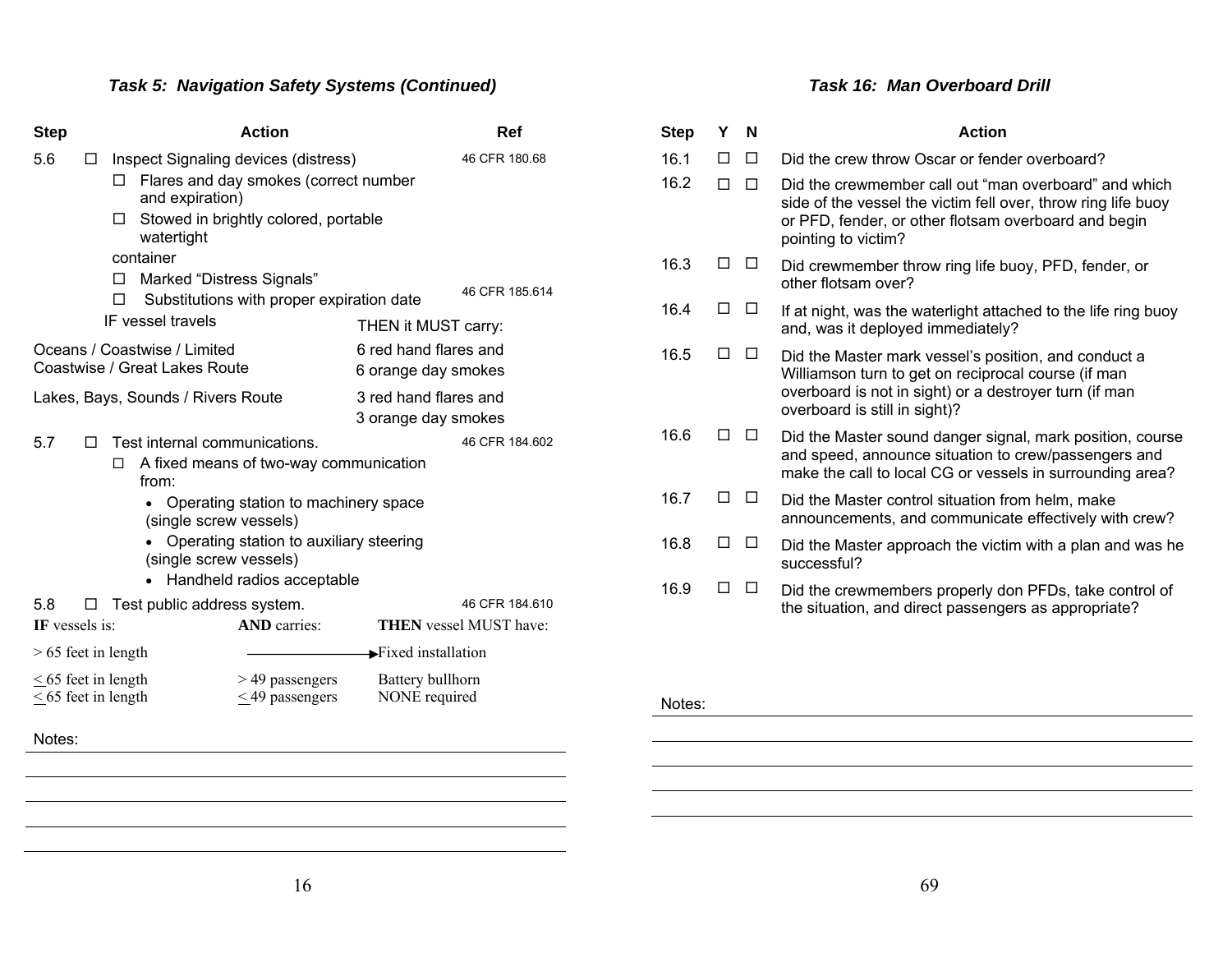# *Task 15: Abandon Ship Drill*

| <b>Step</b> | Υ | N  | <b>Action</b>                                                                                                                                            |
|-------------|---|----|----------------------------------------------------------------------------------------------------------------------------------------------------------|
| 15.1        | П | IJ | Advise crew the vessel is sinking and cannot be saved.                                                                                                   |
| 15.2        |   |    | Did the Master simulate broadcasting a mayday on the<br>VHF radio and provide the vessels position, number of<br>persons on board, and type of distress? |
| 15.3        |   |    | Were life preservers properly donned by crew and<br>passengers?                                                                                          |
| 15.4        |   |    | Did the crew have a plan (demonstrate as necessary) on<br>how to deploy and marshal the vessel's primary lifesaving<br>devices?                          |
| 15.5        |   |    | Did the Master simulate activating the vessel's 406<br>EPIRB?                                                                                            |
| 15.6        |   |    | Did the drill following the training and operations manual<br>or SOLAS training materials note or emergency<br>instructions or other placards posted?    |
| 15.7        |   |    | Was the drill satisfactory?                                                                                                                              |

# *Task 5: Navigation Safety Systems (Continued)*

| <b>Step</b>                                            |                                                                           |   | <b>Action</b>                                                                                                        |                                                                                                                                                               | Ref                             |  |  |  |
|--------------------------------------------------------|---------------------------------------------------------------------------|---|----------------------------------------------------------------------------------------------------------------------|---------------------------------------------------------------------------------------------------------------------------------------------------------------|---------------------------------|--|--|--|
| 5.9                                                    | IJ.                                                                       |   | Verify propulsion engine control.                                                                                    |                                                                                                                                                               | 46 CFR 184.620                  |  |  |  |
|                                                        |                                                                           | П | Two independent means of controlling each<br>propulsion engine                                                       |                                                                                                                                                               |                                 |  |  |  |
|                                                        |                                                                           | □ | Multiple engine vessel with independent remote<br>propulsion control for each engine does not need<br>a second means |                                                                                                                                                               |                                 |  |  |  |
|                                                        |                                                                           | □ | Must have engine shutdowns at the operating<br>station                                                               |                                                                                                                                                               |                                 |  |  |  |
| 5.10                                                   |                                                                           |   | oil pressure readily visible at the operating station                                                                | 46 CFR 182.410<br>Engine operating gauges, rpm, jacket water, and lube<br>(b)                                                                                 |                                 |  |  |  |
| 5.11                                                   | ⊔                                                                         |   | Verify radio equipment operation                                                                                     |                                                                                                                                                               | 46 CFR 184.502<br>47 CFR 80.905 |  |  |  |
|                                                        |                                                                           |   | IF vessel travels                                                                                                    | THEN it MUST carry:                                                                                                                                           |                                 |  |  |  |
| More than 1,000 feet from shore but<br>less than 20 NM |                                                                           |   |                                                                                                                      | 1 VHF                                                                                                                                                         |                                 |  |  |  |
|                                                        |                                                                           |   | 20 NM to 100 NM                                                                                                      | 1 VHF and 1 MF                                                                                                                                                |                                 |  |  |  |
|                                                        |                                                                           |   | 100 NM to 200 NM                                                                                                     | 1 VHF, 1 MF, 1 SSB or INMARSAT<br>radio, and 1 NAVTEX receiver.                                                                                               |                                 |  |  |  |
| More than 200 NM                                       |                                                                           |   |                                                                                                                      | 1 VHF, 1 MF, 1 SSB or INMARSAT<br>radio, and 1 NAVTEX receiver, 1<br>distress frequency receiver, and 1<br>automatic radiotelephone alarm<br>signal generator |                                 |  |  |  |
|                                                        | Vegaale 65 ft and over aperating in VTC waters, are required at least two |   |                                                                                                                      |                                                                                                                                                               |                                 |  |  |  |

Vessels 65 ft and over, operating in VTS waters, are required at least two VHF radios. One radio must be tuned to the VTS frequency under 33 CFR 161.12 as per 33 CFR 26.03(f)

Notes: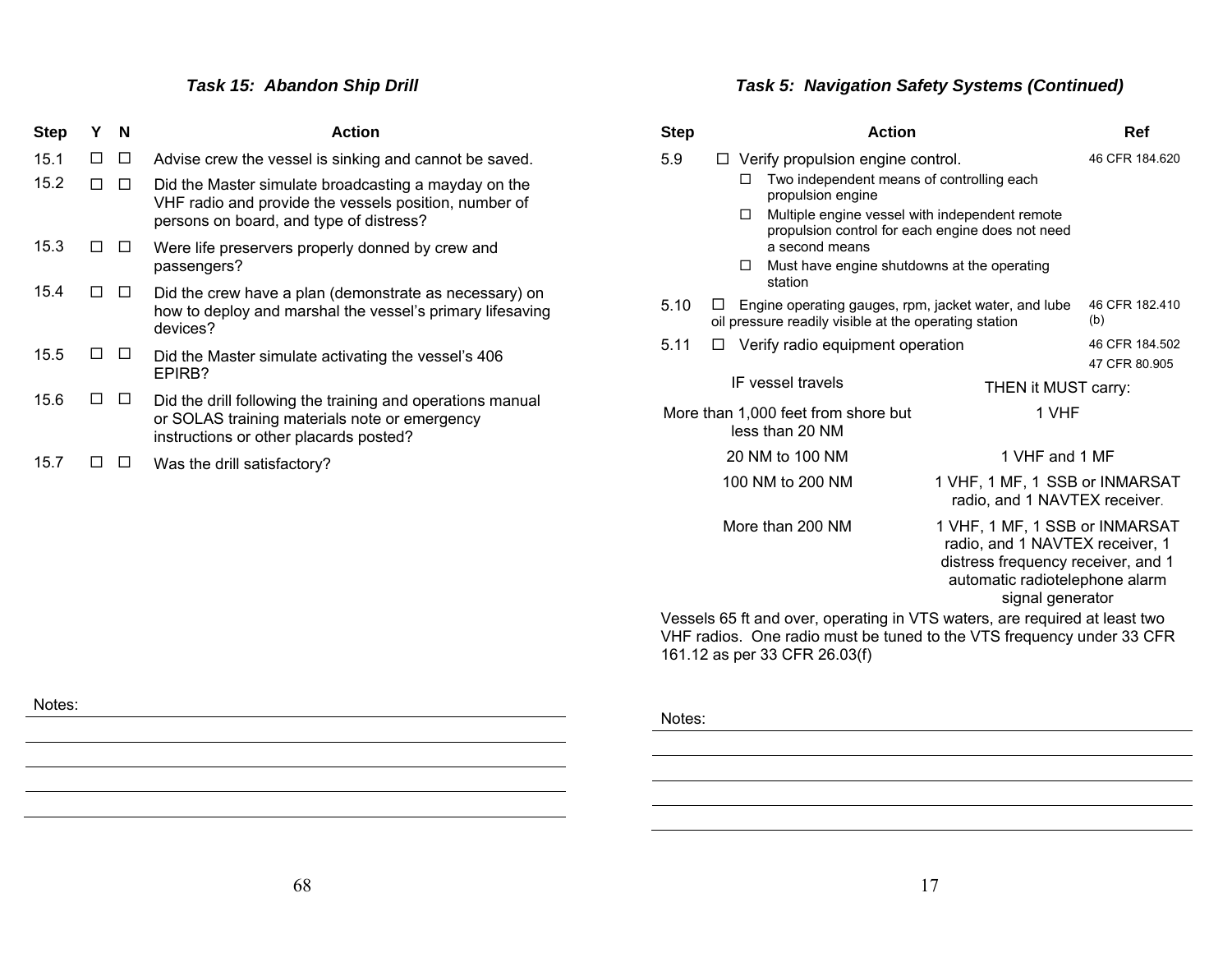# *Task 5: Navigation Safety Systems (Continued)*

| <b>Step</b> |              | <b>Action</b>                                                                                                                                                                                | Ref                                                                                      |
|-------------|--------------|----------------------------------------------------------------------------------------------------------------------------------------------------------------------------------------------|------------------------------------------------------------------------------------------|
| 5.12        | LΙ           | Verify emergency broadcast placard is posted<br>next to all radio installations.                                                                                                             | 46 CFR 184.506                                                                           |
| 5.13        | □            | Verify that the emergency instructions are<br>posted.                                                                                                                                        | 46 CFR 185.510                                                                           |
| 5.14        | LΙ           | Witness operation of electronic position fixing<br>device (oceans only).                                                                                                                     | 46 CFR 184.410                                                                           |
| 5.15        | П            | Inspect EPIRB (high seas or >3 nautical miles<br>on Great Lakes).<br>Hydrostatic release date - 2yrs<br>NOAA Registration - 2yrs<br>$\bullet$<br>Battery - per manufacture<br>Name of vessel | 46 CFR 180.64<br>46 CFR 185.740<br>(b)<br>46 CFR 185.604<br>(c)<br>47 CFR 80.1061<br>(f) |
| 5.16        | $\mathsf{L}$ | Inspect bridge windows.                                                                                                                                                                      | 46 CFR<br>177.1010                                                                       |
| 5.17        | □            | Test bridge steering system and steering gear.                                                                                                                                               | 46 CFR 182,600                                                                           |
| 5.18        | ΙI           | Inspect propulsion shaft tachometer (SOLAS<br>only).                                                                                                                                         | <b>SOLAS</b><br>CH II-1/31                                                               |
| 5.19        | П            | Inspect navigational warning system/NAVTEX.                                                                                                                                                  | <b>SOLAS</b><br>CH IV/7                                                                  |
| 5.20        |              | Inspect speed/distance indicator, 9 GHZ radar<br>echo-depth sounder (SOLAS only).                                                                                                            | <b>SOLAS</b><br>CH V/19/2.3                                                              |
| 5.21        |              | Verify voyage data recorder (SOLAS only).                                                                                                                                                    | <b>SOLAS</b><br>CH V/20                                                                  |
| 5.22        |              | Long Range Identification & Tracking (LRIT)<br>(SOLAS only).<br>Conformance test report                                                                                                      | <b>SOLAS</b><br>CH V/19-1<br>33 CFR 169                                                  |

#### *Task 14: Fire Drill*

| <b>Step</b> | Υ | N       | <b>Action</b>                                                                                                                                                                      |
|-------------|---|---------|------------------------------------------------------------------------------------------------------------------------------------------------------------------------------------|
| 14.1        | П | □       | Advise crew smoke and flames coming from a space.                                                                                                                                  |
| 14.2        | П | П       | Did crewmember sound alarm?                                                                                                                                                        |
| 14.3        | п | п       | Did crewmember attempt an initial action?                                                                                                                                          |
| 14.4        | П | П       | Did the Master turn the vessel into the wind, slow down,<br>etc, and make announcements to crew/passengers and<br>make the call to local CG or vessels in the surrounding<br>area? |
| 14.5        | П | $\perp$ | Did Master control situation from helm, make<br>announcements, and communicate effectively with crew?                                                                              |
| 14.6        | п | П       | Did crewmembers take control of situation and direct<br>passengers as appropriate?                                                                                                 |
| 14.7        | п | □       | Did crewmembers communicate effectively with Master,<br>other crewmembers, and passengers?                                                                                         |
| 14.8        | П | П       | Was a charged firemain or fire buckets provided?                                                                                                                                   |
| 14.9        | П | п       | Did crewmember effectively fight the fire with portable fire<br>extinguishers, close off ventilation closures, secure power<br>and fuel?                                           |
| 14.10       | П | $\perp$ | If available, did the crew know how to operate and deploy<br>the Fixed Fire Extinguishing System and/or fire pump?                                                                 |
| 14.11       | П | □       | Did the crew understand what agent they were using?                                                                                                                                |
| 14.12       | П | п       | Did the drill follow the training and operations manual, the<br>emergency instructions, or other placards posted?                                                                  |
| 14.13       | п | П       | Was the drill satisfactory?                                                                                                                                                        |
| Notes:      |   |         |                                                                                                                                                                                    |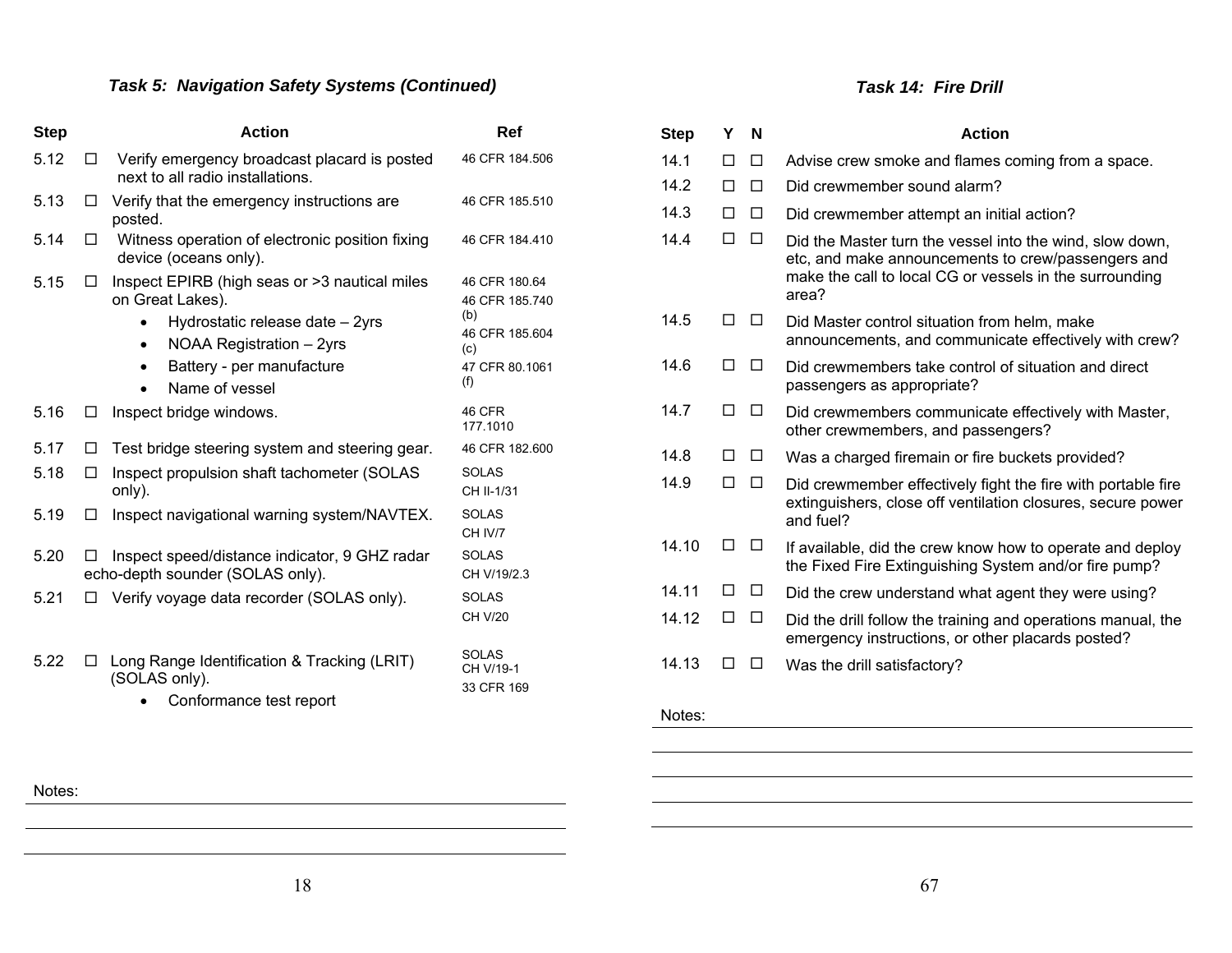#### *Task 13:* **MTSA/ISPS Compliance (Continued)**

| <b>Step</b> |                        | <b>Action</b>                                                                                                                                                                                                                                                                                                                                      | Ref | <b>Step</b> |        |                                                                                                                                                                               |
|-------------|------------------------|----------------------------------------------------------------------------------------------------------------------------------------------------------------------------------------------------------------------------------------------------------------------------------------------------------------------------------------------------|-----|-------------|--------|-------------------------------------------------------------------------------------------------------------------------------------------------------------------------------|
| 13.27       | $\bullet$              | □ Security Drill:<br>Observe security drill exercising the activation<br>of the provisions in the VSP or ASP related to<br>a security threat, breach, security<br>communications, change of security level, or<br>other security related incident or action as<br>describe in the VSP or ASP.<br>Drill selection and location shall be as directed |     | 6.1         | $\Box$ | Examine external hi<br>Decks<br>$\Box$<br>Shell<br>П.<br><b>Bulkheads</b><br>П.<br>Strength member<br>□<br>Visible damage<br>$\Box$<br>Bulwarks, rails, a<br>□<br>Welds<br>П. |
|             | $\bullet$<br>$\bullet$ | by the Master and VSO.<br>Critique Drill with VSO/CSO                                                                                                                                                                                                                                                                                              |     | 6.2         | $\Box$ | Review stability lette<br>Drainage (scuppe<br>□<br>Major changes/m<br>$\Box$<br>sail area or weigh<br>Solid fixed ballast<br>П.                                               |
|             |                        | Notes: when the contract of the contract of the contract of the contract of the contract of the contract of the contract of the contract of the contract of the contract of the contract of the contract of the contract of th                                                                                                                     |     | 6.3         | $\Box$ | Examine hull markir<br>$\Box$ Draft marks and $\Box$<br>$\square$ Load line (vsl >79<br>□ Name/hailing port<br>Official number po<br>$\Box$<br>structural membe               |
|             |                        |                                                                                                                                                                                                                                                                                                                                                    |     | Notes:      |        |                                                                                                                                                                               |
|             |                        |                                                                                                                                                                                                                                                                                                                                                    |     |             |        |                                                                                                                                                                               |
|             |                        |                                                                                                                                                                                                                                                                                                                                                    |     |             |        |                                                                                                                                                                               |
|             |                        |                                                                                                                                                                                                                                                                                                                                                    |     |             |        |                                                                                                                                                                               |
|             |                        |                                                                                                                                                                                                                                                                                                                                                    |     |             |        |                                                                                                                                                                               |

# *Task 6: Structural Integrity*

| <b>Step</b> |   | <b>Action</b>                                                                                                                                                                                                                       | Ref                                                                                            |
|-------------|---|-------------------------------------------------------------------------------------------------------------------------------------------------------------------------------------------------------------------------------------|------------------------------------------------------------------------------------------------|
| 6.1         |   | Examine external hull structure.<br>Decks<br>п<br>Shell<br>п<br><b>Bulkheads</b><br>п<br>Strength members<br>◻<br>Visible damage<br>□<br>Bulwarks, rails, and guards<br>п<br>Welds<br>п                                             | 46 CFR 176.802<br>Aluminum NVIC<br>11-80<br>FRP NVIC 8-87<br>Steel NVIC 7-68<br>Wood NVIC 7-95 |
| 6.2         |   | Review stability letter.<br>Drainage (scuppers/freeing ports)<br>$\mathsf{L}$<br>Major changes/modifications affecting wind/heal<br>п<br>sail area or weight<br>Solid fixed ballast<br>П                                            | 46 CFR 171 H                                                                                   |
| 6.3         | ⊔ | Examine hull markings.<br>Draft marks and load marks (>65 feet or SOLAS)<br>□<br>Load line (vsl >79 feet)<br>◻<br>Name/hailing port/ state number<br>◻<br>Official number permanently affixed to interior<br>п<br>structural member | 46 CFR 185.602<br>46CFR 185.30-3<br>46 CFR 67.123<br>46 CFR 67.121                             |

19

66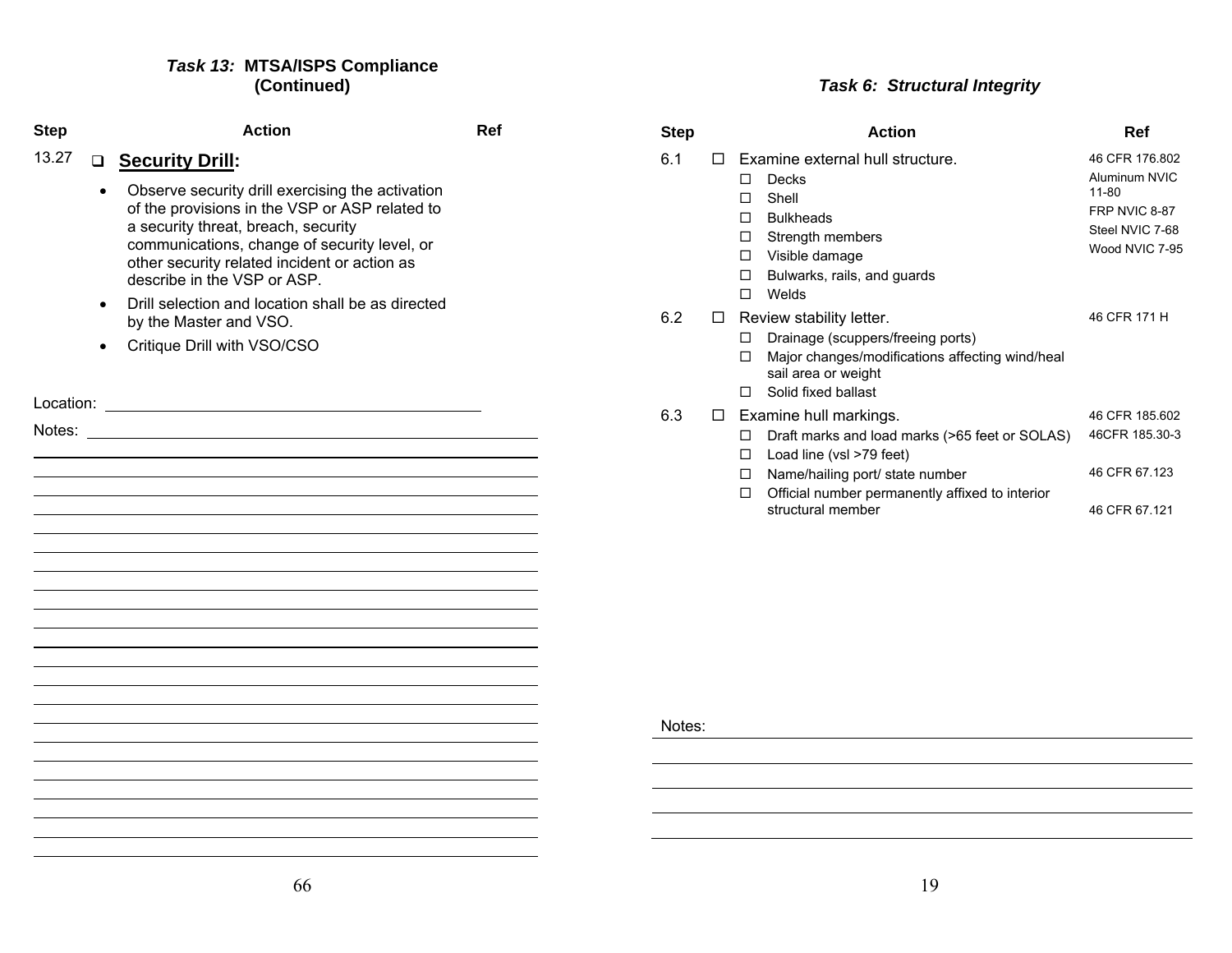# *Task 6: Structural Integrity (Continued)*

| <b>Step</b> |        | <b>Action</b>                                                                                                                                                                                                                                                                                             | Ref                                                                                                                                                         |
|-------------|--------|-----------------------------------------------------------------------------------------------------------------------------------------------------------------------------------------------------------------------------------------------------------------------------------------------------------|-------------------------------------------------------------------------------------------------------------------------------------------------------------|
| 6.4         | □      | Examine internal compartment structures.<br>Frames<br>п<br>Floors<br>п<br>Shelves, brackets, clamps<br>п<br><b>Bulkheads</b><br>п<br>Ventilation<br>п                                                                                                                                                     | 46 CFR 176.802<br>Aluminum NVIC<br>$11 - 80$<br>FRP NVIC 8-87<br>Steel NVIC 7-68<br>Wood NVIC 7-95                                                          |
| 6.5         | □      | Examine watertight integrity.<br>Hull openings and closures<br>□<br>Deadlight covers<br>□<br>Deck openings and closures<br>п<br>п<br>Sill heights, combings, knife edges,<br>gaskets, hardware<br>Watertight doors and subdivision bulkheads<br>$\mathsf{L}$<br>Piping<br>□<br>Free of sluice valves<br>п | 46 CFR 176.802<br>46 CFR 179.360<br>46 CFR 171.24<br>Wood NVIC 7-95<br><b>NVIC 2-62</b><br>46 CFR 182.720<br>(d)<br>46CFR 182.40-1<br>46 CFR 179.320<br>(d) |
| 6.6<br>6.7  | □<br>□ | Examine Scuppers / Freeing ports<br>Vessels with cockpit<br>Vessels with well deck<br>$\mathsf{L}$<br>Examine dead light covers on port lights below<br>main deck                                                                                                                                         | 46 CFR 171.145<br>46 CFR 171.150<br>46 CFR 171.117<br>46 CFR 179.350                                                                                        |
| 6.8         | □      | Inspect rails.<br>Deck rails (39.5 Inches minimum and 200 pound<br>□<br>point load minimum)<br>Storm rails<br>п                                                                                                                                                                                           | 46 CFR 177.900<br>46 CFR 177.920                                                                                                                            |

#### *Task 13:* **MTSA/ISPS Compliance (Continued)**

| Step  | <b>Action</b>                                                                                                                                                              | Ref                    |
|-------|----------------------------------------------------------------------------------------------------------------------------------------------------------------------------|------------------------|
| 13.25 | $\Box$ Amendment and audit                                                                                                                                                 | 33 CFR                 |
|       | CSO / VSO audit letter attached to VSP as<br>$\bullet$<br>required ISSC<br>Audits conducted as required (annually or after<br>$\bullet$<br>vessel modifications)           | 104.415                |
| 13.26 | Ship Security Alert System (vessels subject to<br>SOLAS only)                                                                                                              | ISPS Part A.<br>9.4.18 |
|       | On the bridge and one other location<br>٠<br>Designed to prevent inadvertent activation<br>٠<br>Covert (unmarked, silent, and need to know)<br>Tested IAW VSP<br>$\bullet$ |                        |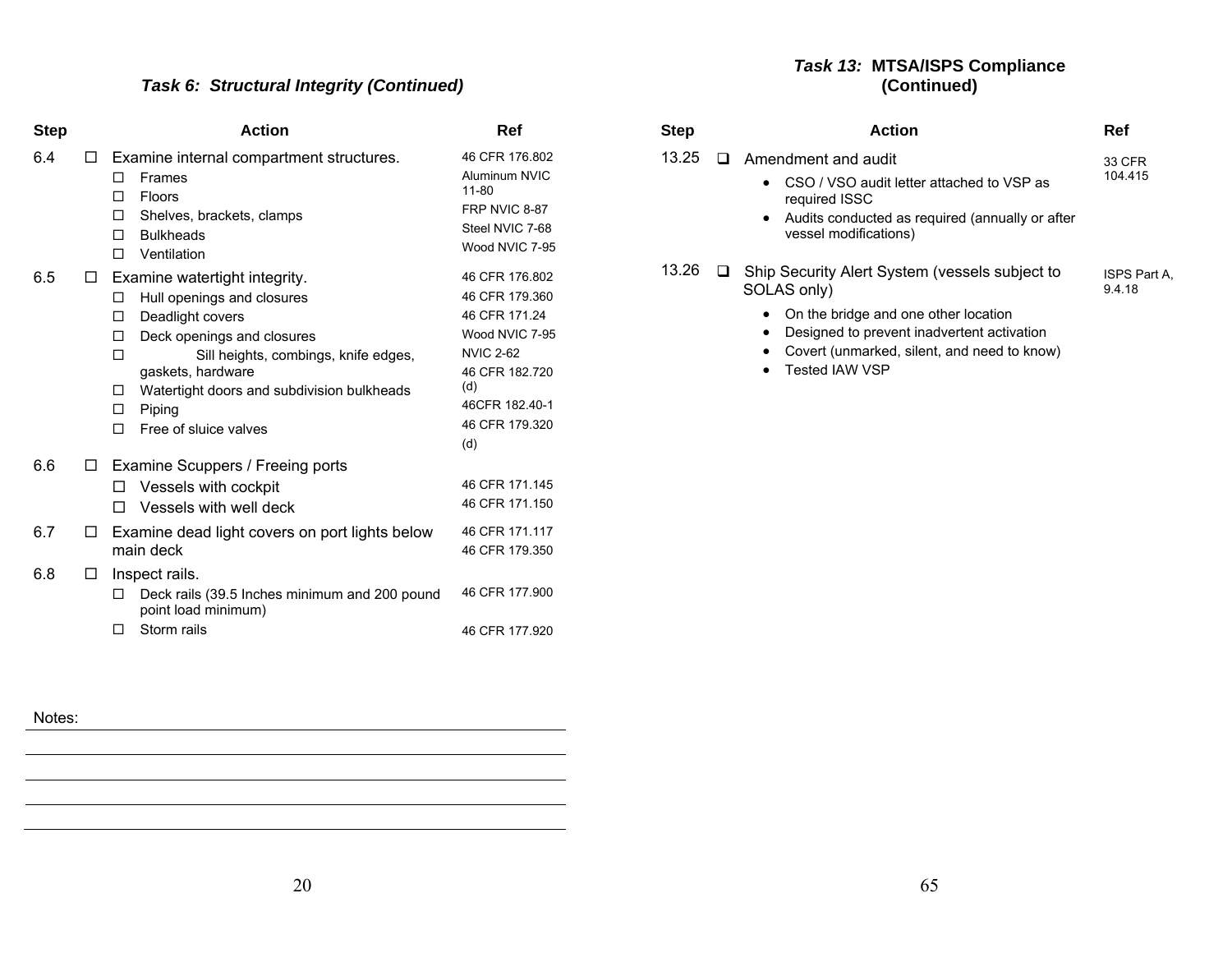#### *Task 13:* **MTSA/ISPS Compliance (Continued)**

| <b>Step</b> |        | <b>Action</b>                                                                                                                                                                                                                     | <b>Ref</b>                                  |
|-------------|--------|-----------------------------------------------------------------------------------------------------------------------------------------------------------------------------------------------------------------------------------|---------------------------------------------|
| 13.18       | $\Box$ | Security measures for handling cargo<br>Identifying cargo tamper<br>$\bullet$<br>Identifying approved cargo<br>$\bullet$<br>Access point - inventory control<br>$\bullet$<br>Checking cargo for dangerous substances<br>$\bullet$ | 33 CFR<br>104.275<br>ISPS, Part A<br>7.2.6  |
| 13.19       | □      | Security measures for delivery of vessel stores<br>and bunker<br>Security procedures followed<br>Standing agreements valid                                                                                                        | 33 CFR<br>104.280 ISPS,<br>Part A, 7.2.6    |
| 13.20       |        | $\Box$ Security measures for monitoring<br><b>IAW VSP</b><br>Lighting<br>$\bullet$<br>Test intrusion alarms<br>$\bullet$<br>Emergency search procedures                                                                           | 33 CFR<br>104.285<br>ISPS, Part A,<br>7.2.5 |
| 13.21       | ப      | <b>Security Incident Procedures</b><br>• Witness during drill                                                                                                                                                                     | 33 CFR<br>104.290                           |
| 13.22       | □      | Additional requirements for passenger vessels or<br>ferries                                                                                                                                                                       | 33 CFR<br>104.292                           |
| 13.23       |        | □ Vessel Security Assessment Report<br>Reviewed and attached to VSP                                                                                                                                                               | 33 CFR<br>104.305(d)                        |
| 13.24       | ⊔      | <b>Vessel Security Plan Reviewed</b>                                                                                                                                                                                              | 33 CFR<br>104.400                           |

# *Task 7: General Health and Safety Systems*

| <b>Step</b> |   | <b>Action</b>                                                                                                                                                                                                                                                                                                                                                                                                                                                                                         | Ref                                                                   |
|-------------|---|-------------------------------------------------------------------------------------------------------------------------------------------------------------------------------------------------------------------------------------------------------------------------------------------------------------------------------------------------------------------------------------------------------------------------------------------------------------------------------------------------------|-----------------------------------------------------------------------|
| 7.1         | П | Test general alarms (vessels with overnight<br>accommodations).                                                                                                                                                                                                                                                                                                                                                                                                                                       | 46 CFR 183.550                                                        |
| 7.2         | □ | Verify upper decks marked for maximum<br>number of passengers as per stability letter.                                                                                                                                                                                                                                                                                                                                                                                                                | 46 CFR<br>185.602g                                                    |
| 7.3         | □ | Inspect crew spaces.<br>• Overnight accommodations                                                                                                                                                                                                                                                                                                                                                                                                                                                    | 46 CFR 177.700<br>46 CFR 177.710<br>46 CFR 177.25                     |
| 7.4         | ⊔ | Inspect passenger accommodations.<br>Overnight accommodations<br>Seating                                                                                                                                                                                                                                                                                                                                                                                                                              | 46 CFR 177.800<br>46 CFR 177.30                                       |
| 7.5         | □ | Verify means of escape.<br>Two widely separated<br>П<br>Adequate size<br>□<br>Operable for either side<br>П.<br>Open towards expected escape direction<br>□                                                                                                                                                                                                                                                                                                                                           | 46 CFR 177,500<br>46 CFR 185.606                                      |
| 7.6         | □ | <b>Properly Marked</b><br>п<br>Inspect cooking and heating system.<br>Clear of combustible materials<br>п<br>Properly fitted/installed for use in heavy seas<br>п<br>No open flames without approval certification<br>п<br>Grease trap<br>□<br>Remote shutoff valve for gas systems<br>□<br>No continuous pilot lights or glow plugs<br>□<br>Ventilation ducts above frying vats or grills<br>□<br>constructed of >11 gage steel<br>Gas systems<br>П.<br>Cooking equipment, grab rails/sea rails<br>□ | 46 CFR 177.410<br>46 CFR 184.210<br>46 CFR 184, 240<br>46 CFR 184.220 |
| Notes:      |   |                                                                                                                                                                                                                                                                                                                                                                                                                                                                                                       |                                                                       |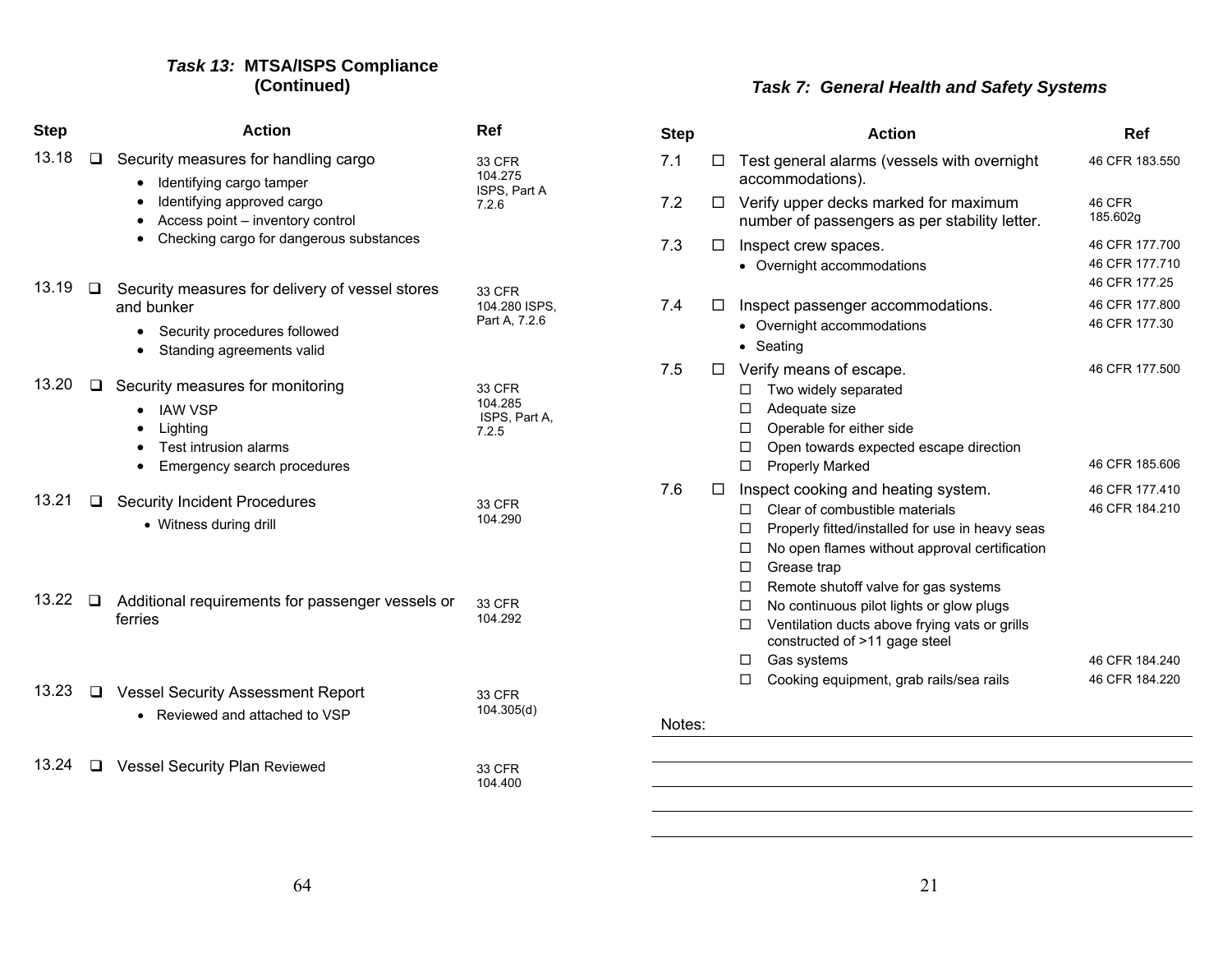# *Task 7: General Health and Safety Systems (Continued)*

#### *Task 13:* **MTSA/ISPS Compliance (Continued)**

| <b>Step</b> |        | <b>Action</b>                                                                                                                                                                                | Ref                              | <b>Step</b> |        | <b>Action</b>                                                                                                                                                                                         | Ref                                                |
|-------------|--------|----------------------------------------------------------------------------------------------------------------------------------------------------------------------------------------------|----------------------------------|-------------|--------|-------------------------------------------------------------------------------------------------------------------------------------------------------------------------------------------------------|----------------------------------------------------|
| 7.7         | □      | Conduct sanitation inspection.<br>Quarters<br>□<br>Toilets/washrooms<br>□<br>Galleys<br>□<br>□<br>Pantries<br>□<br>Lockers and similar spaces                                                | 46 CFR 176.818                   | 13.14       | $\Box$ | Security systems and equipment maintenance<br>• Testing completed IAW manufacturer's<br>recommendations<br>Working properly, effectively functions IAW<br>VSP.<br>• Ship Security Alert System (SSAS) | <b>33 CFR</b><br>104.260                           |
| 7.8         | $\Box$ | Verify presence of first aid kit.<br>Marked "First Aid Kit"<br>□<br>Watertight container<br>□<br>Easily visible and readily available to crew<br>□<br>Must be Coast Guard Approved<br>$\Box$ | 46 CFR 184.710<br>46 CFR 160.041 | 13.15       | $\Box$ | Security measures for access control<br>• Access points examined – signs posted in<br>conspicuous locations.<br>Control areas for authorized dangerous<br>$\bullet$<br>substances / devices           | <b>33 CFR</b><br>104.265<br>ISPS, Part A,<br>7.2.2 |
| 7.9         | □      | Inspect ventilation systems.<br>Adequate ventilation to enclosed spaces<br>□<br>normally occupied<br>Must be capable of being shut down from the<br>pilot house                              | 46 CFR 177,600                   |             |        | Means of identifying unauthorized personnel<br>TWIC for unescorted access to secure areas                                                                                                             |                                                    |
| 7.10        | □      | Inspect portable lights.<br>At least two on board<br>П<br>Located at operating station and at access to<br>□<br>propulsion machinery space                                                   | 46 CFR 183.430                   | 13.16       | $\Box$ | Security measures for newly hired employees<br>(Pending receipt of TWIC)<br>• Access permitted for up to 30 days if:<br>Has applied for TWIC<br>$\bullet$                                             | 33CFR<br>104.267                                   |
| 7.11        | □      | Ensure no unsafe conditions or practices exist.<br>Slips, trips, and falls<br>□<br>Sharp edges<br>□<br>Swinging loads/gear adrift<br>□                                                       | 46 CFR 176.830                   |             |        | Accompanied by TWIC holder in secure areas<br>Operator enters new hire personal info in<br><b>HOMEPORT</b><br>Notified via HOMEPORT that new hire has<br>passed initial name check.                   |                                                    |
| 7.12        | □      | Ensure proper ground tackle                                                                                                                                                                  | 46 CFR 184.300<br>46 CFR 184.10  |             |        | • Provision does not apply to CSO, VSO or<br>individual hired to perform security duties                                                                                                              |                                                    |
| 7.13        | □      | Ensure sailing and rigging                                                                                                                                                                   | 46 CFR 177.330                   | 13.17       | $\Box$ | Security measures for restricted areas                                                                                                                                                                | 33 CFR                                             |
| Notes:      |        |                                                                                                                                                                                              |                                  |             |        | • Secure areas protected<br>Properly marked<br>Control measures adequate<br>• Do not conflict with safety measures                                                                                    | 104.270<br>ISPS, Part A<br>7.2.4                   |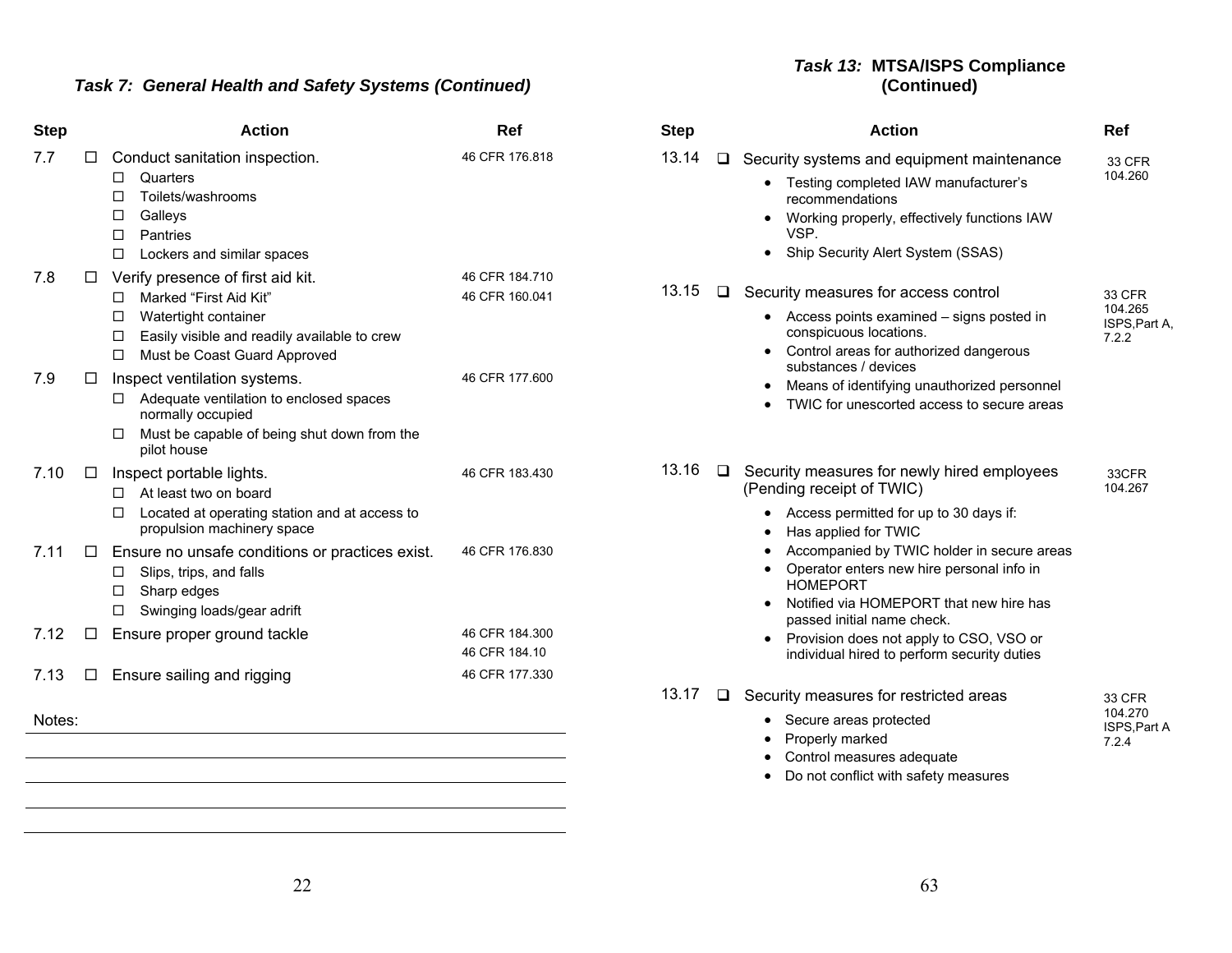#### *Task 13:* **MTSA/ISPS Compliance (Continued)**

| <b>Step</b> |        | <b>Action</b>                                                                                                                                                                                                                                                                                                                                                                                          | Ref                                        |
|-------------|--------|--------------------------------------------------------------------------------------------------------------------------------------------------------------------------------------------------------------------------------------------------------------------------------------------------------------------------------------------------------------------------------------------------------|--------------------------------------------|
| 13.9        | ⊔      | Security Training for all other vessel Personnel                                                                                                                                                                                                                                                                                                                                                       | 33 CFR<br>104.225<br>ISPS, Part A,<br>13.3 |
| 13.10       | ⊔      | <b>Vessel Record Keeping Requirements</b><br>Training<br>$\bullet$<br>Drills and exercises<br>$\bullet$<br><b>Breaches of security</b><br>$\bullet$<br>Change in MARSEC levels<br>$\bullet$<br>Maintenance, calibration, and testing of security<br>٠<br>equipment.<br>Security threats<br>٠<br>• Annual audit of the VSP<br>Declaration of Security (DoS)<br>$\bullet$<br>Retained for Two years<br>٠ | CFR 104.235<br>ISPS, Part A.<br>10         |
| 13.11       | $\Box$ | MARSEC level coordination and implementation<br>Proper MARSEC level<br>MARSEC level at least at current port level<br>$\bullet$                                                                                                                                                                                                                                                                        | 33 CFR<br>104.240                          |
| 13.12       | $\Box$ | Communications<br>Vessel security personnel<br>$\bullet$<br>Facility<br>٠<br>National and local authorities<br>$\bullet$<br>Demonstrate communications operations<br>$\bullet$<br>consistent with the VSP                                                                                                                                                                                              | 33 CFR<br>104.245<br>ISPS, Part A<br>7.2.7 |
| 13.13       | ப      | Declaration of Security (DoS)<br>Required for cruise ships or manned CDC bulk<br>٠<br>vessels and any vessel or facilities with which it<br>interfaces.<br>Valid (for MARSEC level and effective time<br>٠<br>period)<br>Must have last 10 or continuous DoS reviewed<br>at interval consistent with MARSEC level.<br>Signed                                                                           | 33 CFR<br>104.255<br>ISPS, Part A.<br>5.1  |

# *Task 8: Lifesaving Equipment*

| <b>Step</b> |   | <b>Action</b>                                                                                                                                                                                                                           | Ref                  |
|-------------|---|-----------------------------------------------------------------------------------------------------------------------------------------------------------------------------------------------------------------------------------------|----------------------|
| 8.1         | П | Inspect life preservers.<br>Adequate number of PFDs<br>п<br>PFDs are USCG-approved<br>п<br>PFDs are serviceable and in good repair<br>□<br>Inflatable PFDs are serviced annually<br>П                                                   | 46 CFR 180.71 a      |
|             |   | PFDs are marked with vessel's name<br>п<br>П<br>PFDs are correctly marked with retro-reflective                                                                                                                                         | 46 CFR 185,604       |
|             |   | tape<br>PFDs are correctly fitted with approved<br>□                                                                                                                                                                                    | 46 CFR 180.75        |
|             |   | serviceable lights (O/C only)<br>Light batteries are in working order and not<br>□<br>expired                                                                                                                                           | SOLAS III/7/3        |
|             |   | Each PFD is fitted with a whistle (SOLAS only)<br>□<br>Immersion suit<br>П                                                                                                                                                              |                      |
| 8.2         | П | Inspect life preserver stowage.<br>Life preservers readily accessible and distributed<br>□<br>throughout accommodation spaces<br>Stowage containers are not capable of being<br>0<br>locked and when practical allow life preservers to | 46 CFR 180.78<br>(a) |
|             |   | float free<br>Overhead PFDs stowed for quick release<br>$\Box$<br>П<br>If stowed more than 7 feet above deck, release<br>must be operable from the deck (not applicable<br>to existing vessels (OLD T))                                 | 46 CFR185 604<br>(f) |
|             |   | Stowage space clearly marked with "Life"<br>□<br>Preservers," "Child or Adult," and quantity<br>Child-size PFDs stowed separately<br>□                                                                                                  |                      |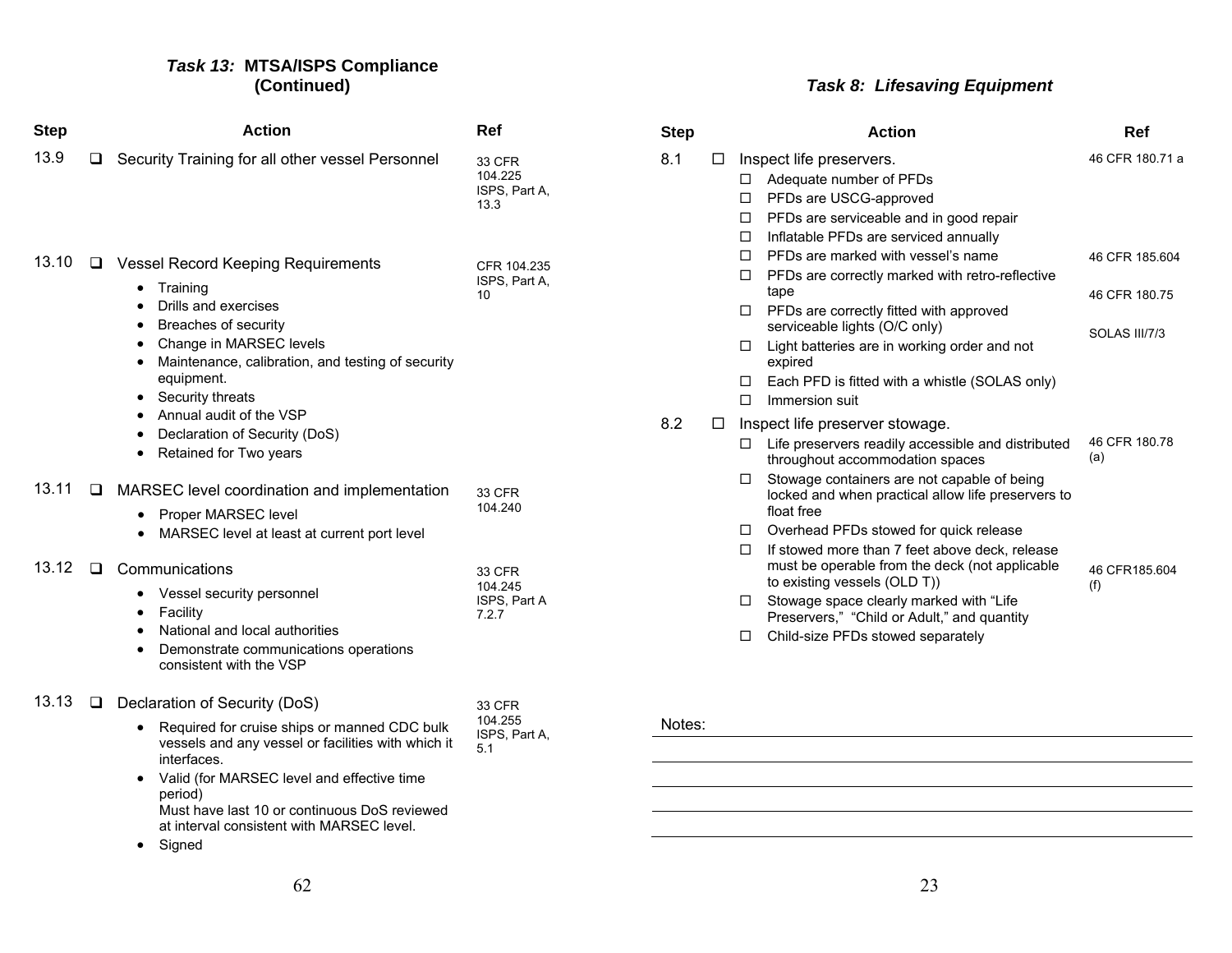| <b>Step</b> |   | <b>Action</b>                                                                                                                                                                                                                                                                                                                                                                                                                                                                                                                                                                                                                                                                                                                                                                                                                                                                                   | Ref                                                               |
|-------------|---|-------------------------------------------------------------------------------------------------------------------------------------------------------------------------------------------------------------------------------------------------------------------------------------------------------------------------------------------------------------------------------------------------------------------------------------------------------------------------------------------------------------------------------------------------------------------------------------------------------------------------------------------------------------------------------------------------------------------------------------------------------------------------------------------------------------------------------------------------------------------------------------------------|-------------------------------------------------------------------|
| 8.3         | □ | Inspect work vests.<br>Additional PFDs must be USCG approved<br>□<br>Additional PFDs are in serviceable condition<br>п<br>□<br>Inflatable PFDs serviced by an approved facility                                                                                                                                                                                                                                                                                                                                                                                                                                                                                                                                                                                                                                                                                                                 | 46 CFR 180.72<br>(b)                                              |
| 8.4         | □ | Inspect work vest stowage.<br>Stowed separately and in a manner so as not to<br>□<br>be confused with passenger PFDs                                                                                                                                                                                                                                                                                                                                                                                                                                                                                                                                                                                                                                                                                                                                                                            | 46 CFR 180.78<br>(b)                                              |
| 8.5         | □ | Verify that lifejacket donning placards are<br>properly posted or available to the passengers.                                                                                                                                                                                                                                                                                                                                                                                                                                                                                                                                                                                                                                                                                                                                                                                                  | 46 CFR 185.516                                                    |
| 8.6         | ப | Examine ring lifebuoys and water lights.<br>Appropriate number of USCG-approved ring life<br>□<br>buoys on board<br>Must be orange on ocean or coastwise route<br>□<br>Vessel <26ft in length may carry 20" rings<br>□<br>In serviceable condition<br>П.<br>Properly marked with vessel's name in block<br>□<br>capital letters<br>Properly marked with retro-reflective tape<br>□<br>At least one fitted with approved water light<br>$\Box$<br>Water lights are serviceable and batteries are<br>□<br>replaced by their marked expiration date or if not<br>marked, replaced annually<br>Water light is attached with a lanyard at least 3<br>□<br>feet in length and secured around the body of<br>the buoy<br>If only one is carried, water light is to be attached<br>□<br>to lanyard with a corrosion resistant clip to allow<br>quick disconnect<br>Stowage not permanently secured<br>□ | 46 CFR 180.70<br>46 CFR 185.604<br>46 CFR 160.50<br>46 CFR 180.75 |
| Notes:      |   |                                                                                                                                                                                                                                                                                                                                                                                                                                                                                                                                                                                                                                                                                                                                                                                                                                                                                                 |                                                                   |
|             |   |                                                                                                                                                                                                                                                                                                                                                                                                                                                                                                                                                                                                                                                                                                                                                                                                                                                                                                 |                                                                   |

#### *Task 13:* **MTSA/ISPS Compliance (International Voyages Only)**

| <b>Step</b> |        | <b>Action</b>                                                                                                                                                                  | Ref                                        |
|-------------|--------|--------------------------------------------------------------------------------------------------------------------------------------------------------------------------------|--------------------------------------------|
| 13.1        | ◻      | Compliance documentation<br>Approved Vessel Security Plan                                                                                                                      | 33 CFR<br>104.120<br>ISPS, Part A,<br>9.1  |
| 13.2        | □      | Waiver<br>Approved by CG-543                                                                                                                                                   | 33 CFR<br>104.130                          |
| 13.3        | $\Box$ | Equivalents<br>Approved by CG-543                                                                                                                                              | 33 CFR<br>104.135                          |
| 13.4        | ❏      | Maritime Security (MARSEC) directive<br>Proper safeguards<br>Incorporated into VSP<br>$\bullet$                                                                                | 33 CFR<br>104.145                          |
| 13.5        | $\Box$ | Master<br>Aware of responsibility and authority with<br>regards to MTSA                                                                                                        | <b>33 CFR</b><br>104.205                   |
| 13.6        | □      | Company Security Officer (CSO)<br>Training / experience<br>$\bullet$<br>Valid TWIC<br>$\bullet$<br>See list of example questions<br>$\bullet$                                  | 33 CFR<br>104.210<br>ISPS, Part A,<br>11   |
| 13.7        | $\Box$ | Vessel Security Officer (VSO)<br>Training / experience<br>Valid TWIC<br>$\bullet$<br>See list of example questions                                                             | 33 CFR<br>104.215<br>ISPS, Part A,<br>12   |
| 13.8        | ❏      | Company or vessel personnel<br>with security duties<br>Training / experience<br>Valid TWIC<br>$\bullet$<br>$\sim$ $\sim$ $\sim$ $\sim$ $\sim$<br>the set of the company of the | 33 CFR<br>104.220<br>ISPS, Part A,<br>13.3 |

• See list of example questions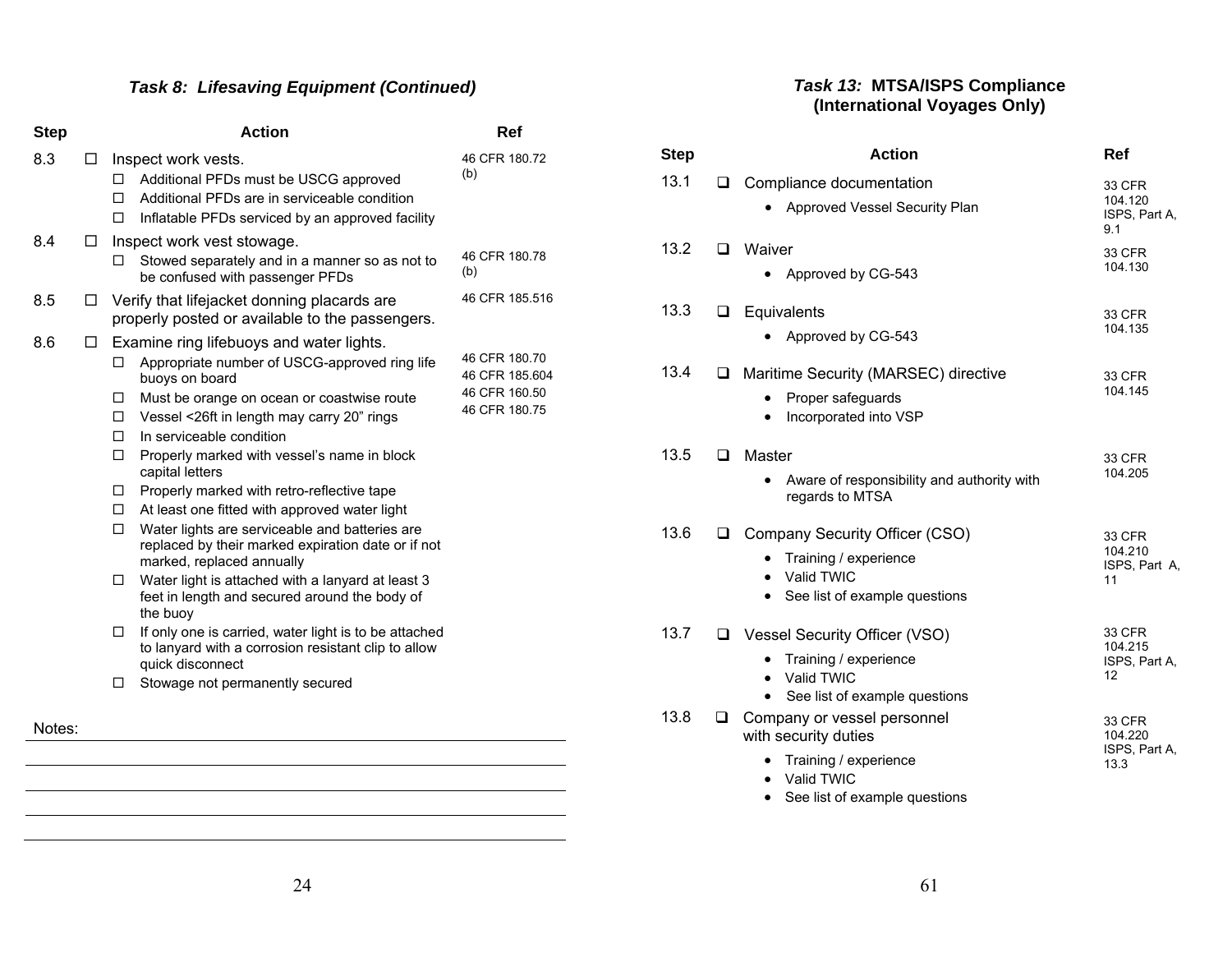# *Task 12: Pollution Prevention Systems*

| <b>Step</b> |        | <b>Action</b>                                                                                                               | Ref                                    |
|-------------|--------|-----------------------------------------------------------------------------------------------------------------------------|----------------------------------------|
| 12.1        |        | Verify oil pollution placard posted. (VsI >26 ft in<br>length)                                                              | 33 CFR 155.450                         |
| 12.2        | □<br>п | Verify garbage placard. (Vsl >26 ft in length)<br>Prominent locations: readable by crew and<br>passengers                   | 33 CFR 151.59                          |
| 12.3        | П.     | Examine marine sanitation device.                                                                                           | 33 CFR 159.7                           |
|             |        | • Operable                                                                                                                  |                                        |
|             |        | • Labeled type I, II, or III (not required for type IIIs<br>that store affluent at ambient air pressure and<br>temperature) |                                        |
| 12.4        | $\Box$ | Verify bilges are free of debris and excessive<br>amounts of oil.                                                           | 46 CFR 176,830                         |
| 12.5        | $\Box$ | <b>MARPOL VI Compliance</b>                                                                                                 | 40 CFR 94 or                           |
|             |        | COI Endorsement for vessel on international<br>voyage if less than 400 GT ITC                                               | 1042<br>CG-543 Policy Itr<br>$09 - 01$ |
| 12.6        | ப      | Verify VGP compliance.                                                                                                      | VGP Parts $2.1$ and $2.2.1$            |
|             |        | • Is the state of deck and work areas                                                                                       |                                        |
|             |        | housekeeping adequate?                                                                                                      |                                        |
|             |        | • Deck is free of clutter, garbage, fuel/oil spills?                                                                        |                                        |
|             |        | • Are spill rails and drip pans in place and utilized?                                                                      |                                        |
|             |        |                                                                                                                             |                                        |

# *Task 8: Lifesaving Equipment (Continued)*

| <b>Step</b> |    | <b>Action</b>                                                                                                                                                                                                                                                                                                                                                                                                                                      | Ref                                                                                                                                 |
|-------------|----|----------------------------------------------------------------------------------------------------------------------------------------------------------------------------------------------------------------------------------------------------------------------------------------------------------------------------------------------------------------------------------------------------------------------------------------------------|-------------------------------------------------------------------------------------------------------------------------------------|
| 8.7         |    | Verify number and type of survival craft.                                                                                                                                                                                                                                                                                                                                                                                                          | 46 CFR 180.200<br>(c)                                                                                                               |
| 8.8         |    | Inspect inflatable life rafts and inflatable buoyant<br>apparatus (IBA).<br>USCG-approved<br>п<br>Meets approved capacity as noted on approval<br>п<br>plate<br>Properly equipped<br>П.<br>□<br>Has been serviced during the previous 12<br>months or immediately if container is damaged,<br>or seals or straps are broken<br>Marked with vessel's name and port of registry<br>□<br>L/R-SOLAS A or B pack; IBA-per manufacturer's<br>□<br>outfit | 46 CFR 180.175<br>46 CFR 180.200<br><b>NVIC 2-63</b>                                                                                |
| 8.10        | ΙI | Inspect life floats and buoyant apparatus.<br>USCG-approved<br>□<br>Has sufficient capacity as noted on approved<br>п<br>label<br>In serviceable condition<br>п<br>Marked clearly with vessel's name and capacity<br>□<br>Properly outfitted, pendants, painters, and lights<br>□<br>□<br>Marked with retro-reflective tape                                                                                                                        | 46 CFR 180,200<br>46 CFR 180.175<br><b>NVIC 4-86</b><br>46 CFR 185,700<br>46 CFR 185.604<br>46 CFR<br>160.010-8<br><b>NVIC 1-83</b> |
| 8.11        | LΙ | Verify that lifesaving placards are posted.<br>Inflatable survival craft placards<br>$\Box$                                                                                                                                                                                                                                                                                                                                                        | 46 CFR 185.518                                                                                                                      |

Notes: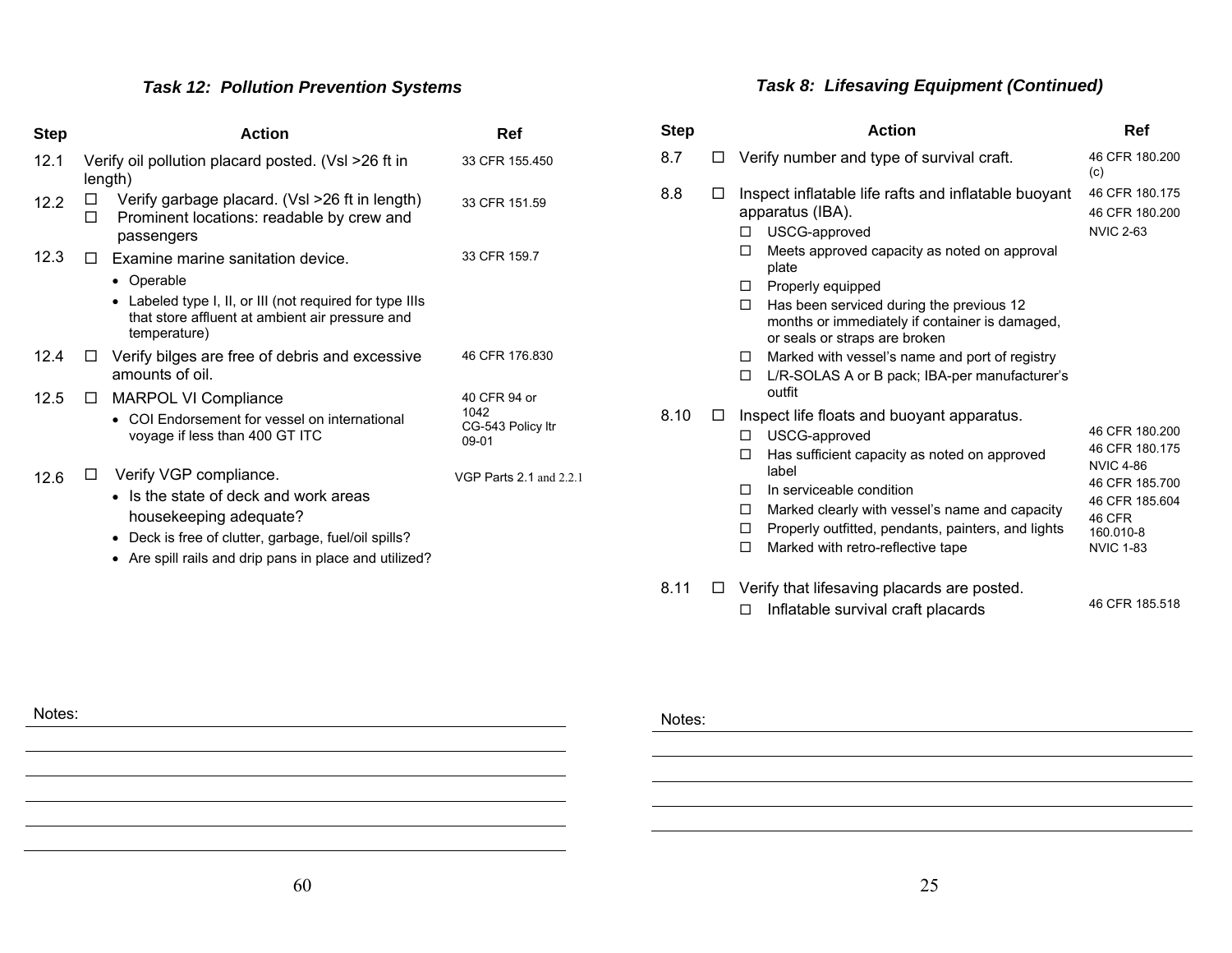| Step   |              | <b>Action</b>                                                                                                                                                  | Ref                                                                          |
|--------|--------------|----------------------------------------------------------------------------------------------------------------------------------------------------------------|------------------------------------------------------------------------------|
| 8.12   | □            | Inspect rescue boats/rescue platforms.<br>Marked with vessel name<br>Capacity<br>ப<br>Retro-reflective tape<br>□                                               | 46 CFR 180.210<br>46 CFR 185.604<br><b>NVIC 1-87</b><br>46 CFR 180.10-<br>35 |
| 8.13   | П            | Verify that a CG-approved rescue boat is<br>provided for vessels >65 feet.                                                                                     | 46 CFR 180.210                                                               |
|        |              | Exemption:                                                                                                                                                     |                                                                              |
|        |              | • Vessel is sufficiently maneuverable, arranged and<br>equipped to recover a helpless person from the<br>water, and                                            |                                                                              |
|        |              | • Recovery can be observed from the operating<br>station, and                                                                                                  |                                                                              |
|        |              | • Vessel does not routinely engage in operations<br>that limit its maneuverability.                                                                            |                                                                              |
| 8.14   | ⊔            | Verify that a rescue boat acceptable to the<br>OCMI is carried on vessels $\leq 65$ feet that:                                                                 | 46 CFR 180.210                                                               |
|        |              | Carry passengers on open or partially enclosed<br>□<br>decks                                                                                                   |                                                                              |
|        |              | Are designed, arranged, or engaged in<br>□<br>operations that the vessel itself cannot serve as<br>adequate rescue craft                                       |                                                                              |
| 8.15   | $\mathsf{L}$ | Ensure rescue boat is:                                                                                                                                         | 46 CFR 180.210                                                               |
|        |              | Small, lightweight boat, with built-in buoyancy<br>◻                                                                                                           |                                                                              |
|        |              | Capable of being readily launched<br>□                                                                                                                         |                                                                              |
|        |              | $\Box$ Easily maneuvered                                                                                                                                       |                                                                              |
|        |              | Of adequate proportion to take an unconscious<br>□<br>person onboard without capsizing                                                                         |                                                                              |
| 8.16   | ⊔            | Ensure any repairs made to rescue boat.                                                                                                                        |                                                                              |
|        |              | If rescue boats are inflatable, ensure repairs are<br>Note:<br>made in accordance with manufacturer's instructions and<br>at a CG-approved servicing facility. |                                                                              |
| Notes: |              |                                                                                                                                                                |                                                                              |

# *Task 11: Electrical (Continued)*

| <b>Step</b> |              | <b>Action</b>                                                                                                                                                                                                                                                 | Ref                              |
|-------------|--------------|---------------------------------------------------------------------------------------------------------------------------------------------------------------------------------------------------------------------------------------------------------------|----------------------------------|
| 11.09       |              | Inspect general electrical installation.                                                                                                                                                                                                                      |                                  |
|             | п            | If individual wires, rather than cable, are<br>used in systems greater than 50 volts, the                                                                                                                                                                     | 46 CFR 183.340<br>46 CFR 183.05- |
|             |              | wire must be in conduit.                                                                                                                                                                                                                                      | 40                               |
|             | $\mathsf{L}$ | All cable and wire must have stranded<br>copper conductors with sufficient current                                                                                                                                                                            | 46 CFR 183.05-<br>45             |
|             |              | carrying capacity for the circuit in which<br>they are used;                                                                                                                                                                                                  | 46 CFR 183.05-<br>50             |
|             | $\Box$       | Be protected from the weather;                                                                                                                                                                                                                                | 46 CFR 183.10-<br>20             |
|             | $\Box$       | Be installed with metal supports spaced not<br>more than 24 inches apart, and in such a<br>manner as to avoid chafing and other<br>damage.                                                                                                                    |                                  |
|             | $\Box$       | Operationally test electrical apparatus,<br>which operates as part of or in conjunction<br>with a fire detection or alarms system<br>installed on board the vessel, by<br>simulating, as closely as practicable, the<br>actual operation in case of fire; and | 46 CFR 176,806<br>(g)            |
|             | □            | Operationally test of all emergency                                                                                                                                                                                                                           |                                  |
|             | □            | electrical systems<br>A portable or temporary electric cord or                                                                                                                                                                                                |                                  |
|             |              | cable must be constructed and used in<br>compliance with the requirements of Sec.<br>111.60-13 in subchapter J of this chapter                                                                                                                                | 46 CFR 176,806<br>(h)            |
|             |              | for a flexible electric cord or cable                                                                                                                                                                                                                         | 46 CFR 183.340<br>(r)            |
| 11.10       |              | $\Box$ Inspect over current protection.                                                                                                                                                                                                                       | 46 CFR 183.380                   |

#### Notes:

 $\overline{\phantom{0}}$ 

26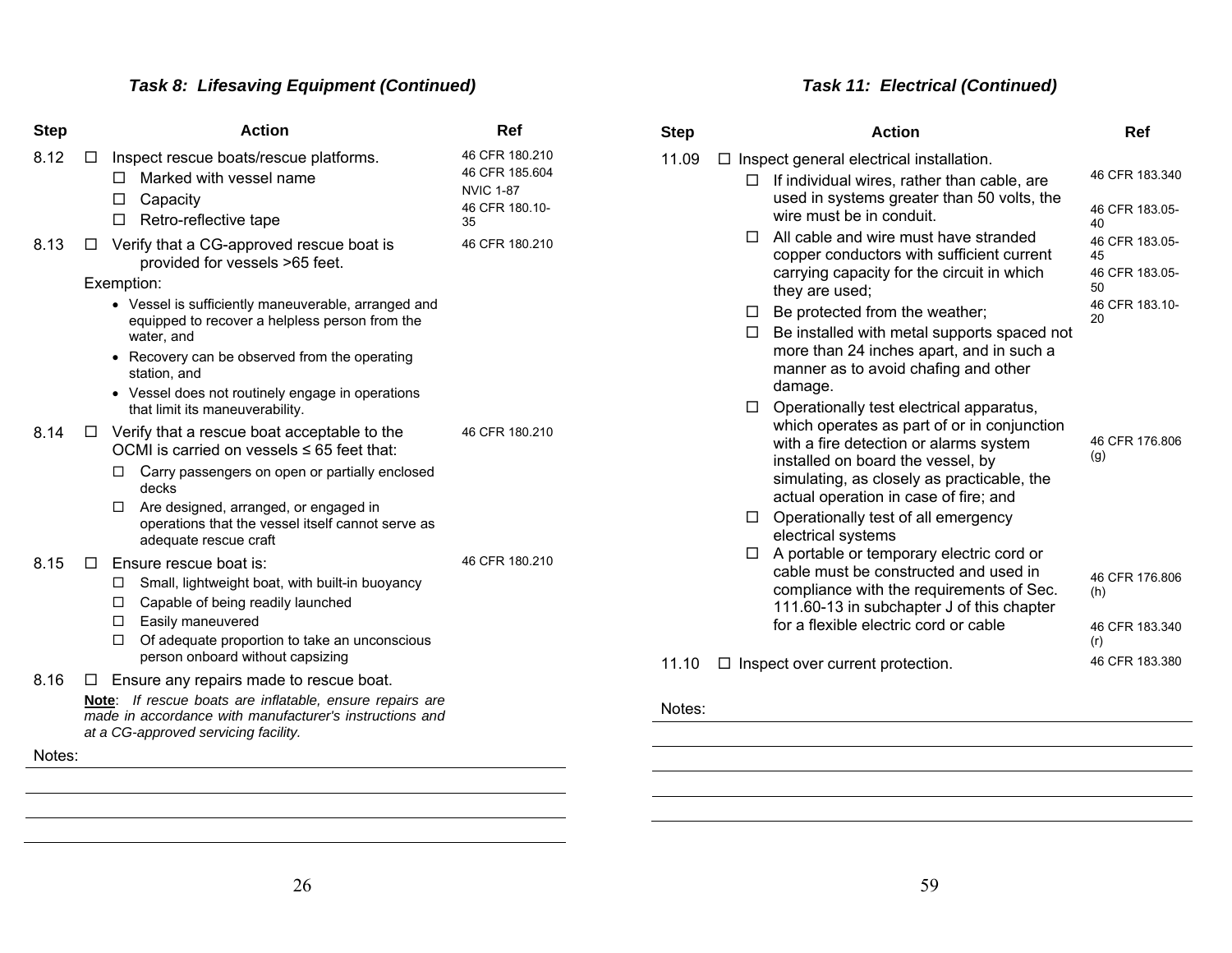# *Task 11: Electrical (Continued)*

| Step | <b>Action</b>                                                                                                                                                                                                                                                                                                                                                                                                                                                                                                                                                                                                                                                                                         | Ref                                                             |
|------|-------------------------------------------------------------------------------------------------------------------------------------------------------------------------------------------------------------------------------------------------------------------------------------------------------------------------------------------------------------------------------------------------------------------------------------------------------------------------------------------------------------------------------------------------------------------------------------------------------------------------------------------------------------------------------------------------------|-----------------------------------------------------------------|
| 11.7 | $\Box$ Inspect portable lighting.                                                                                                                                                                                                                                                                                                                                                                                                                                                                                                                                                                                                                                                                     | 46 CFR 183.430                                                  |
| 11.8 | $\Box$ Test emergency lighting.<br>Ensure each vessel has adequate<br>LI<br>emergency lighting fitted along the line of<br>escape to the main deck from all<br>passenger and crew accommodation<br>spaces located below the main deck<br>The emergency lighting required by<br>Ħ<br>paragraph (a) of this section must<br>automatically actuate upon failure of the<br>main lighting system. If a vessel is not<br>equipped with a single source of power for<br>emergency lighting, it must have individual<br>battery powered lights that:<br>Are connected to an automatic battery<br>$\mathsf{L}$<br>charger; and Have sufficient capacity for a<br>minimum of 2 hours of continuous<br>operation | 46 CFR 183.432<br>(a)<br>46 CFR 183.30<br>46 CFR 183.432<br>(b) |

# *Task 8: Lifesaving Equipment (Continued)*

| <b>Step</b> | <b>Action</b>                                                                                                                                                                                                                                                                                                                                                                                                                                           | Ref                                                |
|-------------|---------------------------------------------------------------------------------------------------------------------------------------------------------------------------------------------------------------------------------------------------------------------------------------------------------------------------------------------------------------------------------------------------------------------------------------------------------|----------------------------------------------------|
| 8.17        | Rescue platforms.<br>LI<br><b>Note:</b> Vessels that are not required to carry a rescue<br>boat may or may not be required to carry a rescue<br>platform. If the vessel is configured in such a manner as<br>to be able to recover a person from the water without a<br>platform, no platform is required. It will be noted on the<br>COI if the vessel is required to carry a rescue boat or a<br>rescue platform.                                     | 46 CFR 180.210                                     |
| 8.18        | Ensure adequate means are provided for<br>ப<br>transferring a victim from a rescue boat or<br>platform to the deck of the vessel.                                                                                                                                                                                                                                                                                                                       | 46 CFR176.808<br>(g)                               |
| 8.19        | Inspect survival craft stowage. Ensure each<br>survival craft is:<br>Secured to vessel by a painter with a weak link<br>П<br>Stowed in a float-free arrangement (hydrostatic<br>п<br>release unit needed when tied down)<br>Automatically inflates where applicable<br>П<br>Readily accessible to crew for quick launch<br>□<br>п<br>Fully equipped as required<br>Sheltered from breaking seas and fire damage<br>□<br>Stowed to prevent shifting<br>П | 46 CFR 180.137<br>46 CFR 180.130<br>46 CFR 180.150 |

Notes: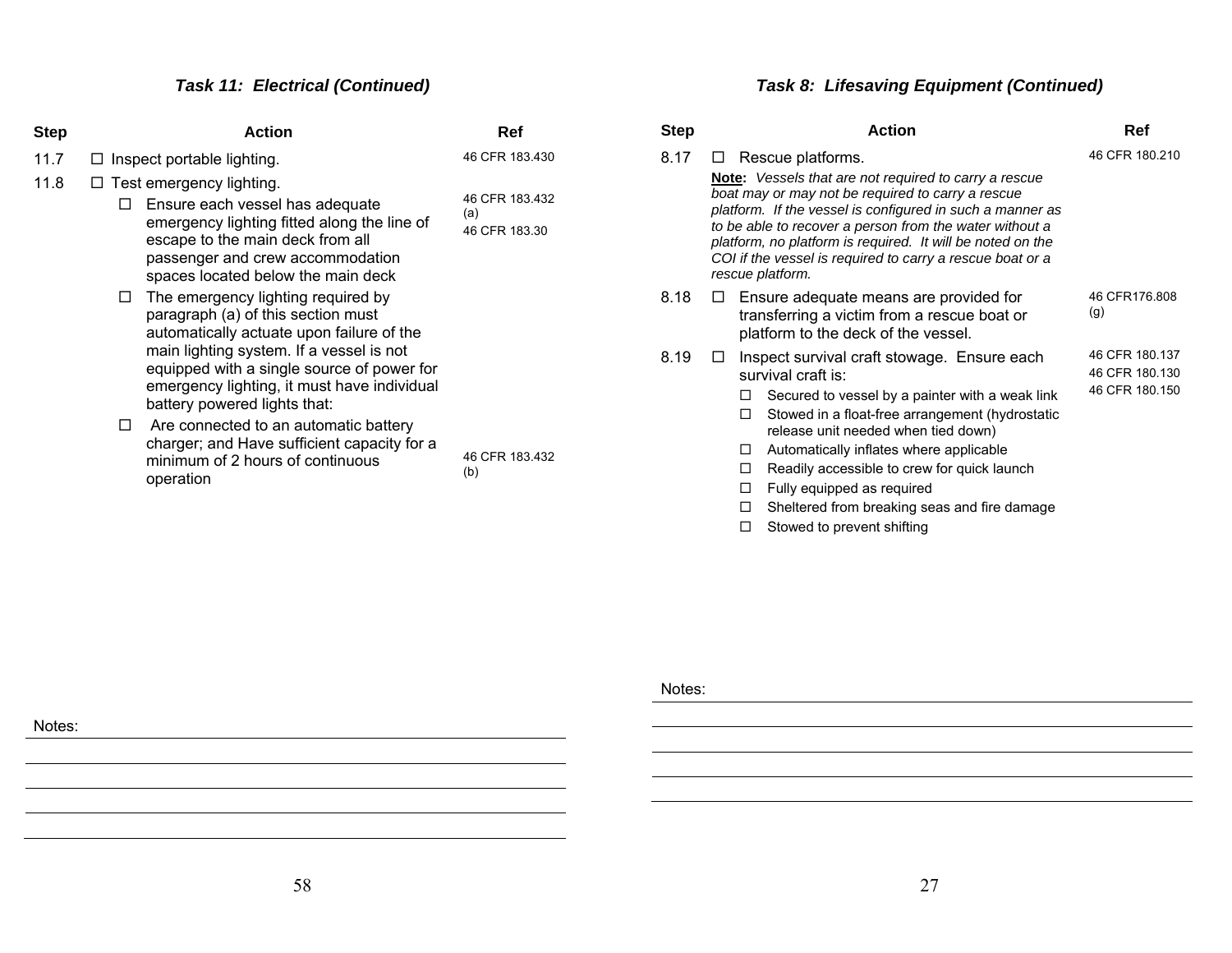| <b>Step</b>                                              |                                           | <b>Action</b>                                                                                                                                                    | Ref                              | <b>Step</b> |                                                                                                                                                                                                                                                                                         | <b>Action</b>                                                                                                                                                                           | <b>Ref</b>            |
|----------------------------------------------------------|-------------------------------------------|------------------------------------------------------------------------------------------------------------------------------------------------------------------|----------------------------------|-------------|-----------------------------------------------------------------------------------------------------------------------------------------------------------------------------------------------------------------------------------------------------------------------------------------|-----------------------------------------------------------------------------------------------------------------------------------------------------------------------------------------|-----------------------|
| 8.20                                                     | □                                         | Ensure hydrostatic release units (HRUs) used in<br>float-free arrangements are CG-approved.                                                                      | 46 CFR 160.062<br>11.3<br>(cont) |             | Ensure all metallic enclosures and frames<br>of electrical equipment are permanently<br>grounded to the hull on a metallic vessel.                                                                                                                                                      | 46 CFR 183.372<br>(a)                                                                                                                                                                   |                       |
|                                                          | If HRU is<br>Non-disposable<br>Disposable | Then they must be<br>• Serviced annually.<br>• Installed with body of HRU not<br>making contact with survival<br>craft or any other structure.<br>• Not expired. |                                  |             | On a nonmetallic vessel, the enclosures<br>and frames of electrical equipment must be<br>bonded together to a common ground by a<br>normally non-current carrying conductor.<br>Metallic cases of instruments and<br>secondary windings of instrument<br>transformers must be grounded. |                                                                                                                                                                                         |                       |
| 8.21                                                     | ⊔                                         | • Installed right side up.<br>Ensure launching device is provided for any<br>survival craft weighing more than 200 lb that                                       | <b>NVIC 4-86</b>                 |             |                                                                                                                                                                                                                                                                                         | Ensure that on a nonmetallic vessel, where<br>a ground plate is provided for radio<br>equipment, it must be connected to the<br>common ground.                                          | 46 CFR 183.372<br>(b) |
| requires lifting more than 1 vertical foot to<br>launch. |                                           |                                                                                                                                                                  | 11.4                             |             | $\Box$ Inspect radios fused at the main panel<br>(INSPECT RADIO POWER SUPPLY).                                                                                                                                                                                                          | 46 CFR 183.392                                                                                                                                                                          |                       |
|                                                          |                                           |                                                                                                                                                                  |                                  | 11.5        | $\Box$                                                                                                                                                                                                                                                                                  | $\Box$ Inspect cable, wiring, receptacles, outlets, and<br>accessories.<br>Inspect all cable as far as practicable<br>without undue disturbance of the cable or<br>electrical apparatus | 46 CFR 176,806<br>(a) |
|                                                          |                                           |                                                                                                                                                                  |                                  |             | Test all circuit breakers by manual<br>operation;                                                                                                                                                                                                                                       |                                                                                                                                                                                         | 46 CFR 176.806<br>(b) |
|                                                          |                                           |                                                                                                                                                                  |                                  |             | Inspect fuses including ensuring the ratings<br>of fuses are suitable for the service<br>intended;                                                                                                                                                                                      | 46 CFR 176.806<br>(c)                                                                                                                                                                   |                       |
|                                                          |                                           |                                                                                                                                                                  | 11.6                             |             | $\Box$ Inspect lighting fixtures.                                                                                                                                                                                                                                                       | 46 CFR 183.410<br>46 CFR 183.30-                                                                                                                                                        |                       |
| Notes:                                                   |                                           |                                                                                                                                                                  |                                  |             |                                                                                                                                                                                                                                                                                         |                                                                                                                                                                                         |                       |
|                                                          |                                           |                                                                                                                                                                  |                                  | Notes:      |                                                                                                                                                                                                                                                                                         |                                                                                                                                                                                         |                       |
|                                                          |                                           |                                                                                                                                                                  |                                  |             |                                                                                                                                                                                                                                                                                         |                                                                                                                                                                                         |                       |

*Task 11: Electrical (Continued)*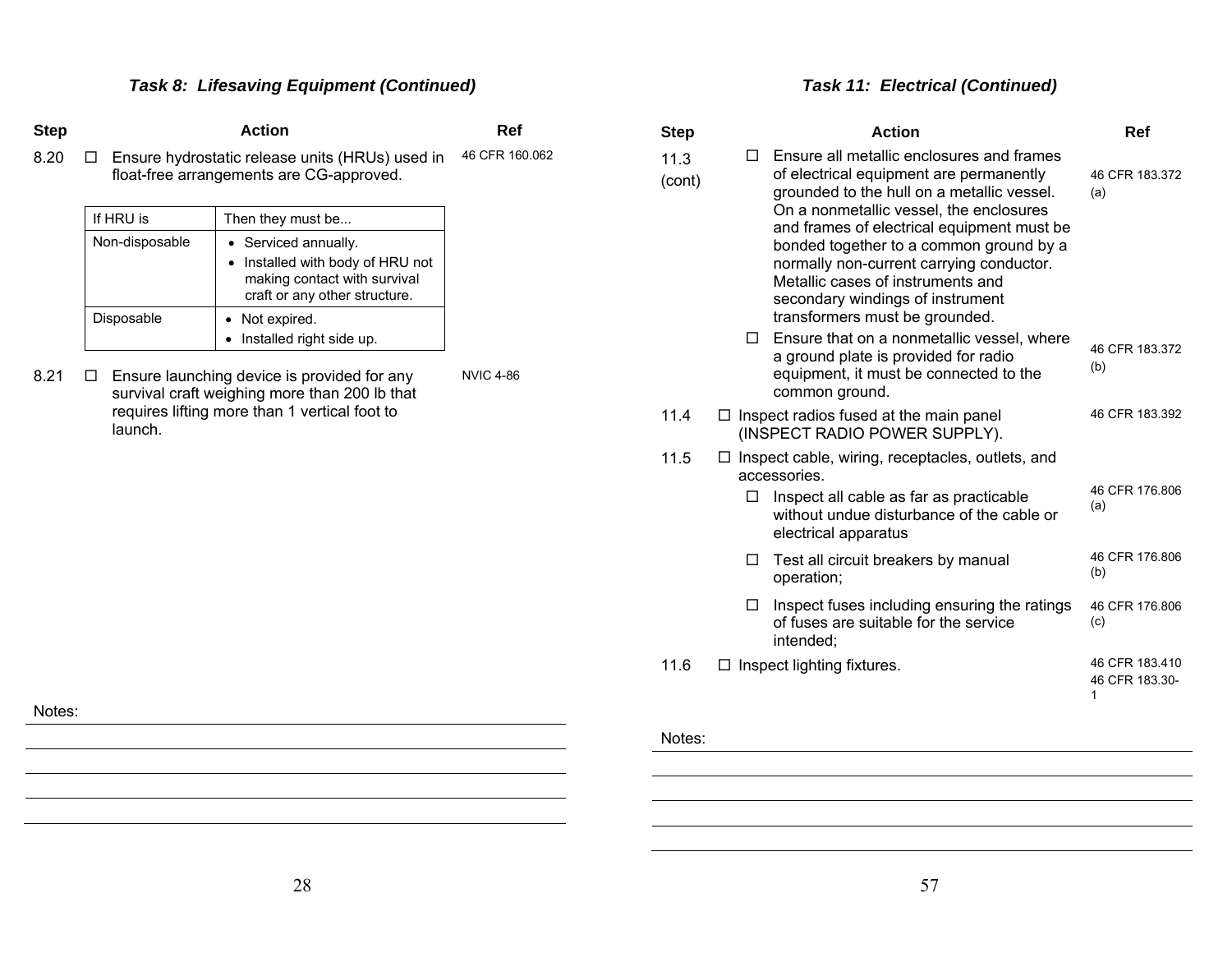# *Task 11: Electrical (Continued)*

| <b>Step</b> |        | <b>Action</b>                                                                                                                                                                                                                                                                 | Ref                              |  |
|-------------|--------|-------------------------------------------------------------------------------------------------------------------------------------------------------------------------------------------------------------------------------------------------------------------------------|----------------------------------|--|
| 11.3        |        | $\Box$ Inspect switchboards and distribution panels.                                                                                                                                                                                                                          | 46 CFR 183.330                   |  |
|             | ப      | Ensure location is dry, adequately<br>ventilated, totally enclosed, has drip shield,<br>non-conducting mat or grating, and over<br>current                                                                                                                                    | 46 CFR 183.380<br>46 CFR 183.376 |  |
|             | $\Box$ | Check that if a grounded distribution<br>system is provided, there must be only one<br>connection to ground, regardless of the<br>number of power sources. This ground<br>connection must be at the switchboard or at<br>the common ground plate, which must be<br>accessible | (a)                              |  |
|             | $\Box$ | Ensure each propulsion, power, lighting, or<br>distribution system having a neutral bus or<br>conductor must have the neutral grounded                                                                                                                                        | 46 CFR 183.376<br>(b)            |  |
|             | $\Box$ | The neutral bus must be permanently<br>connected to the neutral bus on the main<br>switchboard;                                                                                                                                                                               | 46 CFR 183.376<br>(c)            |  |
|             | $\Box$ | No switch, circuit breaker, or fuse in the<br>neutral conductor of the bus-tie feeder<br>connecting the emergency switchboard to<br>the main switchboard                                                                                                                      |                                  |  |
|             | $\Box$ | Ensure on a metallic vessel, a grounded<br>alternating current system must be<br>grounded to the hull. On a nonmetallic<br>vessel, the neutral must be connected to<br>the common ground, except that aluminum<br>grounding conductors must not be used.                      | 46 CFR 183.376<br>(d)            |  |
|             | Notes: |                                                                                                                                                                                                                                                                               |                                  |  |

| Step |   |   | <b>Action</b>                                                                                                                                                                                                                                                                                                                                                                                                                                                                                                                               | Ref                                                                        |
|------|---|---|---------------------------------------------------------------------------------------------------------------------------------------------------------------------------------------------------------------------------------------------------------------------------------------------------------------------------------------------------------------------------------------------------------------------------------------------------------------------------------------------------------------------------------------------|----------------------------------------------------------------------------|
| 8.22 | □ | П | Ensure stowage of each life float and buoyant<br>apparatus also meets each of the following:<br>Secured with a CG-approved weak link<br>(160.073) that is of proper strength for the<br>capacity of the survival craft and that is attached<br>at one end to the painter and at the other end to                                                                                                                                                                                                                                            | 46 CFR 180.137<br>(e)(1)<br>46 CFR 180.175<br>(e)(3)(ii)<br>46 CFR 180.137 |
|      |   | □ | the vessel<br>Means to secure weak link to vessel must have a<br>breaking strength at least equal to strength of<br>painter; if synthetic, be dark colored or UV<br>resistant; and if metal, be corrosion resistant                                                                                                                                                                                                                                                                                                                         | (f)                                                                        |
|      |   | □ | If painter attachment fitting is not provided, a<br>means to attach the painter must be provided by<br>a wire or line that encircles the device's body; will<br>not slip off; has breaking strength that is at least<br>the breaking strength of the painter; and is dark<br>colored or UV resistant                                                                                                                                                                                                                                        |                                                                            |
|      |   | □ | If a single painter is used for 2 or more life<br>floats/buoyant apparatus, ensure that:<br>The total weight of the devices does not<br>exceed 400 lb.<br>Each device is attached to the painter with<br>a line long enough (and of differing lengths)<br>to ensure devices can float without<br>contacting one another and that each<br>device can be launched independently of<br>the other(s).<br>The strength of the weak link and the<br>٠<br>breaking strength of the painter (1,500 lb<br>or, for 50 and more persons - 3,000 lb) is |                                                                            |
|      |   |   | determined by the combined capacity of the<br>devices attached to that painter.<br>If stowed in tiers, ensure tiers are not more<br>٠<br>than 4' high and that spacers are used                                                                                                                                                                                                                                                                                                                                                             |                                                                            |

#### Notes:

between devices.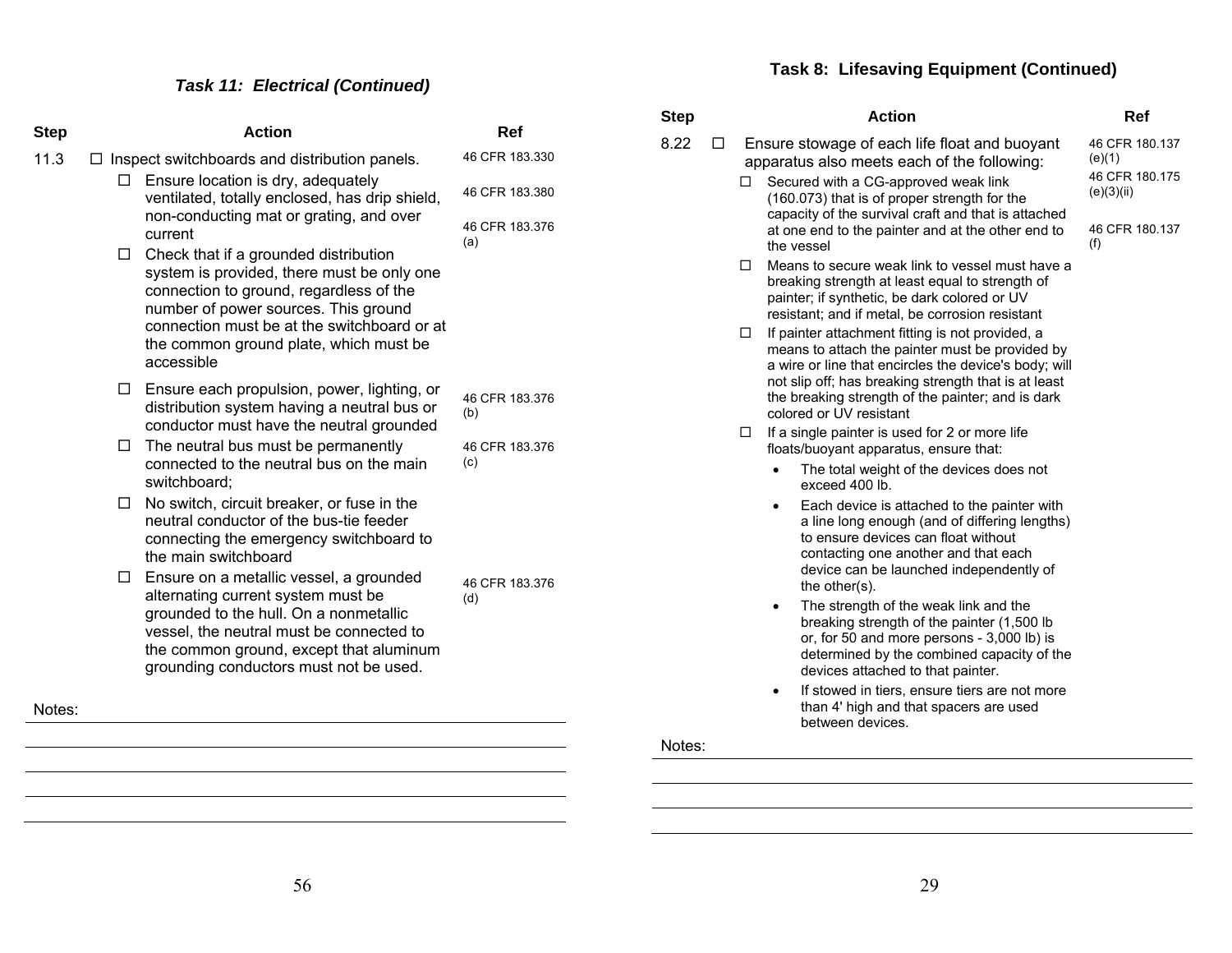| <b>Step</b> | <b>Action</b>                                                                                                                                                                                                                                                                                                                                                                                                                                                                                                                                                                                                                                                                                       | Ref                                                                     |
|-------------|-----------------------------------------------------------------------------------------------------------------------------------------------------------------------------------------------------------------------------------------------------------------------------------------------------------------------------------------------------------------------------------------------------------------------------------------------------------------------------------------------------------------------------------------------------------------------------------------------------------------------------------------------------------------------------------------------------|-------------------------------------------------------------------------|
| 8.23<br>LI  | Inspect survival craft embarkation arrangements.<br>Ensure a CG-approved launching appliance<br>(160.163) or marine evacuation system<br>(160.175) is provided for each inflatable life raft<br>and IBA when either:                                                                                                                                                                                                                                                                                                                                                                                                                                                                                | 46 CFR 185,700<br>(a)<br>46 CFR 180.150<br>$(a)(1)$ & $(2)$             |
| П.<br>П.    | The embarkation station is on a deck more than<br>п<br>15' above the waterline; OR<br>The craft is to be boarding prior to being<br>П<br>placed in the water<br>Ensure a CG-approved embarkation ladder<br>(160.017) is provided at every embarkation<br>station whose deck is more than 10' above the<br>waterline.<br>$\Box$ Ensure ladder is in satisfactory condition (lines<br>& steps not excessively worn or rotted, steps<br>securely fitted to lines, etc.) and securely<br>fastened to vessel (attachment points and<br>shackles not wasted)<br>Ensure deck area in vicinity of ladder is clear of<br>any obstructions that may interfere with<br>boarding or launching of survival craft | 46 CFR 185.704<br>(c)<br>46 CFR 185,700<br>(a)<br>46 CFR 185.700<br>(b) |

*Task 11: Electrical* 

| <b>Step</b> | <b>Action</b>                                                                                                                                                                                                                                                                                                                                           | Ref                      |
|-------------|---------------------------------------------------------------------------------------------------------------------------------------------------------------------------------------------------------------------------------------------------------------------------------------------------------------------------------------------------------|--------------------------|
| 11.1        | Inspect independent generators.<br>⊔                                                                                                                                                                                                                                                                                                                    | 46 CFR 183,310<br>(b)    |
|             | Ensure that when a ship service generator<br>п<br>driven by a propulsion engine is used as a<br>source of electrical power, a vessel speed<br>change, throttle movement or change in<br>direction of the propeller shaft rotation must<br>not interrupt power to any of the loads<br>specified in paragraph (a)(1) of this section.                     |                          |
| 11.2        | $\Box$ Inspect batteries and alternator (if required).<br>Ensure a vessel with batteries of adequate<br>П<br>capacity to supply the loads specified in<br>paragraph (a)(1) of this section for three<br>hours, and a generator or alternator driven<br>by a propulsion engine, complies with the<br>requirement in paragraph (a)(1) of this<br>section. | 46 CFR 183.310<br>(a)(2) |
|             | Inspect of batteries for condition and<br>□<br>security of stowage                                                                                                                                                                                                                                                                                      | 46 CFR 176,806<br>(f)    |
|             | All batteries must be located as high above<br>□<br>the bilge as practicable, secured to protect<br>against shifting with the roll and pitch of the<br>vessel, and free from exposure to water<br>splash or spray                                                                                                                                       | 46 CFR 183.350           |
|             | All batteries must be mounted in trays lined<br>□<br>with, or constructed of, a material that is<br>resistant to damage by the electrolyte                                                                                                                                                                                                              | 46 CFR 183.350<br>(d)    |
|             | Battery charger with ammeter connected to<br>□<br>charging circuit                                                                                                                                                                                                                                                                                      | 46 CFR 183.05-<br>20     |

Notes: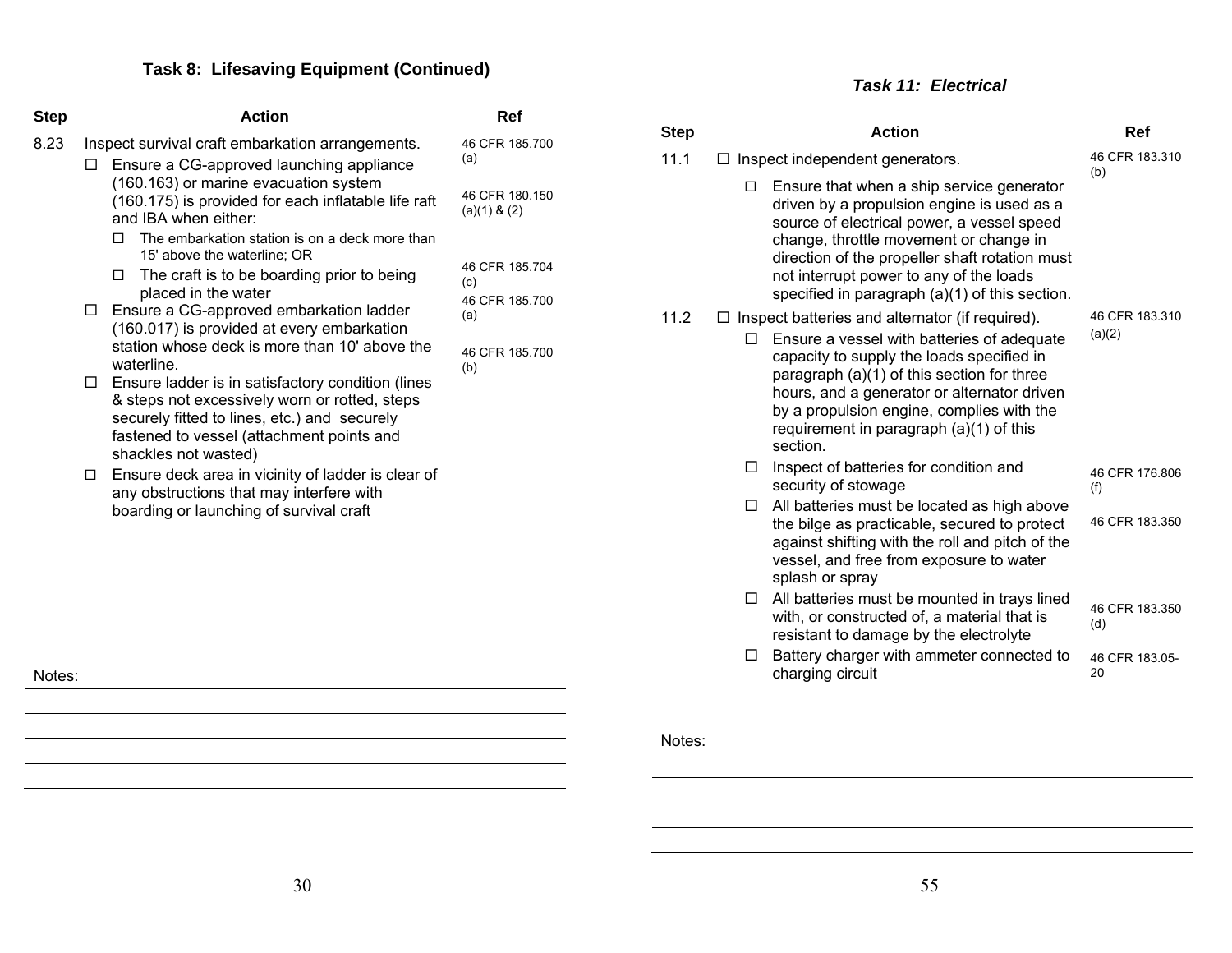# *Task 10*: *Machinery and Auxiliary Machinery (Continued)*

| <b>Step</b> |        | <b>Action</b>                                                                                                                                                                                                                                                                                                                                                                                    | Ref                                             |
|-------------|--------|--------------------------------------------------------------------------------------------------------------------------------------------------------------------------------------------------------------------------------------------------------------------------------------------------------------------------------------------------------------------------------------------------|-------------------------------------------------|
| 10.43       |        | Ensure that a vessel of at least 26 feet in<br>length, has a visual and audible alarm at the<br>operating station to indicate a high water level<br>in each of the normally unmanned spaces                                                                                                                                                                                                      | 46 CFR 182.530<br>(a)                           |
|             |        | $\Box$ Ensure that a vessel of at least 26 feet in length<br>has been provided with individual bilge lines<br>and bilge suctions for each watertight<br>compartment, the arrangement of the vessel is<br>such that ordinary leakage may be removed<br>from this compartment by the use of a hand<br>portable bilge pump or other equipment, and<br>such equipment is provided.                   | 46 CFR 182.510<br>(a)<br>46 CFR 182.25-<br>5(d) |
|             | $\Box$ | Ensure a bilge pipe in a vessel of not more than<br>65 feet in length must be not less than 1 inch<br>nominal pipe size.<br>A bilge pipe in a vessel of more than 65<br>feet in length must be not less than 1.5<br>inches nominal pipe size.<br>A bilge suction must be fitted with a<br>٠<br>suitable strainer having an open area<br>not less than three times the area of the<br>bilge pipe. | 46 CFR 182.510<br>(b)                           |
| 10.44       |        | Ensure all vital systems piping is appropriate<br>and meet subpart F                                                                                                                                                                                                                                                                                                                             | 46 CFR 182.710<br>46 CFR 182.40-<br>5           |

# **Task 8: Lifesaving Equipment (Continued)**

| Step | <b>Action</b>                                                                                                                                                                                                                                                                                                                                                                                                                                                                                                                                                                      | Ref                                                                                                                          |
|------|------------------------------------------------------------------------------------------------------------------------------------------------------------------------------------------------------------------------------------------------------------------------------------------------------------------------------------------------------------------------------------------------------------------------------------------------------------------------------------------------------------------------------------------------------------------------------------|------------------------------------------------------------------------------------------------------------------------------|
| 8.24 | Inspect launching appliances (davits & winches).<br>Ensure structural integrity of any launching<br>appliance (no excess wastage, no fractures, all<br>fasteners tight, etc.).<br>Ensure falls on launching appliances have<br>$\Box$<br>been renewed at least every 5 years or when<br>deteriorated (excess wear, flat spots, corrosion,<br>broken wires, fishhooks, etc.).<br>Ensure falls have been end for ended at least<br>П<br>every 30 months.<br>Ensure date of fall renewal/end for ending is<br>$\Box$<br>recorded on a corrosion resistant tag affixed to<br>the fall. | 46 CFR 185.700<br>(a)<br>46 CFR 176,808<br>(a)(1)<br>46 CFR 185.704<br>(b)<br>46 CFR 185.704<br>(a)<br>46 CFR 185.704<br>(c) |
| 8.25 | Conduct operational test of rescue boat<br>(normally done in conjunction with man<br>overboard drill).                                                                                                                                                                                                                                                                                                                                                                                                                                                                             | 46 CFR 176,808<br>$(a)(1)$ & $(g)$<br>46 CFR 185.520<br>(d)<br>46 CFR 185.720                                                |

Notes: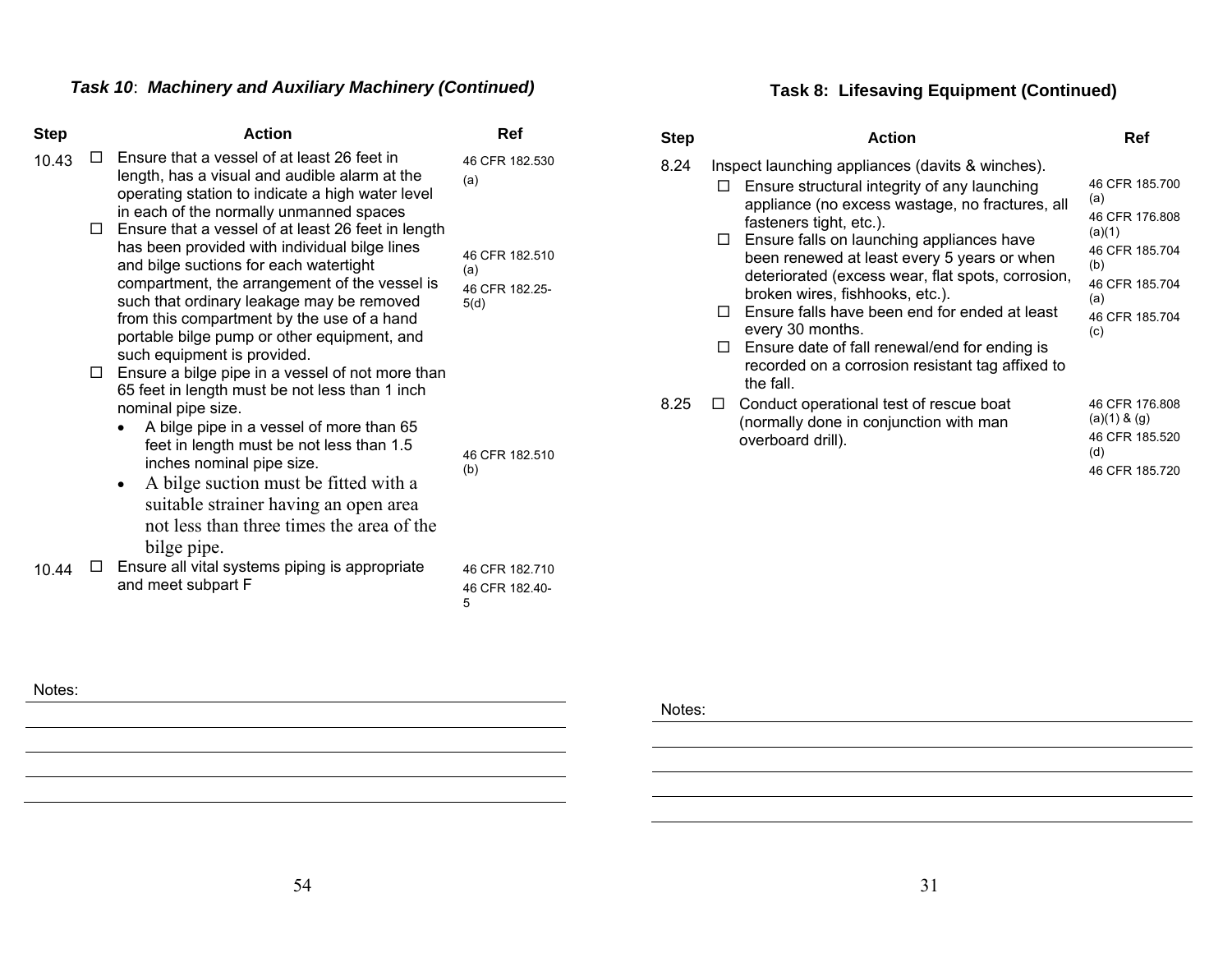# *Task 9: Fire Protection Systems*

| <b>Step</b> |        | <b>Action</b>                                                                                                                                      | Ref                                                            |
|-------------|--------|----------------------------------------------------------------------------------------------------------------------------------------------------|----------------------------------------------------------------|
| 9.1         | $\Box$ | Verify fire detection system is installed in the<br>required spaces.                                                                               | 46 CFR 181.400                                                 |
|             |        | Propulsion machinery space<br>□                                                                                                                    |                                                                |
|             |        | A space containing an internal combustion<br>п<br>engine of more than 50 hp                                                                        |                                                                |
|             |        | Space containing an oil-fired boiler<br>□                                                                                                          |                                                                |
|             |        | Space containing machinery powered by<br>П.<br>gasoline or other fuel with a flash point of<br>110°F or lower                                      |                                                                |
|             |        | Space containing a fuel tank for gasoline or<br>□<br>other fuel with a flash point of 110°F or<br>lower                                            |                                                                |
|             |        | A paint locker<br>$\Box$                                                                                                                           |                                                                |
|             |        | A storeroom containing flammable liquids<br>□<br>(including liquors of 80 proof or more,<br>packed in individual containers of 2.5 gal or<br>more) | 46 CFR 181.400<br>(a)(8)<br>46 CFR 181.400<br>(f)              |
|             |        | An enclosed vehicle space<br>п                                                                                                                     |                                                                |
| 9.2         | $\Box$ | Verify fire detection has been serviced or tested<br>annually.                                                                                     | 46 CFR 176.810<br>(a)(7)                                       |
| 9.3         | □      | Verify smoke detection systems are installed in<br>the required areas (overnight passenger<br>accommodation spaces).<br>Properly installed<br>□    | 46 CFR 181.400<br>(e)<br>46 CFR 181.400<br>(c)<br>46 CFR 76.27 |
| 9.4         |        | Verify proper operation of fire and smoke<br>detectors.                                                                                            | 46 CFR<br>176.810(a)(7)<br>46 CFR 181.450                      |

# *Task 10*: *Machinery and Auxiliary Machinery (Continued)*

| <b>Step</b> |    | <b>Action</b>                                                                                                                                                                                    | Ref                                                                                          |
|-------------|----|--------------------------------------------------------------------------------------------------------------------------------------------------------------------------------------------------|----------------------------------------------------------------------------------------------|
| 10.40       | LΙ | Ensure a drip pan fitted with a flame screen is<br>installed under each gasoline strainer.                                                                                                       | 46 CFR 182.455<br>(b)(6)                                                                     |
| 10.41       | ப  | Ensure no outlets to permit drawing of fuel<br>below deck are present in gasoline fuel lines.                                                                                                    | 46 CFR 182.455<br>(b)(8)                                                                     |
| 10.42       | п  | Ensure flexible hose used for alcohol-gasoline<br>blend fuels meets the permeability<br>requirements of 33 CFR 183, subpart J (SAE<br>Class 1 or Class 2 hose or USCG A1, A2, B1 or<br>B2 hose). | 46 CFR 182.720<br>(e)(3)(iv)<br>46 CFR 182.455<br>(g)<br>46 CFR 182.20-<br>30 <sub>(d)</sub> |
| 10.43       | ΙI | Operational test of all overboard discharge and<br>intake valves and watertight bulkhead pipe<br>penetration valves;                                                                             | 46 CFR 176.804<br>(g)                                                                        |
|             | □  | Operational test of the means provided for<br>pumping bilges; and (i) Test of machinery<br>alarms including bilge high level alarms.                                                             | 46 CFR 176.804<br>(h)                                                                        |
|             | □  | Ensure vessel has been provided with bilge                                                                                                                                                       |                                                                                              |
|             | □  | pumps in accordance with Table 182.520(a).<br>If there is a portable hand bilge pump must be:<br>Capable of pumping water, but not<br>п                                                          | 46 CFR 182.520<br>(a)                                                                        |
|             |    | necessarily simultaneously, from all<br>watertight compartments; and                                                                                                                             | 46 CFR 182.520<br>(b)                                                                        |
|             |    | Provided with suitable suction hose<br>П.<br>capable of reaching the bilge of each<br>watertight compartment and discharging<br>overboard.                                                       | 46 CFR 182.25-<br>5(d)                                                                       |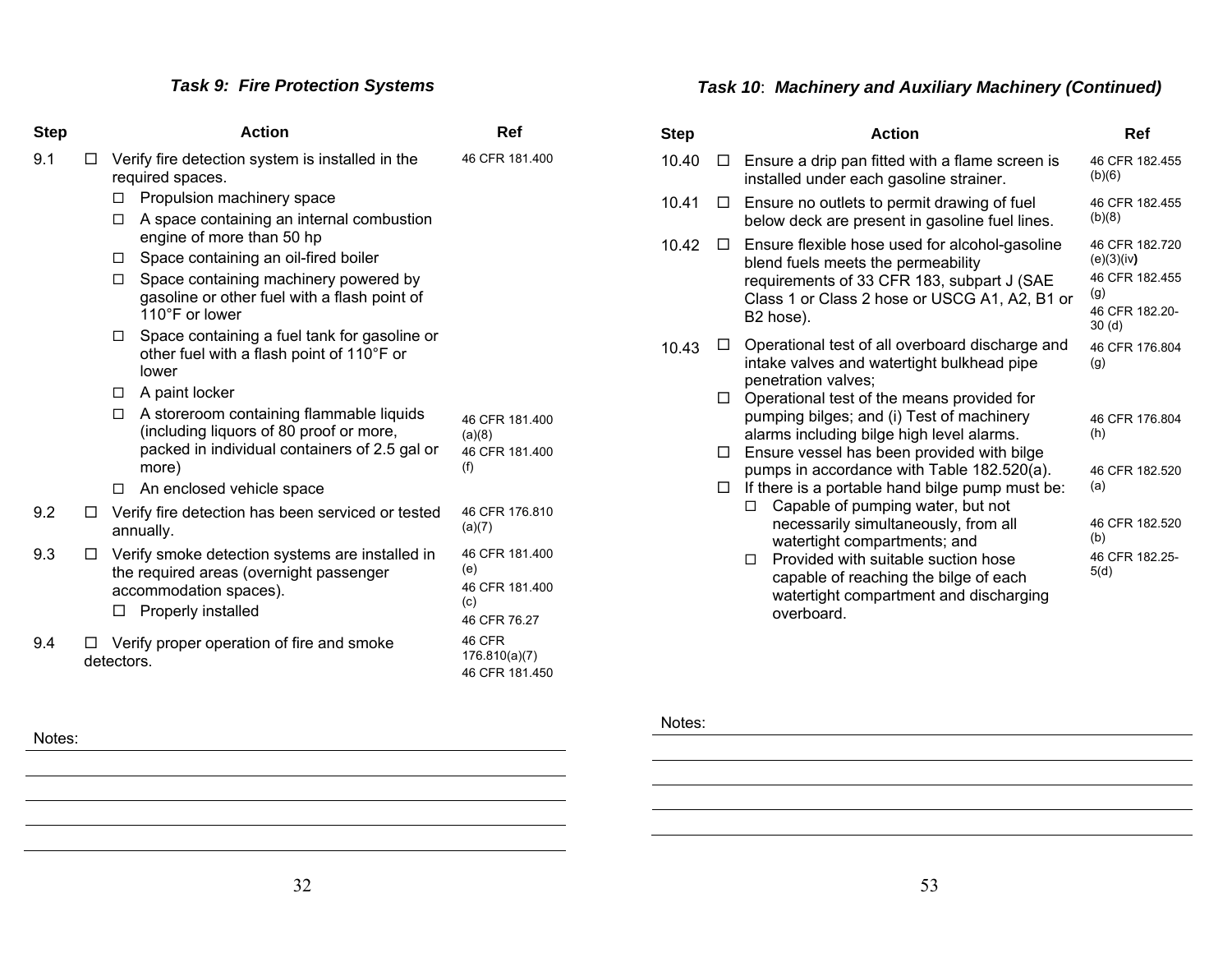# *Task 10*: *Machinery and Auxiliary Machinery (Continued)*

| <b>Step</b>           | <b>Action</b>                                                                                                                                                                                                                                                                                                                                                                                                                                                                                                                                                                                                                                                                                                | Ref                      |
|-----------------------|--------------------------------------------------------------------------------------------------------------------------------------------------------------------------------------------------------------------------------------------------------------------------------------------------------------------------------------------------------------------------------------------------------------------------------------------------------------------------------------------------------------------------------------------------------------------------------------------------------------------------------------------------------------------------------------------------------------|--------------------------|
| 10.35<br>□<br>(Con't) | Ensure all gasoline engines (except outboard<br>engines) are fitted with an acceptable means<br>of backfire flame control as follows:<br>A clean backfire flame arrester complying<br>П<br>with, and marked, SAE J-1928 or UL 1111<br>secured to the air intake with a flametight<br>connection<br>An engine air and fuel induction system<br>L I<br>that provides adequate protection<br>equivalent to a backfire flame arrester<br>An arrangement of the carburetor or<br>$\Box$<br>engine air induction system that will<br>disperse any flames to the atmosphere<br>outside the vessel in a safe manner, or<br>An air induction system approved,<br>$\Box$<br>marked, and tested under 46 CFR<br>162.043 | 46 CFR 182.415<br>(c)    |
| □<br>10.36            | Ensure gasoline is stored only in fuel tanks that<br>are independent of the hull.                                                                                                                                                                                                                                                                                                                                                                                                                                                                                                                                                                                                                            | 46 CFR 182.435<br>(a)    |
| ⊔<br>10.37            | Ensure fill pipes and sounding pipes for<br>gasoline fuel tanks extend to within one-half of<br>their diameter from the bottom of the tank.                                                                                                                                                                                                                                                                                                                                                                                                                                                                                                                                                                  | 46 CFR 182.445<br>(e)    |
| □<br>10.38            | Ensure valves in gasoline fuel lines are of a<br>suitable nonferrous type.                                                                                                                                                                                                                                                                                                                                                                                                                                                                                                                                                                                                                                   | 46 CFR 182.455<br>(a)(4) |
| □<br>10.39            | Ensure all gasoline fuel lines are connected at<br>the top of the tank and run at or above the level<br>of the tank top to a point as close as possible to<br>the engine connection (fuel lines may be run<br>below the level of the tank top if fitted with<br>antisiphon protection).                                                                                                                                                                                                                                                                                                                                                                                                                      | 46 CFR 182.455<br>(b)(1) |
| Notes:                |                                                                                                                                                                                                                                                                                                                                                                                                                                                                                                                                                                                                                                                                                                              |                          |

# *Task 9: Fire Protection Systems (Continued)*

| Step |   |             | <b>Action</b>                                                                                                                                          | Ref                                                                    |
|------|---|-------------|--------------------------------------------------------------------------------------------------------------------------------------------------------|------------------------------------------------------------------------|
| 9.5  | П | П<br>П<br>П | Inspect fixed gas fire extinguishing systems.<br>Complete operating instructions<br>Verify cylinders are weighted<br>Verify cylinders are hydro-tested | 46 CFR 176.810<br>46 CFR 185.612<br>NVIC 6-72 CH 1<br><b>NVIC 3-95</b> |
|      |   | п<br>п      | Testing or renewal of flexible<br>connections/hoses (47 CFR 147.65)<br>Must have manual ventilation closures on<br>protected space                     | 46 CFR 176.180<br>(a)(5)<br>46 CFR 182.15-<br>45                       |
|      |   | П           | Controls and valves must be located<br>outside the protected space                                                                                     | 46 CFR 182.20-<br>45                                                   |
|      |   | п           | Must have local manual controls at the<br>storage cylinders                                                                                            | 46 CFR 181.410<br>46 CFR 182.465                                       |
|      |   | п<br>П      | Must have remotes in a break glass<br>enclosure<br>Piping                                                                                              | (h)<br>46 CFR 181.20-<br>35                                            |
|      |   |             | • Pre-engineered $-$                                                                                                                                   |                                                                        |
|      |   |             | automatic shut down for power<br>ventilation                                                                                                           | 46 CFR 181 410<br>(b)                                                  |
|      |   |             | properly installed as per<br>manufacture instruction                                                                                                   |                                                                        |
|      |   |             | light to indicate discharge<br>audio alarm<br>٠                                                                                                        | 46 CFR 181.410<br>(d)                                                  |
|      |   |             | means to reset<br>only one pre-engineered system per<br>protected space                                                                                | 46 CFR 181.420<br>46 CFR 181.20                                        |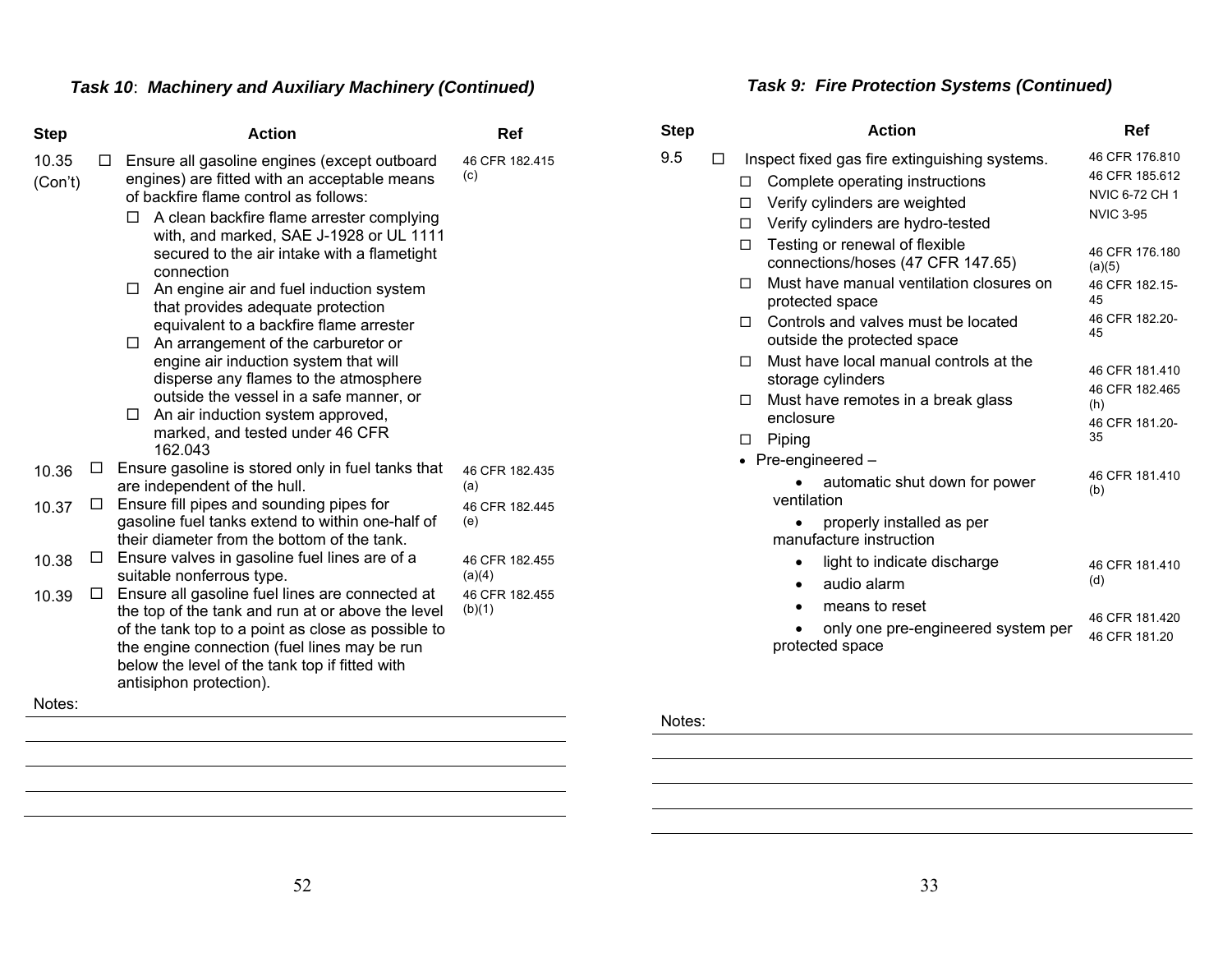# *Task 9: Fire Protection Systems (Continued)*

| <b>Step</b> |     | <b>Action</b>                                                                                                                                                                                                             | Ref                                                          |
|-------------|-----|---------------------------------------------------------------------------------------------------------------------------------------------------------------------------------------------------------------------------|--------------------------------------------------------------|
| 9.6         | L I | Verify fixed gas fire extinguishing system has<br>been serviced or tested annually.                                                                                                                                       | 46 CFR 176.810<br>(b)(2)                                     |
| 9.7         | □   | Portable and semiportable fire extinguishers<br>Annual service IAW NFPA 10<br>Cylinders hydrotested<br>□<br>Testing or renewal of flexible<br>П<br>connections/hoses (47 CFR 147.65)<br>Required number and location<br>□ | 46 CFR 176.810<br>NVIC 6-72 CH 1<br>46 CFR 176.180<br>(a)(5) |
|             |     |                                                                                                                                                                                                                           | 46 CFR 181.500                                               |
| 9.8         | □   | Inspect fire main and hydrants.                                                                                                                                                                                           | 46 CFR 181.310<br>46 CFR 181.15                              |
| 9.9         | □   | Inspect fire axes.                                                                                                                                                                                                        | 46 CFR 181,600<br>46 CFR 181.15-<br>10                       |
| 9.10        | Ш   | Inspect fire buckets of 2.5 gals (if power fire<br>pump not required).                                                                                                                                                    | 46 CFR 181.610                                               |
| 9.12        | LI  | Inspect fire pump.                                                                                                                                                                                                        | 46 CFR 181.300                                               |
|             |     |                                                                                                                                                                                                                           | 46 CFR 181.10                                                |
|             |     |                                                                                                                                                                                                                           |                                                              |

# *Task 10*: *Machinery and Auxiliary Machinery (Continued)*

| <b>Step</b> |        | <b>Action</b>                                                                                           | Ref                   |
|-------------|--------|---------------------------------------------------------------------------------------------------------|-----------------------|
| 10.35       | L I    | Inspect the following on vessels equipped with<br>GASOLINE-powered internal combustion<br>engines ONLY: | 46 CFR 182.410<br>(a) |
|             | □      | Ensure electrical equipment in spaces                                                                   |                       |
|             |        | containing machinery powered by and fuel                                                                |                       |
|             |        | tanks for gasoline are explosion-proof,                                                                 | 46 CFR 182.410        |
|             |        | intrinsically safe, or ignition protected for use in                                                    | (c)                   |
|             |        | a gasoline atmosphere.                                                                                  | 46 CFR 182.480<br>(a) |
|             | $\Box$ | Ensure enclosed spaces containing machinery<br>powered by gasoline are equipped with a                  |                       |
|             |        | flammable vapor detection system.                                                                       |                       |
|             |        | Ensure flammable vapor detection system<br>□                                                            |                       |
|             |        | meets UL Standard 1110 "Marine                                                                          |                       |
|             |        | Combustible Gas Indicators"                                                                             | 46 CFR 182.480        |
|             |        | Ensure system is operational for at least 30<br>□                                                       | (c)                   |
|             |        | seconds prior to engine startup and                                                                     |                       |
|             |        | continues sensing the entire engine is                                                                  | 46 CFR 182.480        |
|             |        | running                                                                                                 | (d)                   |
|             |        | Ensure system provides a visual and<br>$\Box$                                                           |                       |
|             |        | audible alarm at the operating station<br>Ensure a system sensor is located in the<br>П                 | 46 CFR 182.480<br>(e) |
|             |        | lowest part of a machinery space and a fuel                                                             |                       |
|             |        | tank space above expected bilge water                                                                   | 46 CFR 182.480        |
|             |        | levels                                                                                                  | $(b)$ & $(h)$         |
|             |        | Ensure that system operating instructions<br>$\Box$                                                     |                       |
|             |        | are posted at the operating station and that                                                            | 46 CFR 182.415<br>(a) |
|             |        | the system's operations and maintenance                                                                 |                       |
|             |        | manual is onboard                                                                                       |                       |
|             | □      | Ensure all carburetors (except downdraft types)                                                         |                       |
|             |        | are equipped with an integral or externally fitted<br>drip collector of adequate capacity.              |                       |
| Notes:      |        |                                                                                                         |                       |
|             |        |                                                                                                         |                       |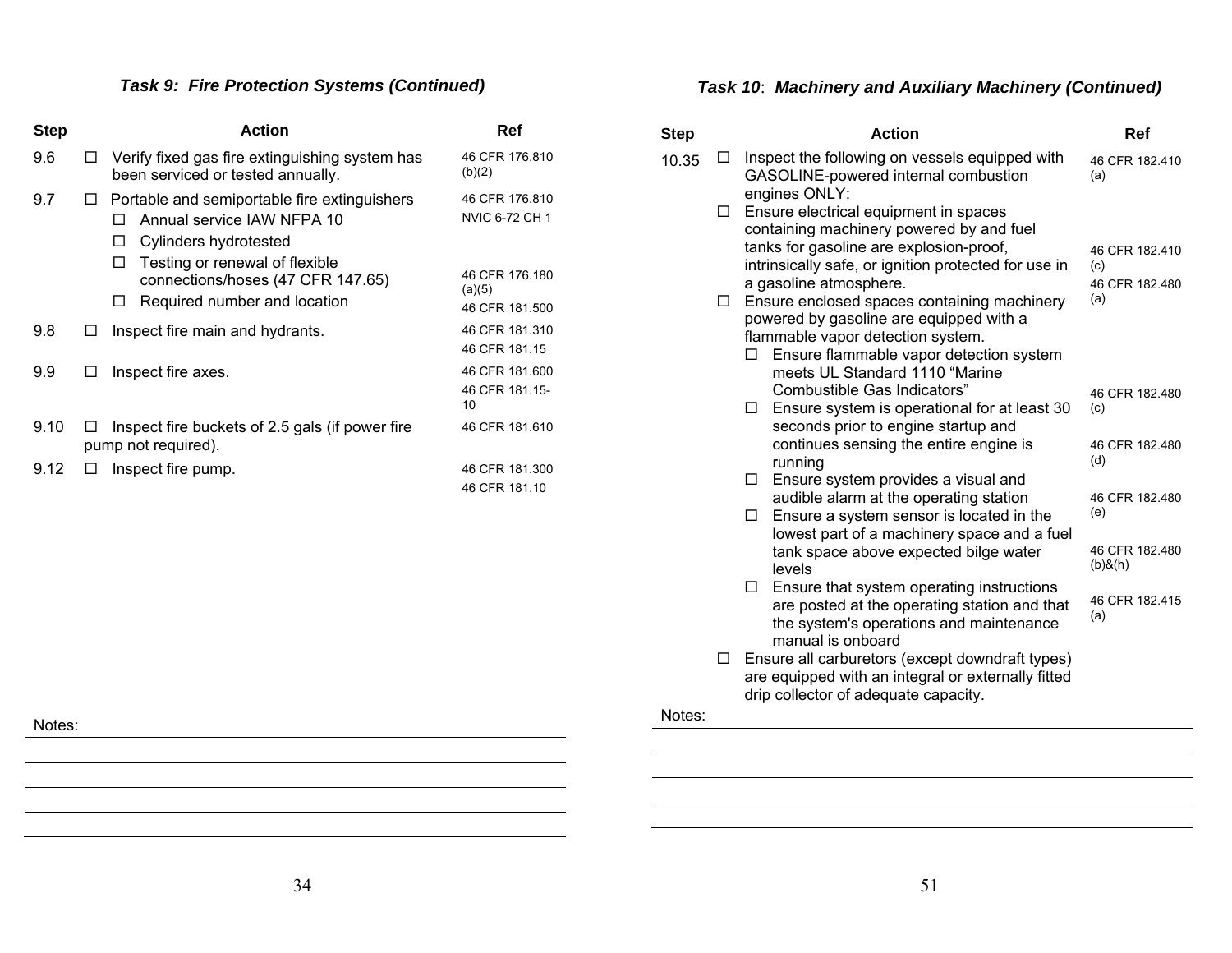# *Task 10*: *Machinery and Auxiliary Machinery (Continued)*

| <b>Step</b> |   | <b>Action</b>                                                                                                                                                                                                                 | Ref                                                                                  |
|-------------|---|-------------------------------------------------------------------------------------------------------------------------------------------------------------------------------------------------------------------------------|--------------------------------------------------------------------------------------|
| 10.29       |   | Ensure a loop of copper tubing or flexible hose<br>is installed in the fuel supply line where it<br>connects to the engine.                                                                                                   | 46 CFR 182 455<br>(b)(5)                                                             |
| 10.30       | U | Ensure that a suitable metal marine type<br>strainer is fitted in the fuel supply line in the<br>engine compartment and meets the following:<br>Is leak free; and<br>□  <br>Fuel filters fitted with bowls of other than<br>п | 46 CFR 182.455<br>(b)(6)<br>46 CFR 182.20-<br>40(b)(5)<br>46 CFR 182.15-<br>40(b)(5) |
|             |   | steel construction (such as Raycor filter<br>with clear bowls) must be approved by<br>COMDT, be protected from mechanical<br>damage, and be fitted with a flame shield if<br>specified when approved by COMDT.                |                                                                                      |
| 10.31       |   | Ensure any accessory installed in the fuel line<br>is independently supported.                                                                                                                                                | 46 CFR 182.455<br>(b)(7)                                                             |
| 10.32       |   | Ensure any valves for removing water or<br>impurities from diesel fuel water traps or<br>strainers are fitted with caps or plugs.                                                                                             | 46 CFR 182.455<br>(b)(9)                                                             |
| 10.33       |   | Ensure portable fuel tanks are not used except<br>when used for portable dewatering pumps and<br>outboard engines.                                                                                                            | 46 CFR 182.458<br>(a)                                                                |
| 10.34       |   | Ensure portable fuel tanks and any related fuel<br>lines and accessories meet ABYC H-25<br>standards.                                                                                                                         | 46 CFR 182.458<br>(b)                                                                |

# *Task 9: Fire Protection Systems (Continued)*

| Step |                     | <b>Action</b>                                                                                                                                                                                                                                                                                                                                                                          | Ref            |
|------|---------------------|----------------------------------------------------------------------------------------------------------------------------------------------------------------------------------------------------------------------------------------------------------------------------------------------------------------------------------------------------------------------------------------|----------------|
| 9.13 | $\Box$              | Test pump (all vessels)                                                                                                                                                                                                                                                                                                                                                                | 46 CFR 181,300 |
|      | $\Box$              | Vessel < 65ft & > 49 passengers & vessels ><br>65ft                                                                                                                                                                                                                                                                                                                                    |                |
|      |                     | $\Box$<br>No excessive leaking<br>Manual priming not required<br>П.<br>Pump is operable from main operating<br>П.<br>station and locally at the pump.<br>Meets required capacity 50 gpm and<br>П.<br>pressure of 60psi<br>Pump must have a pressure gauge<br>П                                                                                                                         |                |
| 9.13 | $\Box$<br>п<br>65ft | Inspect fire hoses and nozzles.<br>Vessel < 65ft & > 49 passengers & vessels >                                                                                                                                                                                                                                                                                                         | 46 CFR 181.320 |
|      | □                   | Commercial lined fire hose (UL 19)<br>□<br>1.5 inches in diameter & 50 ft in length<br>П.<br>Fittings of brass or other suitable material<br>П.<br>(NFPA)<br>Nozzle must be approved under 46 CFR<br>П<br>162.027 or type recognized by<br>Commandant.<br>Vessel < $65ft < 49$ passengers<br>May have a garden type hose > .0625<br>□<br>inches in diameter and $>25$ ft but $< 50$ ft |                |
|      |                     | Fittings must be corrosion resistant material<br>ப<br>Nozzle must be corrosion resistant and be<br>П<br>able to switch from stream to spray.                                                                                                                                                                                                                                           |                |

Notes: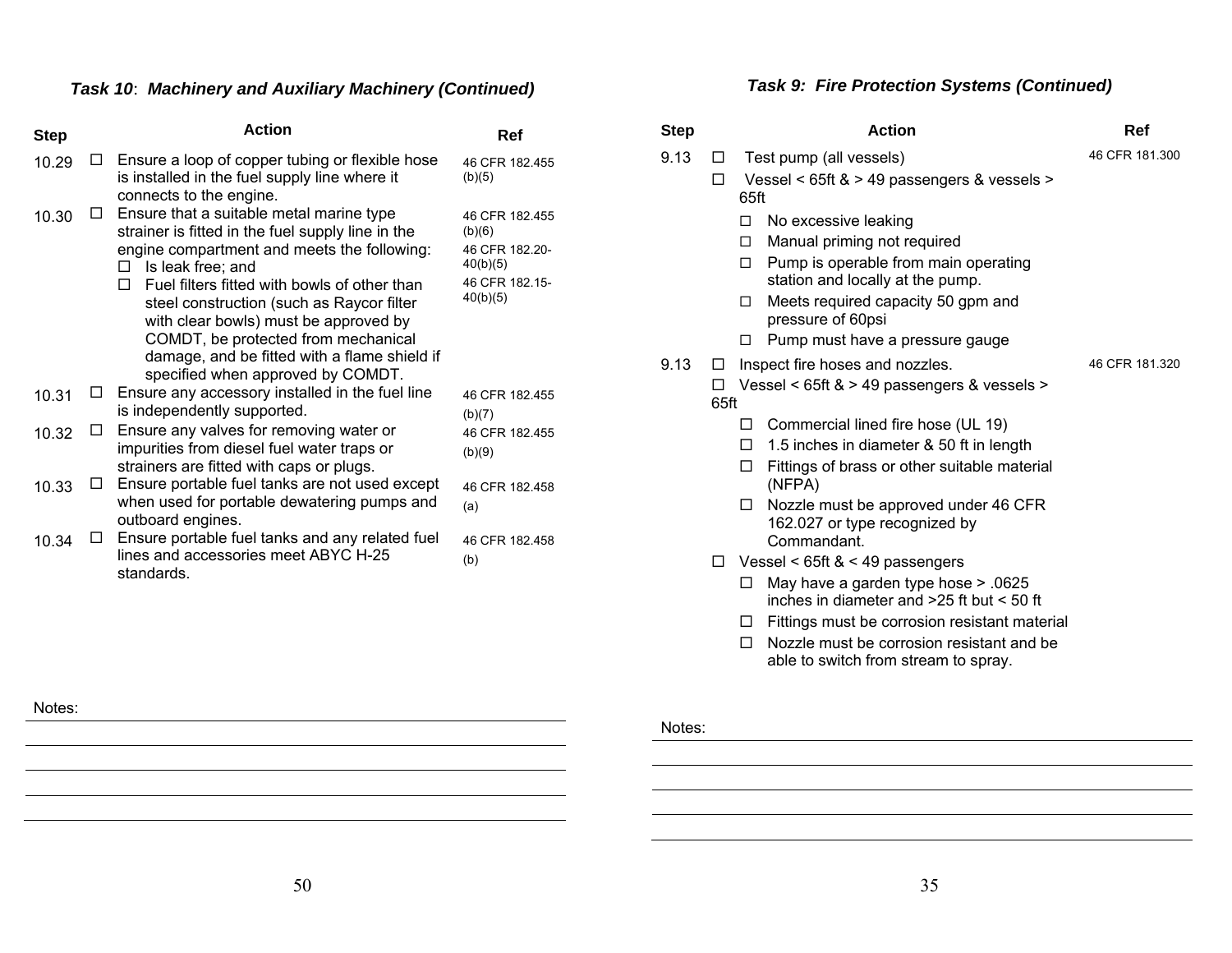# *Task 9: Fire Protection Systems (Continued)*

| <b>Step</b> |        | <b>Action</b>                                                                                                                                                                                                                                                                                               | Ref                                                |
|-------------|--------|-------------------------------------------------------------------------------------------------------------------------------------------------------------------------------------------------------------------------------------------------------------------------------------------------------------|----------------------------------------------------|
| 9.14        | $\Box$ | Test fire hoses using installed fire pump.<br>Piping<br>□<br>Valves<br>П.                                                                                                                                                                                                                                   | 46 CFR 176.810<br>46 CFR 181.310<br>46 CFR 181.320 |
| 9.15        | □      | Fittings<br>◻<br>Inspect structural fire protection.<br>Noncombustible trim<br>П<br>Fire-resistant furnishing<br>П                                                                                                                                                                                          | 46 CFR 177.405<br>46 CFR 177.410                   |
| 9.16        | П      | Inspect paint lockers.<br>Constructed of steel or equivalent material<br>П<br>Protected by fire extinguishing system<br>□                                                                                                                                                                                   | 46 CFR 177.405                                     |
| 9.17        | П      | Inspect emergency outfits and equipment<br>(SOLAS only).<br>Vessel provided with required number of<br>outfits<br>Spare charges for breathing apparatus are<br>L I<br>provided<br>Storage locations are easily accessible,<br>□<br>permanently and clearly marked, and<br>separated as wide as practicable. | <b>SOLAS II-2/10</b>                               |
|             |        |                                                                                                                                                                                                                                                                                                             |                                                    |
| Notes:      |        |                                                                                                                                                                                                                                                                                                             |                                                    |

# *Task 10*: *Machinery and Auxiliary Machinery (Continued)*

| <b>Step</b> |   | <b>Action</b>                                                                                                                                                                                                                                                                                                                                                                                                                                                                                                                                                                                                                                                     | Ref                                                                                  |
|-------------|---|-------------------------------------------------------------------------------------------------------------------------------------------------------------------------------------------------------------------------------------------------------------------------------------------------------------------------------------------------------------------------------------------------------------------------------------------------------------------------------------------------------------------------------------------------------------------------------------------------------------------------------------------------------------------|--------------------------------------------------------------------------------------|
| 10.26       | ⊔ | Ensure no cock-type valves are in fuel lines except<br>for the solid bottom type.                                                                                                                                                                                                                                                                                                                                                                                                                                                                                                                                                                                 | 46 CFR 182.455<br>(b)(3)<br>46 CFR 182.15-<br>40(a)(5)<br>46 CFR 182.20-<br>40(a)(4) |
| 10.27       | ⊔ | Ensure all fuel lines are accessible for<br>inspection, protected from mechanical injury,<br>and secured against excessive movement and<br>vibration.<br>п<br>Ensure fuel line securing straps are of soft,<br>nonferrous metal which have no sharp<br>edges and are insulated to protect against<br>corrosion<br>Ensure fuel lines passing through<br>□<br>bulkheads are protected from damage by<br>close fitting ferrules or stuffing boxes                                                                                                                                                                                                                    | 46 CFR 182.455<br>(b)(3)                                                             |
| 10.28       | ⊔ | Ensure manually operated shutoff valves are<br>installed in the fuel supply lines at the fuel tank<br>connection and the engine end of the fuel line.<br>Ensure that the shutoff valve at the fuel<br>п<br>tank connection (also known as the<br>emergency fuel shutoff valve) can be<br>manually operated from outside the<br>compartment in which the valve is located.<br>If the handle of the emergency fuel shutoff<br>□<br>valve is located inside the machinery<br>space, it must be located so operator does<br>not have to reach more than 12 inches into<br>space and must be shielded from flames.<br>Ensure electric solenoid shutoff valves are<br>□ | 46 CFR 182.455<br>(b)(4)<br>46 CFR 182.15-<br>40(b)(3)<br>46 CFR 182.20-<br>40(b)(3) |
|             |   | used only if used in addition to the manual<br>valves.<br>Ensure remote fuel shutoff stations are<br>□<br>marked indicating direction of turn                                                                                                                                                                                                                                                                                                                                                                                                                                                                                                                     | 46 CFR 185.608<br>46 CFR 185.30-<br>20                                               |
| Notes:      |   |                                                                                                                                                                                                                                                                                                                                                                                                                                                                                                                                                                                                                                                                   |                                                                                      |

 $\sim$  $\overline{\phantom{a}}$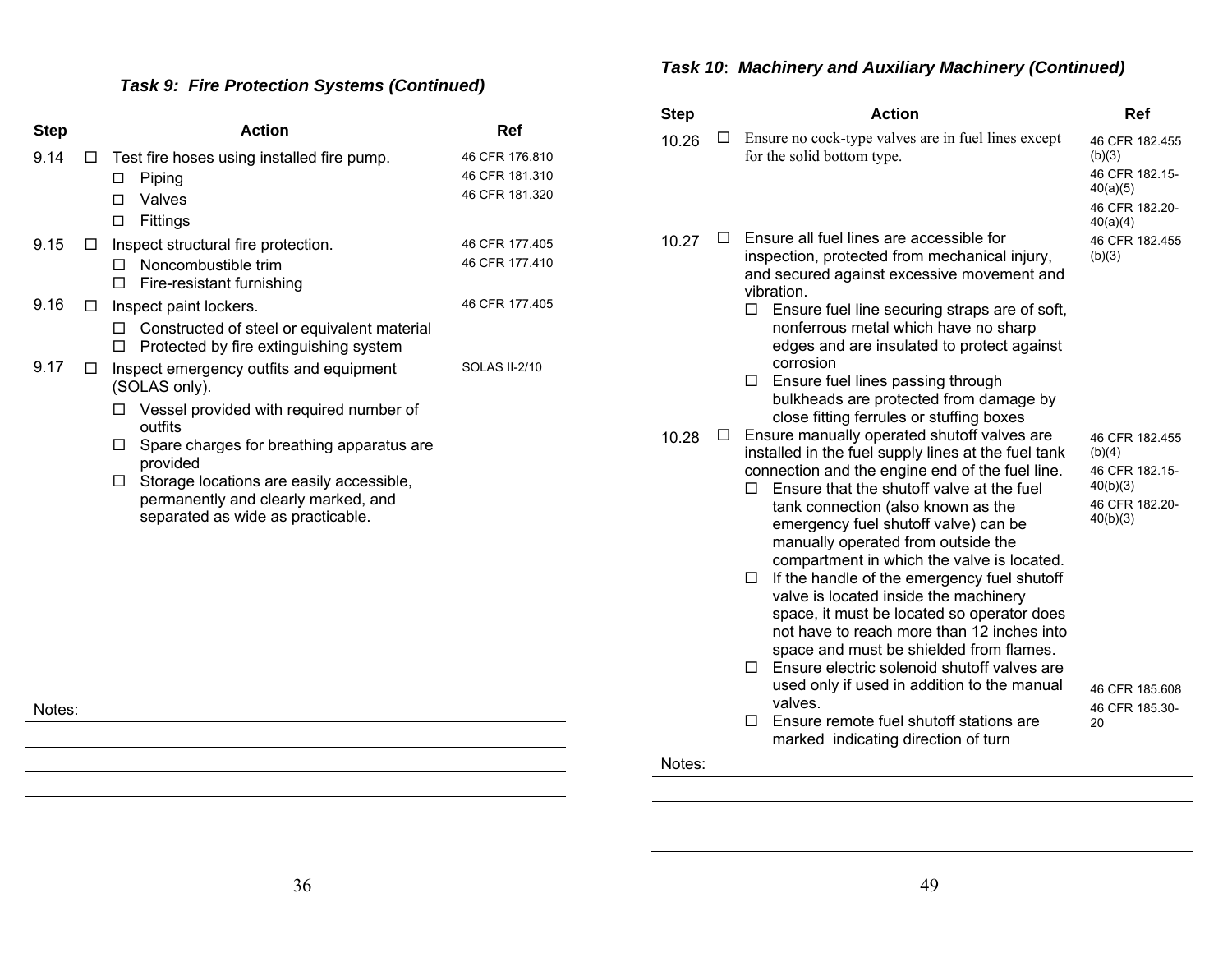| <b>Step</b> |   |        | <b>Action</b>                                                                                                                                                                                                                                                                     | Ref                           |
|-------------|---|--------|-----------------------------------------------------------------------------------------------------------------------------------------------------------------------------------------------------------------------------------------------------------------------------------|-------------------------------|
| 10.25       | п |        | Inspect fuel piping as follows:<br>Ensure fuel lines are of one of the following<br>materials:                                                                                                                                                                                    |                               |
|             |   | $\Box$ | Annealed tubing of copper, copper-nickel,<br>or nickel-copper having wall thickness of at<br>least 0.035 inches; or                                                                                                                                                               | 46 CFR 182.455<br>(a)(1)      |
|             |   | □      | For diesel fuels, piping which provides<br>equivalent safety such as seamless steel<br>pipe or tubing may be used; or                                                                                                                                                             | 46 CFR 182.455<br>(a)(1)(iii) |
|             |   |        | $\Box$ For diesels fuels on aluminum hulled<br>vessels, aluminum piping of at least<br>schedule 80 may be used.                                                                                                                                                                   |                               |
|             | □ | п      | Flexible hose meets the following requirements:<br>Hose meets SAE J-1942 standards and                                                                                                                                                                                            | 46 CFR 182.720<br>(e)         |
|             |   |        | has end fittings that comply with SAE J-                                                                                                                                                                                                                                          | 46 CFR 182.40                 |
|             |   | $\Box$ | 1475 standards which have been installed<br>IAW the manufacturer's instructions.<br>Hose runs are visible, easily accessible,                                                                                                                                                     | 46 CFR 182.720<br>(e)(1)      |
|             |   |        | protected from mechanical damage, and do<br>not penetrate watertight decks or<br>bulkheads                                                                                                                                                                                        | 46 CFR 182.720<br>(e)(3)      |
|             |   | $\Box$ | Hose used only for the purpose of flexibility<br>in lengths $\leq$ 30 inches and subject to<br>pressures $\leq$ 5 psig (normally used to<br>connect metallic fuel pipe runs to the<br>engine to eliminate effects of engine<br>vibration) may meet the following<br>requirements: | 46 CFR 182.720<br>(e)(3)(v)   |
|             |   | $\Box$ | Suitable compression-type connection<br>fittings may be used or hose may be<br>installed with two hose clamps at each end<br>of the hose; and                                                                                                                                     |                               |
|             |   | □      | USCG Type A1, A2, B1, or B2 may be<br>accepted instead of hose meeting SAE<br>Standard J-1942                                                                                                                                                                                     |                               |
| Notes:      |   |        |                                                                                                                                                                                                                                                                                   |                               |

# *Task 9: Fire Protection Systems (Continued)*

| <b>Step</b>    | <b>Action</b>                                                                                                                                                                                                                                                                                                                                                                                                                                                                                             | Ref             |
|----------------|-----------------------------------------------------------------------------------------------------------------------------------------------------------------------------------------------------------------------------------------------------------------------------------------------------------------------------------------------------------------------------------------------------------------------------------------------------------------------------------------------------------|-----------------|
| 9.18<br>$\Box$ | Verify fire control plan (SOLAS only).<br>Vessels on an international route must have<br>п<br>general arrangement plans permanently<br>exhibited with details of decks, divisions, fire<br>fighting equipment<br>Fire control plan must be in language<br>□<br>required by administration and translated<br>into English or French.<br>Duplicate set of plans shall be provided in a<br>$\Box$<br>prominent weather tight container outside<br>deckhouse for aid of shore side firefighting<br>personnel. | SOLAS II-2/15/3 |
| Notes:         |                                                                                                                                                                                                                                                                                                                                                                                                                                                                                                           |                 |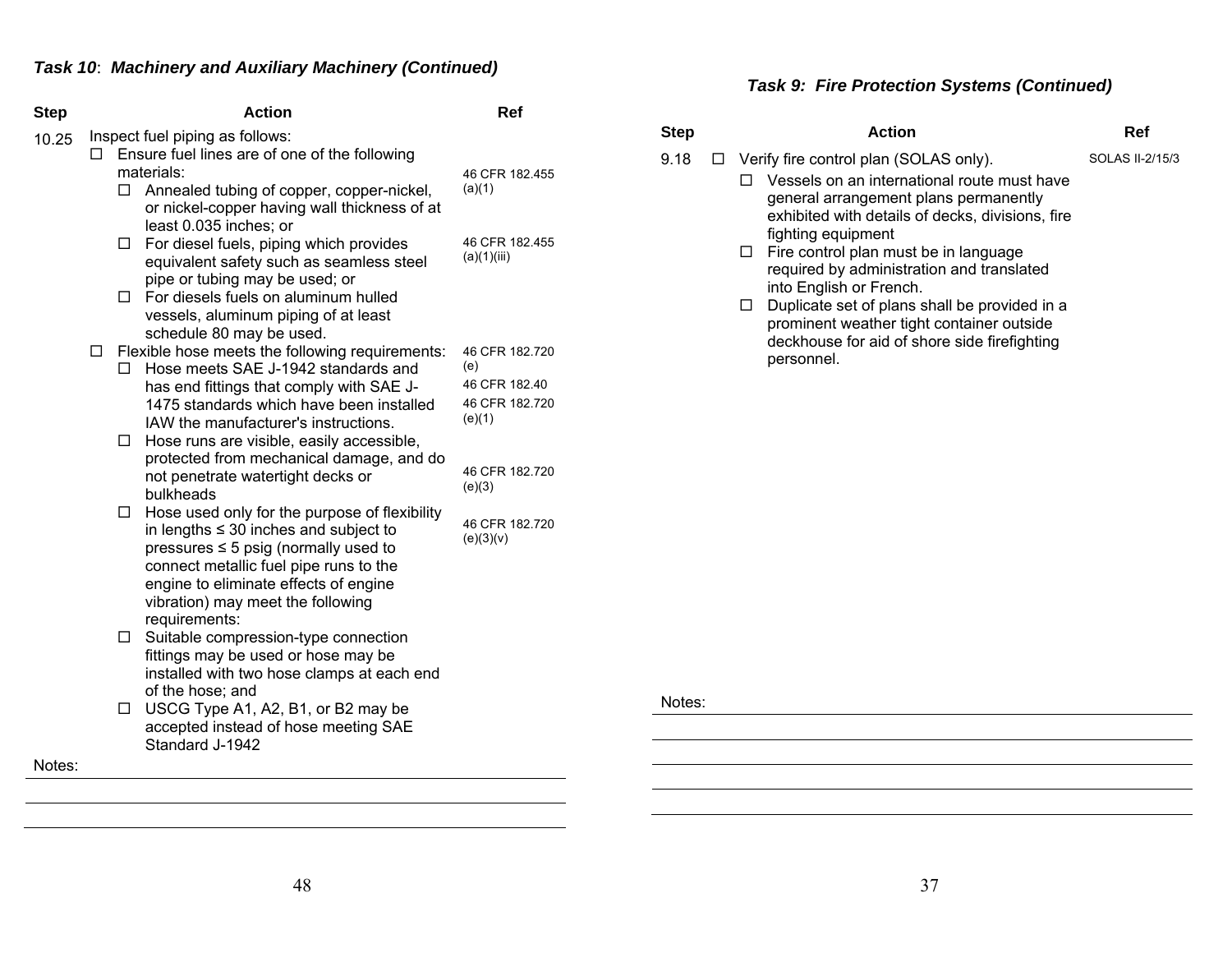# *Task 10*: *Machinery and Auxiliary Machinery*

| <b>Step</b> |   | <b>Action</b>                                                                                                                                                                                                                    | Ref                                                             |
|-------------|---|----------------------------------------------------------------------------------------------------------------------------------------------------------------------------------------------------------------------------------|-----------------------------------------------------------------|
| 10.1        |   | Inspect propulsion machinery.                                                                                                                                                                                                    |                                                                 |
|             | □ | Ensure propulsion machinery is suitable and capable<br>of operating at constant marine loads                                                                                                                                     | 46 CFR 182.200<br>(a)                                           |
|             | □ | Ensure propulsion machinery has not been changed<br>out since last inspection (change in center of gravity<br>and weight may adversely affect stability).                                                                        | 46 CFR 176.702<br>46 CFR 176.402<br>$(d)(3)$ & $(4)$            |
|             | □ | Ensure all engines have at least two means for<br>stopping the engine(s), one of which may be the<br>shutoff valves required in fuel lines.                                                                                      | 46 CFR 182.200<br>(b)<br>46 CFR 184.620                         |
|             | □ | Ensure there is a reliable means of shutting down a<br>propulsion engine at the main pilothouse control<br>station.                                                                                                              | (a)<br>46 CFR 175.10-<br>29                                     |
|             | □ | Ensure machinery guards are installed over exposed<br>gears, belts or other rotating machinery                                                                                                                                   | 46 CFR 184.620<br>(b)<br>46 CFR 177.960<br>46 CFR 177.35-<br>15 |
| 10.2        | □ | Inspect internal combustion engines (diesel and<br>gasoline powered).                                                                                                                                                            |                                                                 |
|             | □ | Ensure all starting motors, generators, and<br>spark-producing devices are mounted as high<br>above bilges as practicable                                                                                                        | 46 CFR 182.410<br>(a)                                           |
|             | □ | Ensure gauges for rpm, jacket water discharge<br>temperature, and lubricating oil pressure are                                                                                                                                   | 46 CFR 182.410<br>(b)<br>46 CFR 182.15-                         |
|             |   | provided and are readily visible at the operating<br>station (rpm gauge not required for existing<br>vessels)                                                                                                                    | 5<br>46 CFR 182.20-                                             |
|             | □ | Ensure all flexible hoses are clamped at each<br>end with two corrosion-resistant metal hose                                                                                                                                     | 5<br>46 CFR 182.410                                             |
|             |   | clamps where practicable (a single clamp is                                                                                                                                                                                      | (d)                                                             |
|             |   | allowed when pipe end is expanded or beaded)<br>Hose meets SAE J-1942 standards<br>$\circ$<br>and has end fittings that comply with<br>SAE J-1475 standards which have<br>been installed IAW the manufacturer's<br>instructions. | 46 CFR 182.720                                                  |

#### *Task 10: Machinery and Auxiliary Machinery (Continued)*

| <b>Step</b> | <b>Action</b>                                                                                                                                                                                                                                                                                                                                | Ref                   |
|-------------|----------------------------------------------------------------------------------------------------------------------------------------------------------------------------------------------------------------------------------------------------------------------------------------------------------------------------------------------|-----------------------|
| 10.22       | Ensure discharge ends of vent pipes terminate<br>outside of vessel, either on the hull exterior or<br>in U-bends as high above the weather deck as<br>possible.                                                                                                                                                                              |                       |
|             | Ensure discharge ends of vent pipes are<br>fitted with a flame screen or flame arrester<br>of such design and size as to not reduce<br>the net cross sectional diameter of the vent<br>pipe and to permit cleaning or renewal<br>(flame screens must consist of a single<br>screen of corrosion resistant wire of at least<br>30 x 30 mesh). | 46 CFR 182.450<br>(e) |
| 10.23       | Verify when flexible hose is used in the vent<br>pipe:                                                                                                                                                                                                                                                                                       | 46 CFR 182.450<br>(g) |
|             | Hose has high resistance to salt water,<br>petroleum oils, heat, and vibration.                                                                                                                                                                                                                                                              |                       |
|             | Hose overlaps metal pipe ends at least $1-\frac{1}{2}$<br>$\Box$<br>times the pipe diameter and is secured with<br>2 hose clamps.                                                                                                                                                                                                            |                       |
| 10.24       | Vent pipes are installed with an upward<br>gradient in a manner to prevent fuel from being<br>trapped in the line.                                                                                                                                                                                                                           | 46 CFR 182.450<br>(h) |

#### Notes:

<u> 1989 - Johann Stoff, deutscher Stoffen und der Stoffen und der Stoffen und der Stoffen und der Stoffen und der</u> <u> 1989 - Johann Barn, fransk politik (f. 1989)</u> <u> 1989 - Johann Barn, fransk politik (f. 1989)</u>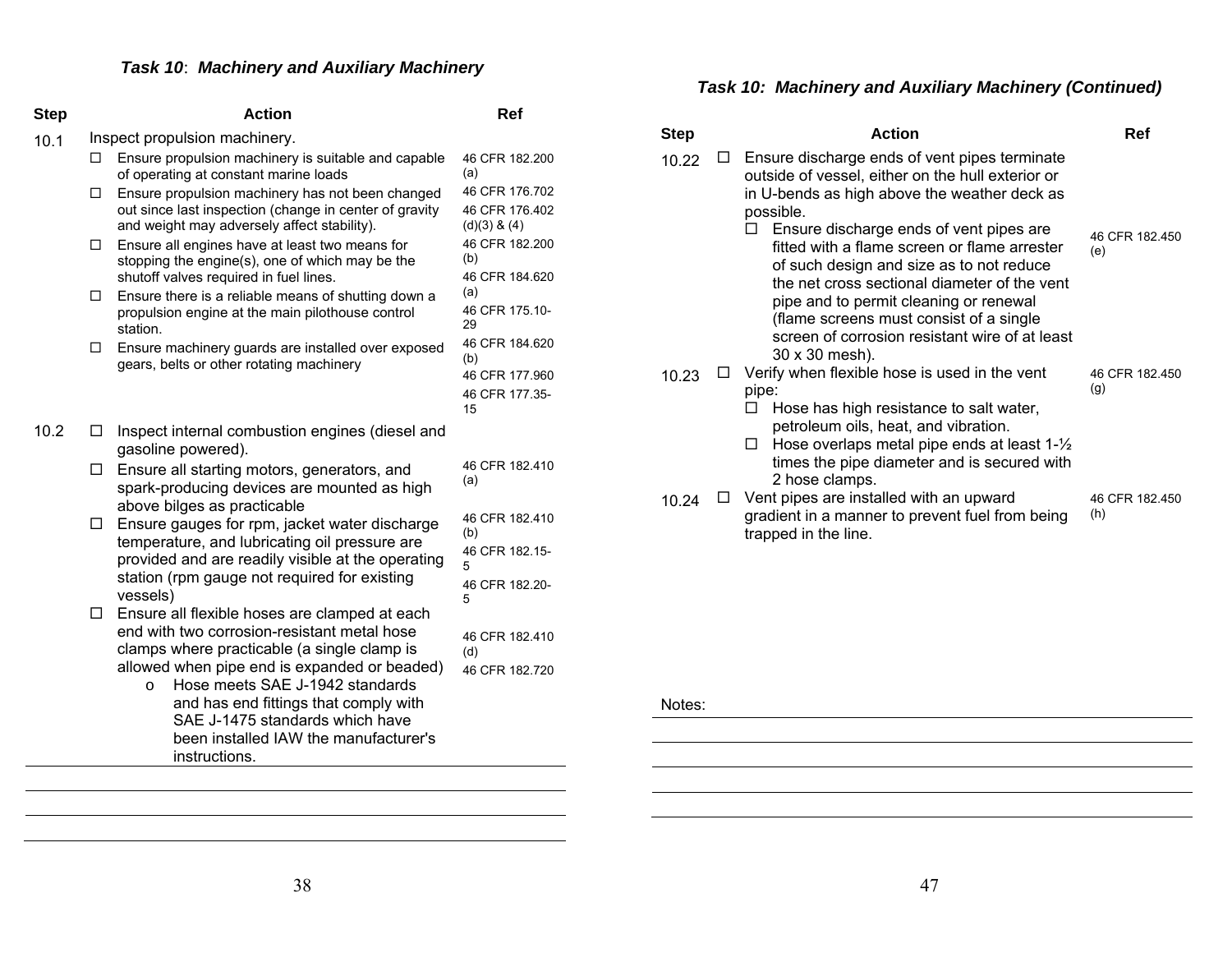# *Task 10*: *Machinery and Auxiliary Machinery (Continued)*

| <b>Step</b> | <b>Action</b>                                                                                                                                                                                                                                                                                                                                                                                                                                                                                                                                                                                             | Ref                                                                                                                                                                                                                       |
|-------------|-----------------------------------------------------------------------------------------------------------------------------------------------------------------------------------------------------------------------------------------------------------------------------------------------------------------------------------------------------------------------------------------------------------------------------------------------------------------------------------------------------------------------------------------------------------------------------------------------------------|---------------------------------------------------------------------------------------------------------------------------------------------------------------------------------------------------------------------------|
| LI<br>10.17 | Ensure all fuel tanks are electrically bonded to<br>a common ground.                                                                                                                                                                                                                                                                                                                                                                                                                                                                                                                                      | 46 CFR 182.440<br>(b)(4)<br>46 CFR 182.15-<br>25(b)(4)                                                                                                                                                                    |
| 10.18<br>◻  | Ensure there is a means to accurately<br>determine the amount of fuel in each tank.                                                                                                                                                                                                                                                                                                                                                                                                                                                                                                                       | 46 CFR 182.445<br>(b)                                                                                                                                                                                                     |
| 10.19<br>□  | Ensure fill pipes and sounding pipes are so<br>arranged that overflow of liquid or vapor cannot<br>escape to the inside of the vessel.                                                                                                                                                                                                                                                                                                                                                                                                                                                                    | 46 CFR 182.445<br>(d)                                                                                                                                                                                                     |
| 10.20<br>ப  | Ensure all fuel tank fill pipes and sounding<br>pipes are suitably marked.                                                                                                                                                                                                                                                                                                                                                                                                                                                                                                                                | 46 CFR 182.445<br>(e)                                                                                                                                                                                                     |
| □<br>10.21  | Each fuel tank is fitted with a vent pipe<br>connected to its highest point (tanks without a<br>vent line must be inspected as a pressure<br>vessel).<br>Ensure net cross sectional area of vent<br>П.<br>pipes are at least:<br>.625 inches if fill pipe terminates at top of<br>□<br>tank;<br>the<br>.75 inches if fill pipe extends into tank; or<br>ப<br>The cross sectional area of the fill pipe if<br>$\Box$<br>the tank is filled under pressure.<br>Ensure tank space is properly vented<br>ப<br>>500 cubic feet = gooseneck >2.5 inches<br>□<br>$<500$ cubic fee = gooseneck $>1.5$ inches<br>П | 46 CFR 182.440<br>(c)(3)<br>46 CFR 182.450<br>$(b)$ & $(c)$<br>46 CFR 182.450<br>(d)<br>46 CFR 182.450<br>(e)<br>46 CFR 182.15-<br>35<br>46 CFR 182.460<br>46 CFR 182.470<br>46 CFR 182.15-<br>45<br>46 CFR 182.20-<br>50 |

# *Task 10*: *Machinery and Auxiliary Machinery (Continued)*

| <b>Step</b> |           | <b>Action</b>                                                                                                                                                                                                                                                                 | <b>Ref</b>                                     |
|-------------|-----------|-------------------------------------------------------------------------------------------------------------------------------------------------------------------------------------------------------------------------------------------------------------------------------|------------------------------------------------|
| 10.3        | L L<br>П. | Inspect engine cooling system as follows:<br>Ensure the engine head, block, and exhaust<br>manifold are cooled by water from a pump that                                                                                                                                      | 46 CFR 182.420<br>(a)(1)                       |
|             | П.        | operates whenever the engine operates.<br>Ensure a suitable strainer is installed on the<br>raw water intake line of the cooling system.                                                                                                                                      | 46 CFR 182.420<br>(a)(2)                       |
|             | $\Box$    | On vessels $\leq 65$ ft and carrying $\leq 12$<br>passengers, a propulsion or auxiliary gasoline<br>engine may be air cooled if in compliance with<br>ABYC P-4.                                                                                                               | 46 CFR 182.420<br>$(c)$ & $(d)$                |
|             | $\Box$    | An auxiliary gasoline engine may be air cooled<br>if it is installed on an open deck and has a self-                                                                                                                                                                          | 46 CFR 182.420<br>(d)(1)                       |
|             | 0         | contained fuel system.<br>A diesel engine may be air cooled or employ an<br>air cooled jacket water radiator when sufficient<br>ventilation is available, or is installed on vessels<br>$\leq$ 65 ft and carrying $\leq$ 12 passengers and is in<br>compliance with ABYC P-4. | 46 CFR 182.420<br>(e)<br>46 CFR 182.465<br>(b) |
| 10.4        | п         | Ensure keel coolers are provided with a shutoff<br>valve where the cooler penetrates the hull (not<br>required for integral keel coolers).                                                                                                                                    | 46 CFR 182.422<br>(b)                          |
|             | $\Box$    | Ensure all piping outboard of the shutoff valves<br>is at least Schedule 80 and that any flexible<br>hoses used at the machinery connections is                                                                                                                               | 46 CFR 182.422<br>$(c)$ & $(d)$                |
|             | □         | approved hose and double hose clamped<br>Ensure all integral keel coolers are fabricated<br>with material of the same thickness and quality<br>of the hull using full penetration welds and with<br>a slope at each end not greater than 4 to 1.                              | 46 CFR 182.422<br>(e)                          |

#### Notes: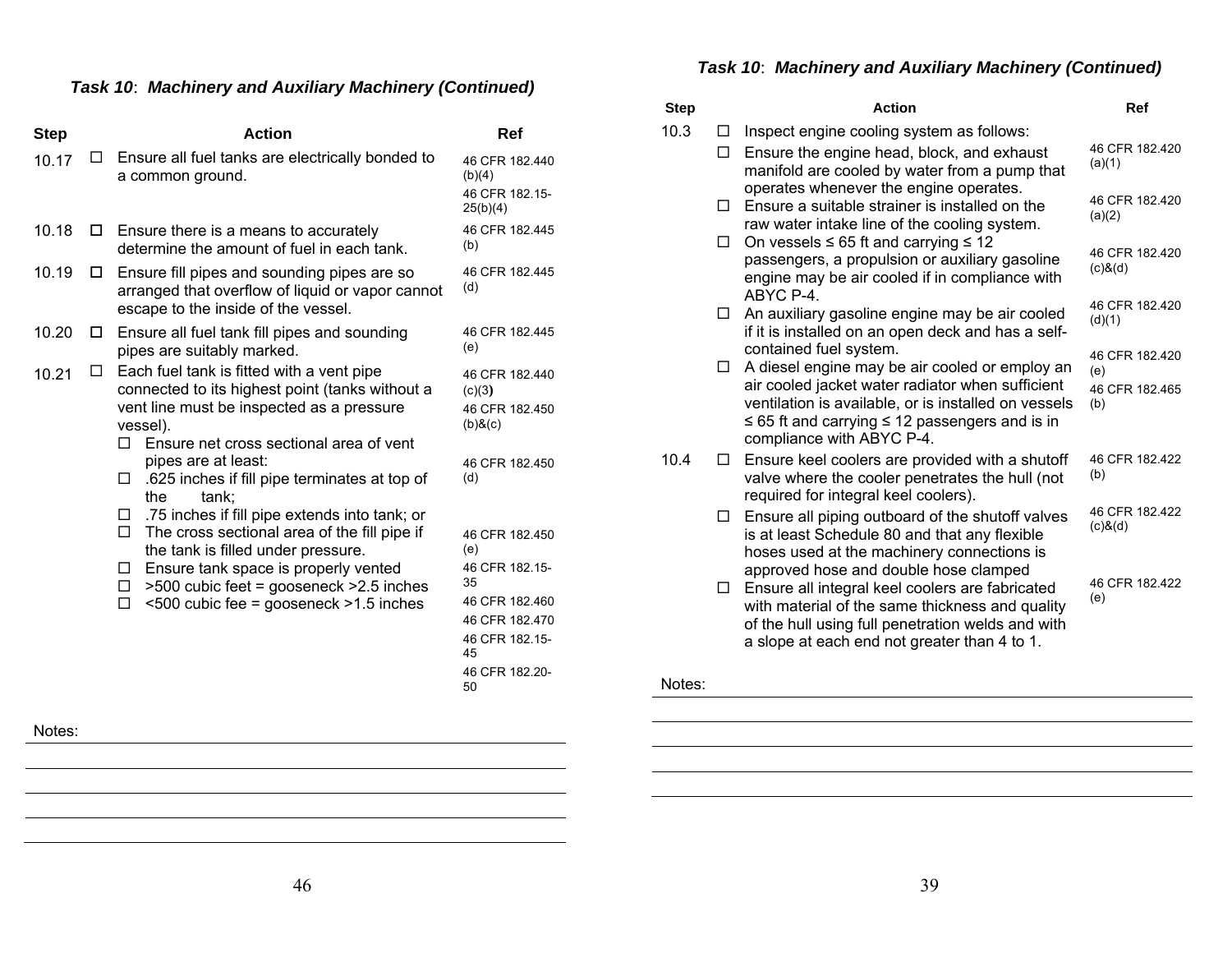# *Task 10*: *Machinery and Auxiliary Machinery (Continued)*

| <b>Step</b> |   | <b>Action</b>                                                                                                                                                                                                                                                 | Ref                                          |
|-------------|---|---------------------------------------------------------------------------------------------------------------------------------------------------------------------------------------------------------------------------------------------------------------|----------------------------------------------|
| 10.5        | П | Inspect engine exhaust systems as follows (as<br>an alternative, vessels may instead comply with<br>ABYC P-1):                                                                                                                                                | 46 CFR 182.425<br>(c)<br>46 CFR 182.430      |
|             |   | Ensure dry exhaust pipes are clear of and<br>suitably insulated from combustible<br>materials and suitably insulated to prevent                                                                                                                               | (k)<br>46 CFR 182.425<br>$(a)(1)$ & $(2)(v)$ |
|             |   | injuries.<br>Ensure dry exhaust pipes installed on wood<br>□<br>and FRP boats are installed IAW ABYC P-<br>1 (designed to arrest sparks; metallic<br>connections are flanged, threaded, or<br>welded; and flexible sections are seamless<br>stainless steel). | 46 CFR 177.405<br>(b)                        |
| 10.6        | ⊔ | Ensure horizontal dry exhaust pipes:                                                                                                                                                                                                                          | 46 CFR 182.425                               |
|             |   | Do not pass through living or berthing<br>Ш<br>spaces.                                                                                                                                                                                                        | (a)(2)                                       |
|             |   | Terminate above the deepest load<br>LI<br>waterline.                                                                                                                                                                                                          |                                              |
|             |   | Are arranged to prevent entry of cold water<br>ப<br>from rough or boarding seas (i.e., flaps<br>installed over exhaust outlet).                                                                                                                               |                                              |
|             |   |                                                                                                                                                                                                                                                               |                                              |

□ Are constructed of corrosion-resisting material at the hull penetration.

# *Task 10*: *Machinery and Auxiliary Machinery (Continued)*

| <b>Step</b> |             | <b>Action</b>                                                                                                                                                                                                                                                                                                                                                                                                                                                                                                                                                                                                             | Ref                                                                           |
|-------------|-------------|---------------------------------------------------------------------------------------------------------------------------------------------------------------------------------------------------------------------------------------------------------------------------------------------------------------------------------------------------------------------------------------------------------------------------------------------------------------------------------------------------------------------------------------------------------------------------------------------------------------------------|-------------------------------------------------------------------------------|
| 10.16       |             | Ensure independent fuel tank(s) has not been<br>replaced with a different sized tank or relocated<br>since last inspection (change in center of<br>gravity and weight may adversely affect<br>stability).                                                                                                                                                                                                                                                                                                                                                                                                                 | 46 CFR 176.702<br>46 CFR 176.402<br>$(d)(3)$ & $(4)$                          |
|             | $\Box$<br>ப | Ensure fuel tank(s) is free of excessive<br>corrosion, that no fittings are leaking, that<br>independent fuel tanks are properly secured in<br>place to prevent movement, and that tank is<br>insulated from braces and supports by a<br>nonabrasive and nonabsorbent material.<br>When the structural integrity of a fuel tank is in<br>question, ensure the tank is replaced or, as an<br>alternative, witness a satisfactory hydrostatic<br>(use liquid only, not air) pressure test of the<br>tank to 5 psig or $1-\frac{1}{2}$ times the max pressure<br>head the tank may be subjected to, whichever<br>is greater. | 46 CFR 176.804<br>(d)<br>46 CFR 182.440<br>(b)(3)<br>46 CFR 176.804<br>(c)(1) |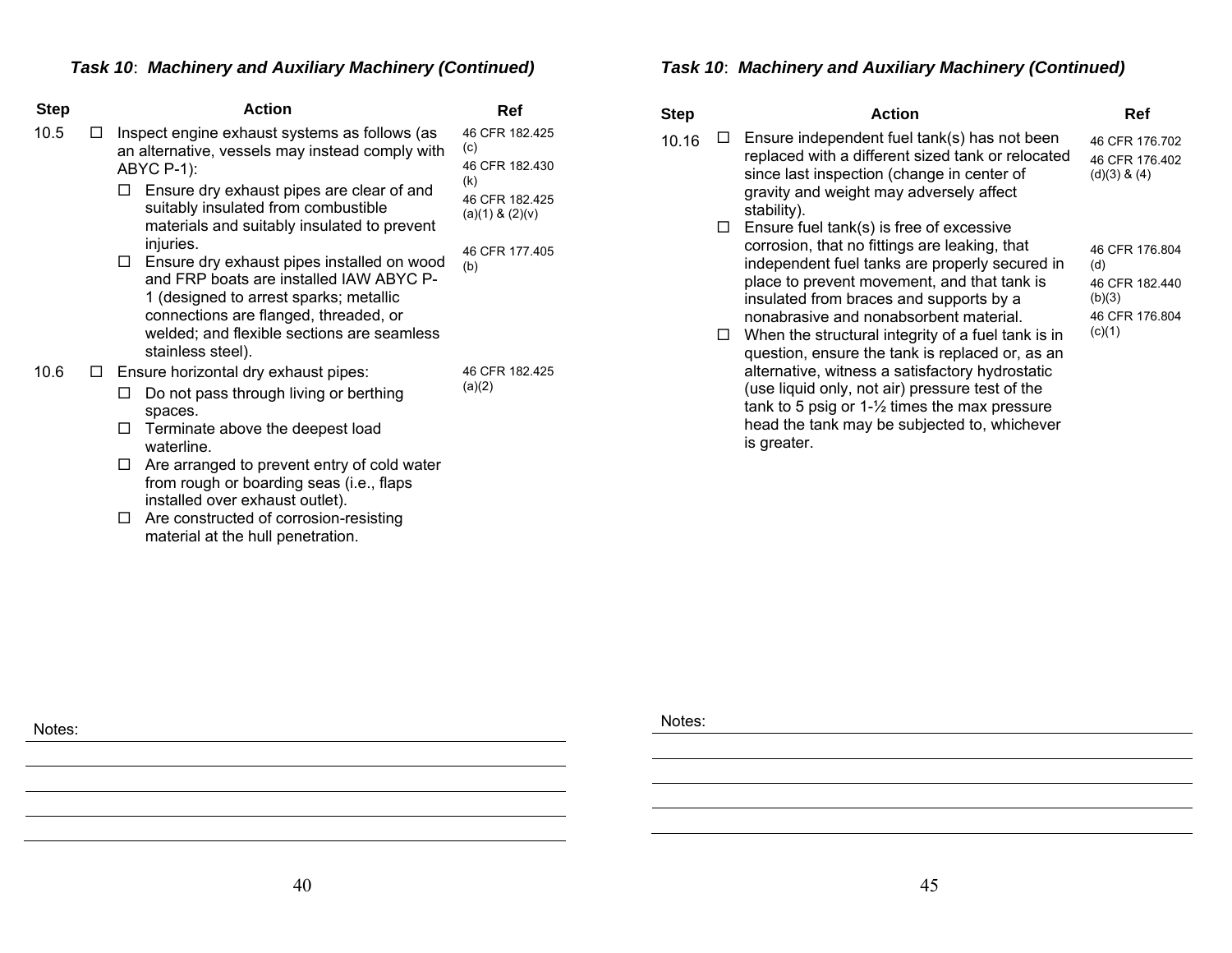| Step  |        | <b>Action</b>                                                                                   | Ref                           |
|-------|--------|-------------------------------------------------------------------------------------------------|-------------------------------|
| 10.15 | □      | Conduct tests & inspections of UNFIRED                                                          | 46 CFR 176.812                |
|       | □      | pressure vessels IAW 46 CFR 61.10.<br>Complete external and internal visual                     | 46 CFR 182.15-<br>25(b)(4)    |
|       | □      | inspection at least every 5 years, except:<br>Internal inspection is not required on Class I    | 46 CFR 61.10-5<br>(b)         |
|       |        | and II pressure vessels (see 46 CFR table<br>54.01-5(b)) with a volume of $\leq$ cu ft which do | 46 CFR 54 01-5                |
|       |        | not contain hazardous materials and are<br>stamped with either the ASME "U" or "UM"             | (c)(3)                        |
|       | $\Box$ | symbols<br>Complete hydrostatic test (water, not air) if                                        | 46 CFR 61.10-5<br>$(b)$ $(3)$ |
|       |        | visual inspection reveals defect which may<br>effect safety of pressure vessel. Test pressure   |                               |
|       | □      | shall be 1-1/2 times the vessel's MAWP<br>Complete check of safety or relief valves             | 46 CFR 61.10-5<br>(i)         |
|       |        | settings at least twice in 5 years and not more<br>than every 3 years                           | 46 CFR 54 15-                 |
|       | $\Box$ | Ensure safety or relief valve setting does not<br>exceed the pressure vessel's MAWP and that    | 10(a)                         |
|       |        | valve does not relieve at a pressure greater                                                    | 46 CFR 54.15-                 |
|       | □      | than the vessel's MAWP<br>Ensure safety or relief valve relieves at a                           | 10(g)                         |
|       |        | pressure not more than 10% above or below<br>the valve's marked pressure                        |                               |

| Service | Working  | Relief  | Date      |
|---------|----------|---------|-----------|
|         | Pressure | Valve   | Tested or |
|         |          | Setting | Examined  |
|         |          |         |           |
|         |          |         |           |
|         |          |         |           |
|         |          |         |           |

Notes:

# *Task 10*: *Machinery and Auxiliary Machinery (Continued*

| <b>Step</b> |   | <b>Action</b>                                                                                                                                                                                                            | Ref                                                    |
|-------------|---|--------------------------------------------------------------------------------------------------------------------------------------------------------------------------------------------------------------------------|--------------------------------------------------------|
| 10.7        | □ | Ensure that exhaust pipe systems cooled by<br>water are:                                                                                                                                                                 |                                                        |
|             |   | Provided with cooling water obtained from<br>П<br>the engine cooling system or from a                                                                                                                                    | 46 CFR 182.425<br>(b)(1)                               |
|             |   | separate engine driven pump.<br>Fitted so that cooling water is injected into<br>□<br>the exhaust system as close as possible to<br>the engine exhaust manifold and so that<br>water passes through the entire length of | 46 CFR 182.425<br>(b)(2)                               |
|             |   | the exhaust pipe.<br>Fitted with insulation or be water-jacketed<br>□<br>between the exhaust manifold and the                                                                                                            | 46 CFR 182.425<br>(b)(3)                               |
|             |   | point of cooling water injection.<br>Either water-jacketed or insulated, if a<br>$\Box$<br>vertical exhaust pipe, to ensure no water is                                                                                  | 46 CFR 182.425<br>(b)(4)                               |
|             |   | mixed with exhaust gases.<br>Provided with a suitable warning device,<br>□<br>visual or audible, installed at the operating<br>station to indicate any reduction in water                                                | 46 CFR 182.425<br>(b)(5)<br>46 CFR 182.15-<br>15(b)(5) |
|             |   | flow when the cooling water is provided<br>from a source other than the engine cooling<br>water system.                                                                                                                  | 46 CFR 182.425<br>(b)(6)<br>46 CFR 182.430             |
|             |   | Provided with a suitable strainer in the<br>п<br>intake line.                                                                                                                                                            | (b)<br>46 CFR 182.15-<br>20(a)                         |
| 10.8        |   | Ensure there are two independent means to<br>control speed and direction of rotation for each<br>propulsion engine (not required for vessels with<br>multiple propulsion engines with independent                        | 46 CFR 184.620<br>(a)                                  |

Notes:

control for each engine).